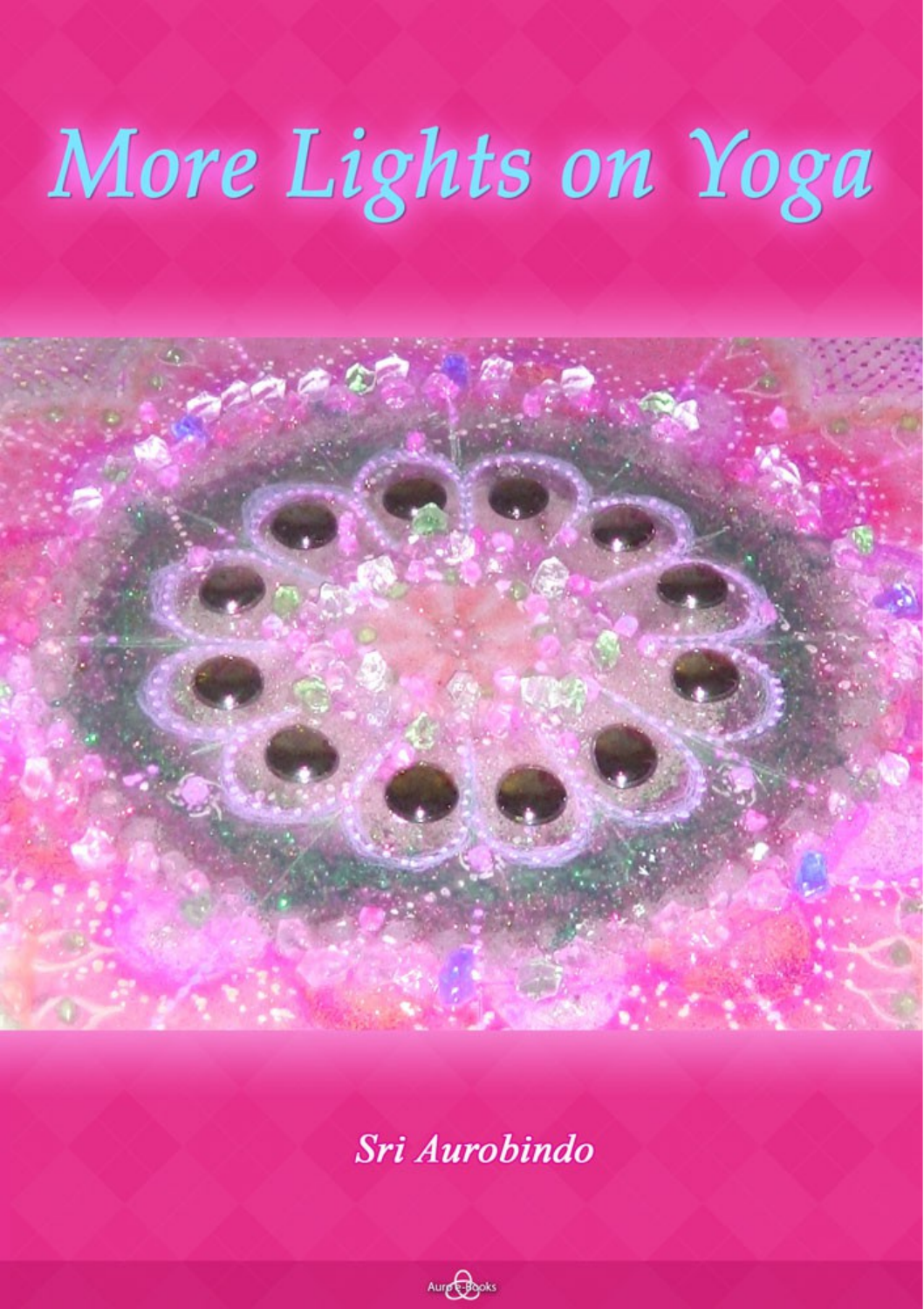# *More Lights on Yoga*



*by Sri Aurobindo*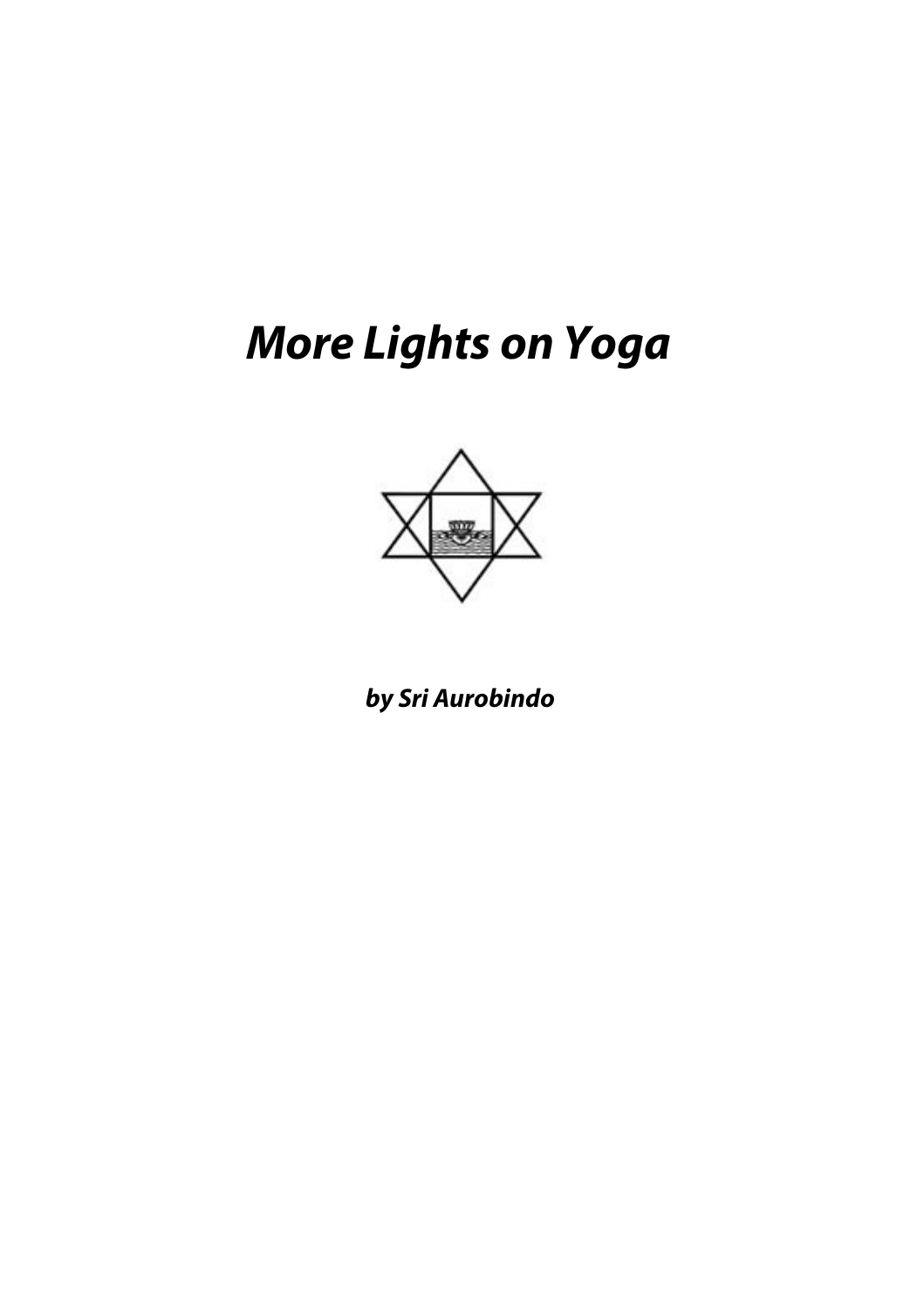This e-book has been prepared by Auro e-Books, an international website dedicated to e-books on Well-Being and Spirituality.



Discover more e-books and other activities on our website: [www.auro-ebooks.com](http://www.auro-ebooks.com/)

> © Sri Aurobindo Ashram Trust 1948, 1983 Website: [http://sabda.sriaurobindoashram.org](http://sabda.sriaurobindoashram.org/)

> > Ebook Edition 2014

Book Cover Art: [Glorious Heart by nil nimand](http://4art.com/photo/gloriuos-heart?context=user)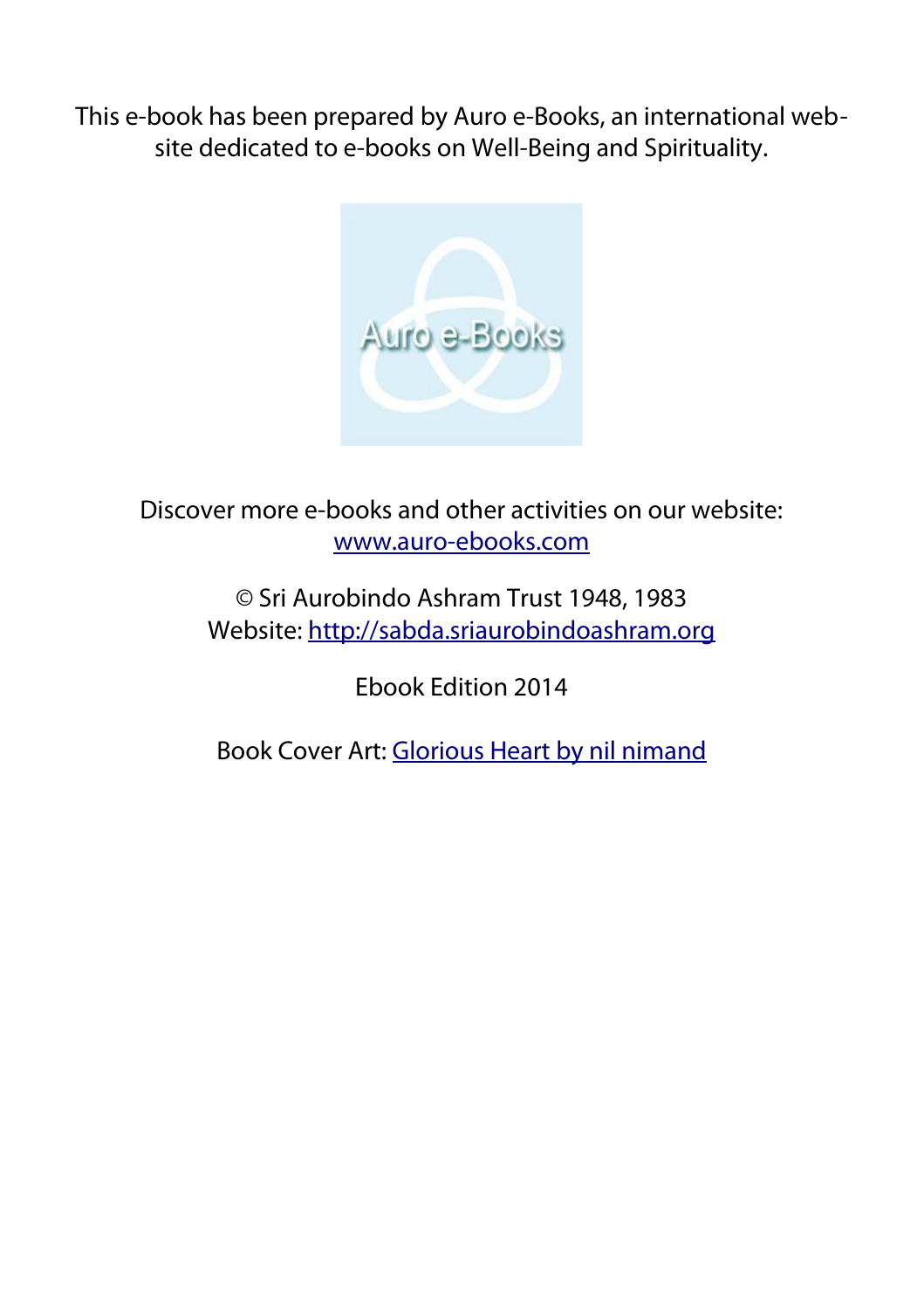## **Table of Contents**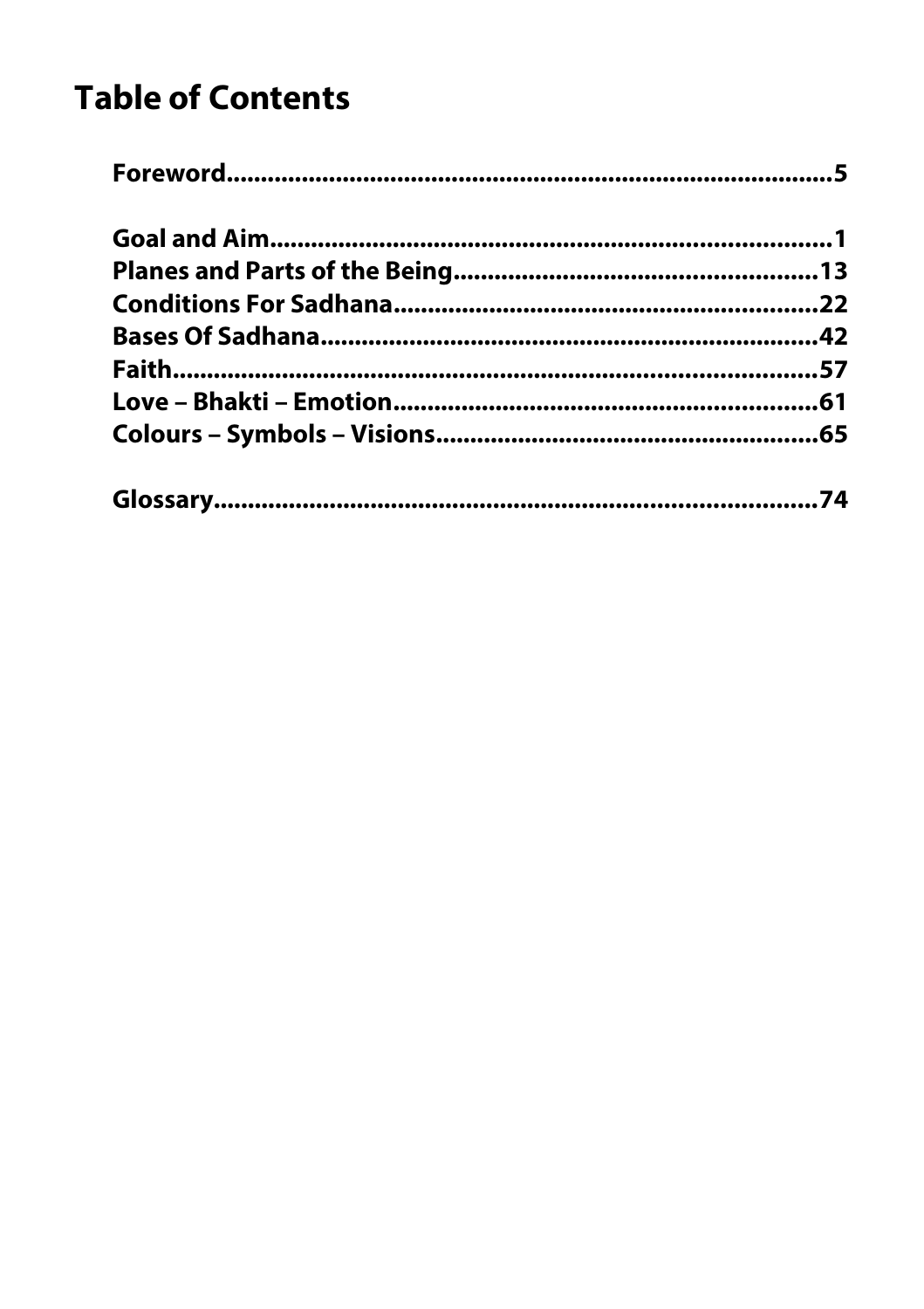#### <span id="page-4-0"></span>**Foreword**

These are mostly extracts from letters written by Sri Aurobindo to his disciples in answer to their queries. Wherever possible the letters have been reproduced at length or even in full, in order to preserve their charm and spontaneity. Written over a period of many years, (mostly during the 1930s), they have been put together and arranged in sections in the manner of *Lights on Yoga* so as to be of help to aspirants for the understanding and practice of yoga.

This volume also contains a fairly extensive glossary of the terms frequently used by Sri Aurobindo.

In this collection of extracts from letters written to disciples, Sri Aurobindo explains some of the main elements of his system of Yoga.

"Absence of love and fellow feeling is not necessary for nearness to the Divine; on the contrary, a sense of closeness and oneness with others is a part of the divine consciousness into which the sadhak enters by nearness to the Divine and the feeling of oneness with the Divine.... In this Yoga the feeling of unity with others, love, universal joy and Ananda are an essential part of the liberation and perfection which are the aim of the sadhana."

Sri Aurobindo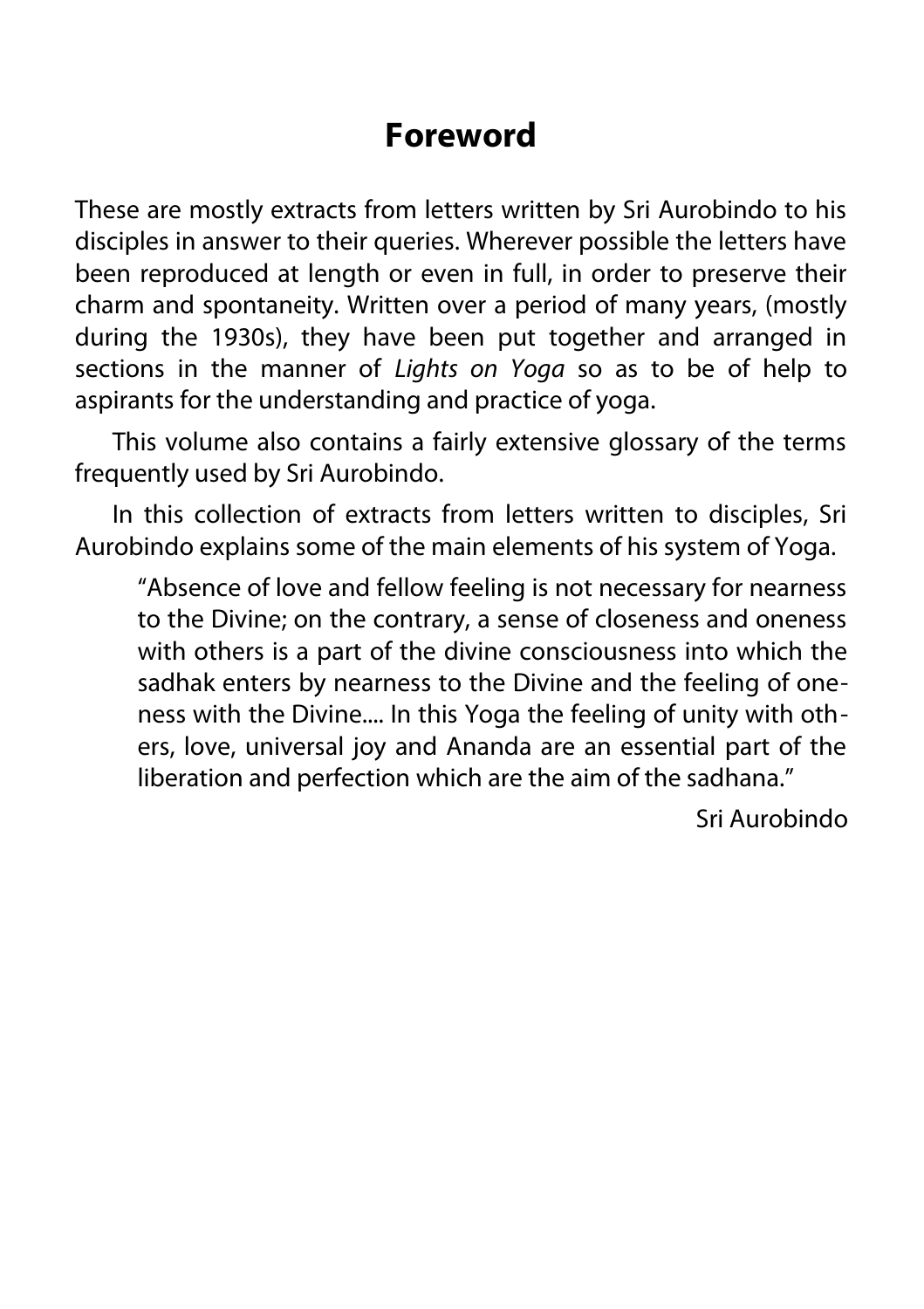### <span id="page-5-0"></span>**Goal and Aim**

The aim of the Yoga is to open the consciousness to the Divine and to live in the inner consciousness more and more while acting from it on the external life, to bring the inmost psychic into the front and by the power of the psychic to purify and change the being so that it may become ready for transformation and in union with the Divine Knowledge, Will and Love. Secondly, to develop the Yogic consciousness, i.e., to universalise the being in all the planes, become aware of the cosmic being and cosmic forces and be in union with the Divine on all the planes up to the Overmind. Thirdly, to come into contact with the transcendent Divine beyond the Overmind through the supramental consciousness, supramentalise the consciousness and the nature and make oneself an instrument for the realisation of the dynamic Divine Truth and its transforming descent into the earthnature.

\* \* \*

I do not know that there is anything like a Purushottama consciousness which the human being can attain or realise *for himself*; for, in the Gita, the Purushottama is the Supreme Lord, the Supreme Being who is beyond the Immutable and the Mutable and contains both the One and the Many. Man, says the Gita, can attain the Brahmic consciousness, realise himself as an eternal portion of the Purushottama and live in the Purushottama. The Purushottama consciousness is the consciousness of the Supreme Being and man by loss of ego and realisation of his true essence can *live in* it.

- 1. Loss of egoism including all ambition (even "spiritual" ambition), pride, desire, self-centred life, mind, will.
- 2. Universalisation of the consciousness.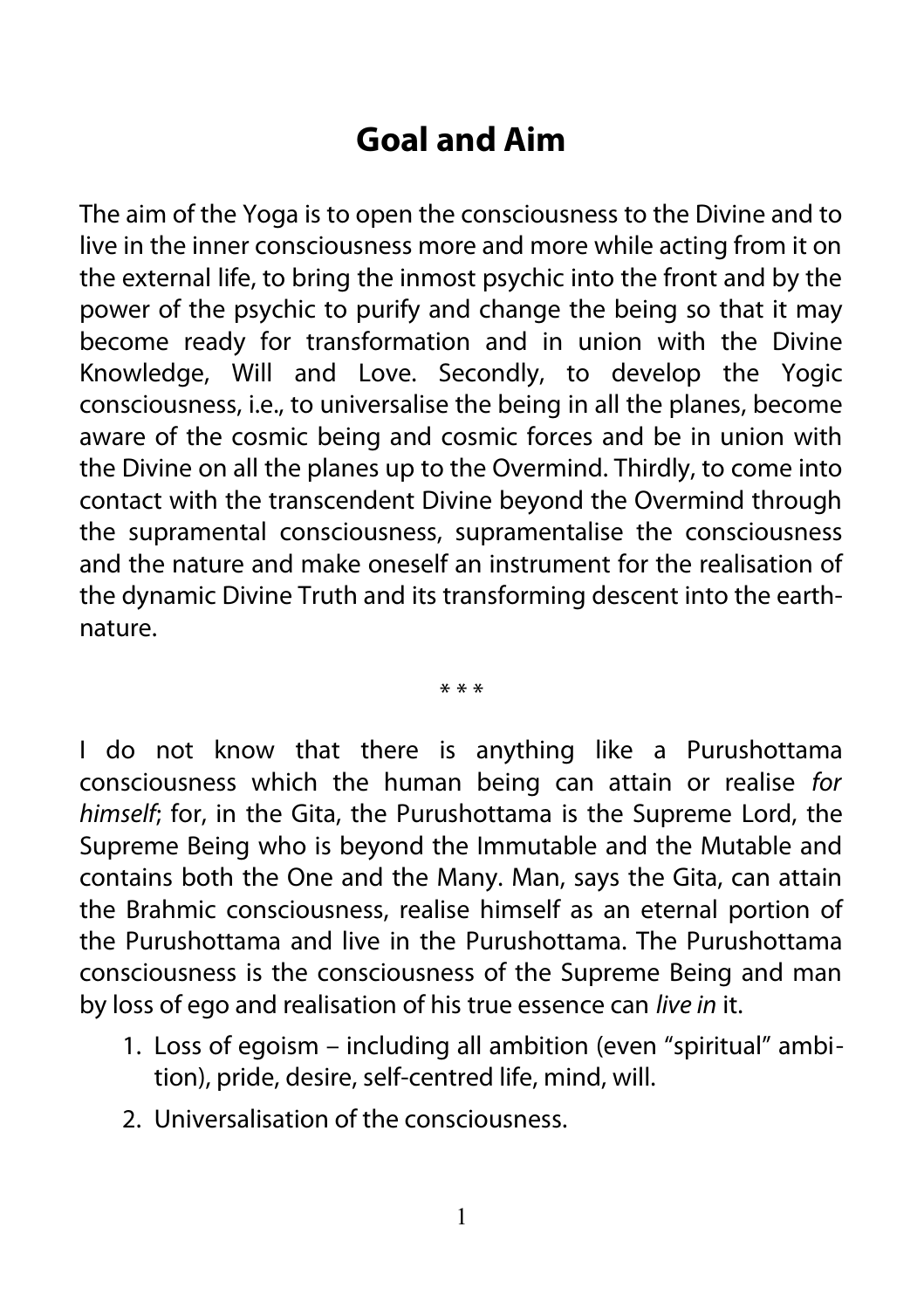3. Absolute surrender to the transcendental Divine.

\* \* \*

There can be no mental rule or definition. One has first to live in the Divine and attain to the Truth – the will and awareness of the Truth will organise the life.

It is in the inactive Brahman that one merges, if one seeks Laya or Moksha. One can dwell in the Personal Divine, but one does not merge in him. As for the Supreme Divine he holds in himself the world existence and it is in His consciousness that it moves, so by entering into the Supreme one rises above subjection to Nature, but one does not disappear from all consciousness of world-existence.

The general Divine Will in the universe is for the progressive manifestation in the universe. But that is the general will – it admits the withdrawal of individual souls who are not ready to persevere in the world.

It is not immortality of the body, but the consciousness of immortality *in* the body that can come with the descent of Overmind into Matter or even into the physical mind or with the touch of the modified supramental Light on the physical mind-consciousness. These are preliminary openings, but they are not the supramental fulfilment in Matter.

If the Supramental is decreed, nothing can prevent it; but all things are worked out here through a play of forces, and an unfavourable atmosphere or conditions can delay even when they cannot prevent. Even when a thing is destined, it does not present itself as a certitude in the consciousness here (Overmind-mind-vitalphysical) till the play of forces has been worked out up to a certain point at which the descent not only is, but appears as inevitable.

\* \* \*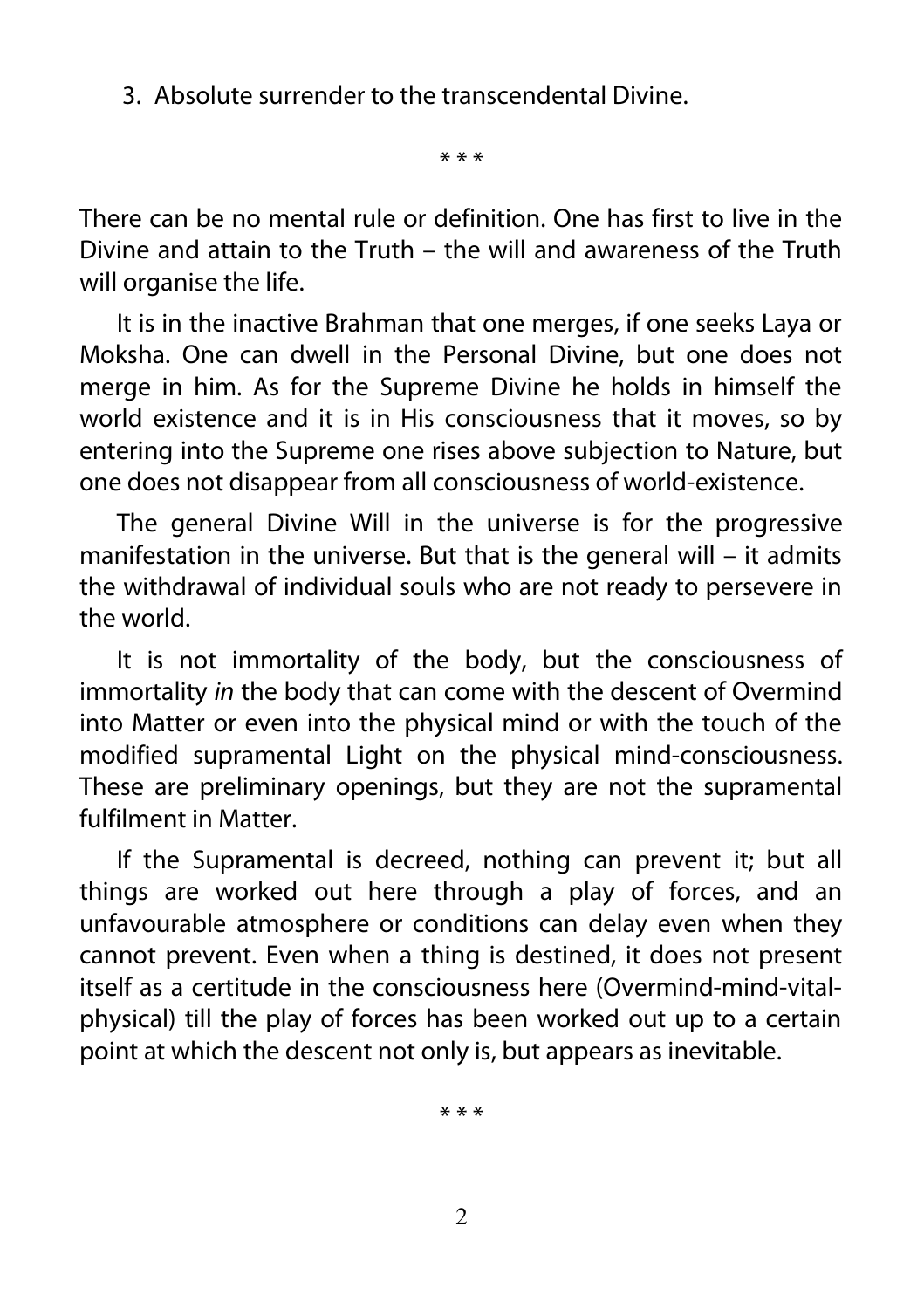*How to reconcile: (1) "Deliver the self by means of the Self." etc. Gita. Chap. VI, 5. (2) "Abandon all dharmas." etc. Ibid. Chap. XVIII, 66.*

There is no real contradiction; the two passages indicate in the Gita's system two different movements of its Yoga, the complete surrender being the crowning movement. One has first to conquer the lower nature, deliver the self involved in the lower movement by means of the higher Self which rises into the divine nature; at the same time one offers all one's actions including the inner action of the Yoga as a sacrifice to the Purushottama, the transcendent and immanent Divine. When one has risen into the higher Self, has the knowledge and is free, one makes the complete surrender to the Divine, abandoning all other dharmas, living only by the divine Consciousness, the divine Will and Force, the divine Ananda.

Our Yoga is not identical with the Yoga of the Gita although it contains all that is essential in the Gita's Yoga. In our Yoga we begin with the idea, the will, the aspiration of the complete surrender; but at the same time we have to reject the lower nature, deliver our consciousness from it, deliver the self involved in the lower nature by the self rising to freedom in the higher nature. If we do not do this double movement, we are in danger of making a tamasic and therefore unreal surrender, making no effort, no tapas and therefore no progress; or else we may make a rajasic surrender not to the Divine but to some self-made false idea or image of the Divine which masks our rajasic ego or something still worse.

\* \* \*

The spiritual realisation can be had on any plane by contact with the Divine (who is everywhere) or by perception of the Self within, which is pure and untouched by the outer movements. The Supermind is something transcendent – a dynamic Truth-Consciousness which is not there yet, something to be brought down from above.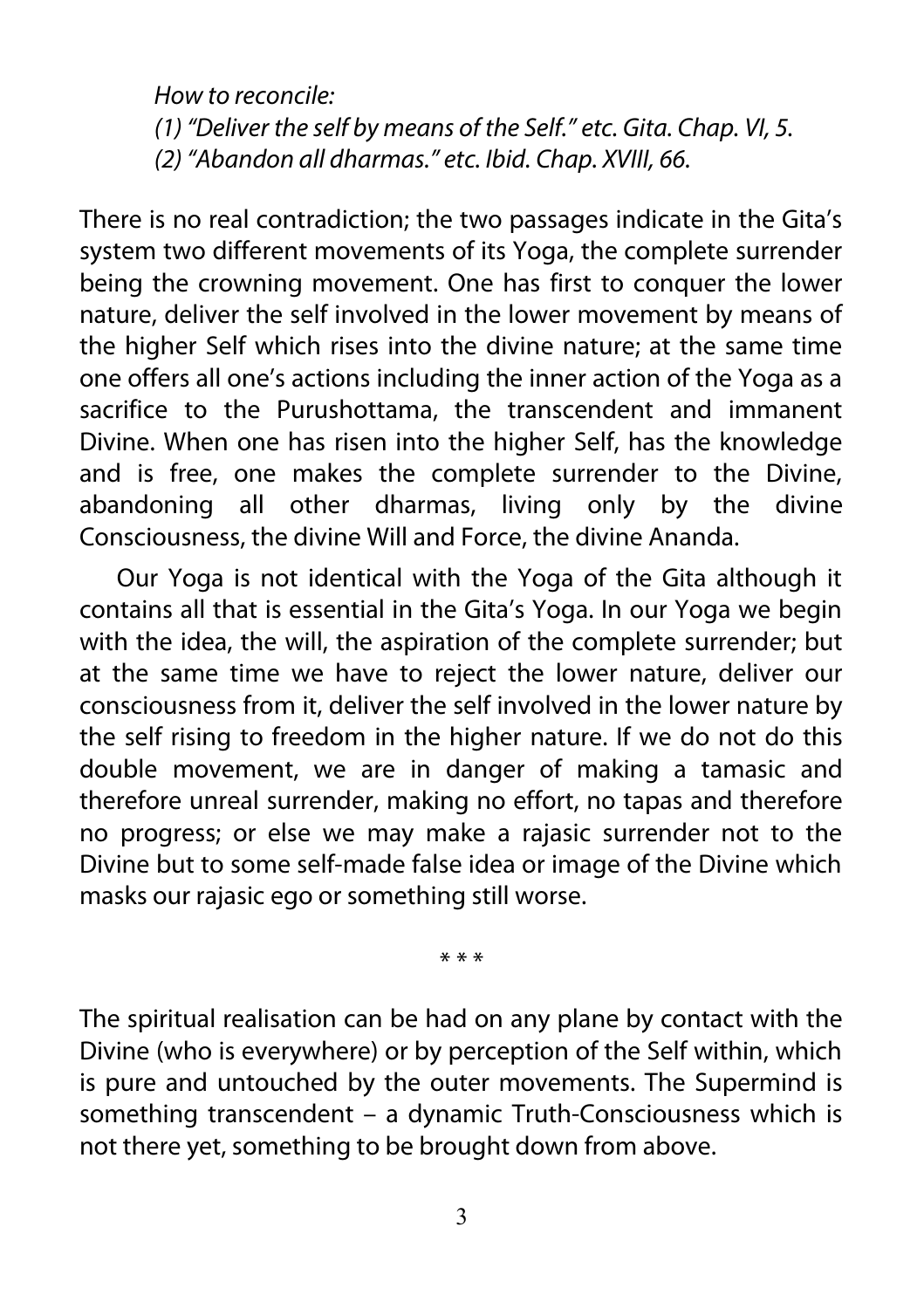\* \* \*

It is not possible to have the direct supramental working now. The Adhar is not yet ready. First one must accept an indirect working which prepares the lower planes for the supramental change.

\* \* \*

The consciousness which you call supramental is no doubt above the human mind, but it should be called, not the supramental, but simply the higher consciousness. In this higher consciousness there are many degrees, of which the supramental is the summit or the source. It is not possible to reach the summit or source all at once; first of all the lower consciousness has to be purified and made ready. That is the meaning of the Light you saw, whose inner body or substance is too dense and powerful to be penetrated at present.

He is using the word supermind too easily. What he describes as supermind is a highly illumined consciousness; a modified supramental light may touch it, but not the full power of Supermind; and, in any case, it is not the Supermind. He speaks of a supramental part which is unreceptive – that is impossible, the supramental cannot be unreceptive. The Supermind is the Truth-Consciousness itself; it already possesses the Truth and does not even need to receive it. The word Vijnana is sometimes used for the higher illumined Intelligence in communication with the Truth, and this must be the part in himself which he felt – but this is not the Supermind. One can enter into Supermind only at the very end of the sadhana, when all difficulties have disappeared and there is no obstacle any longer in the way of the realisation.

\* \* \*

The universe is certainly or has been up to now in appearance a rough and wasteful game with the dice of chance loaded in favour of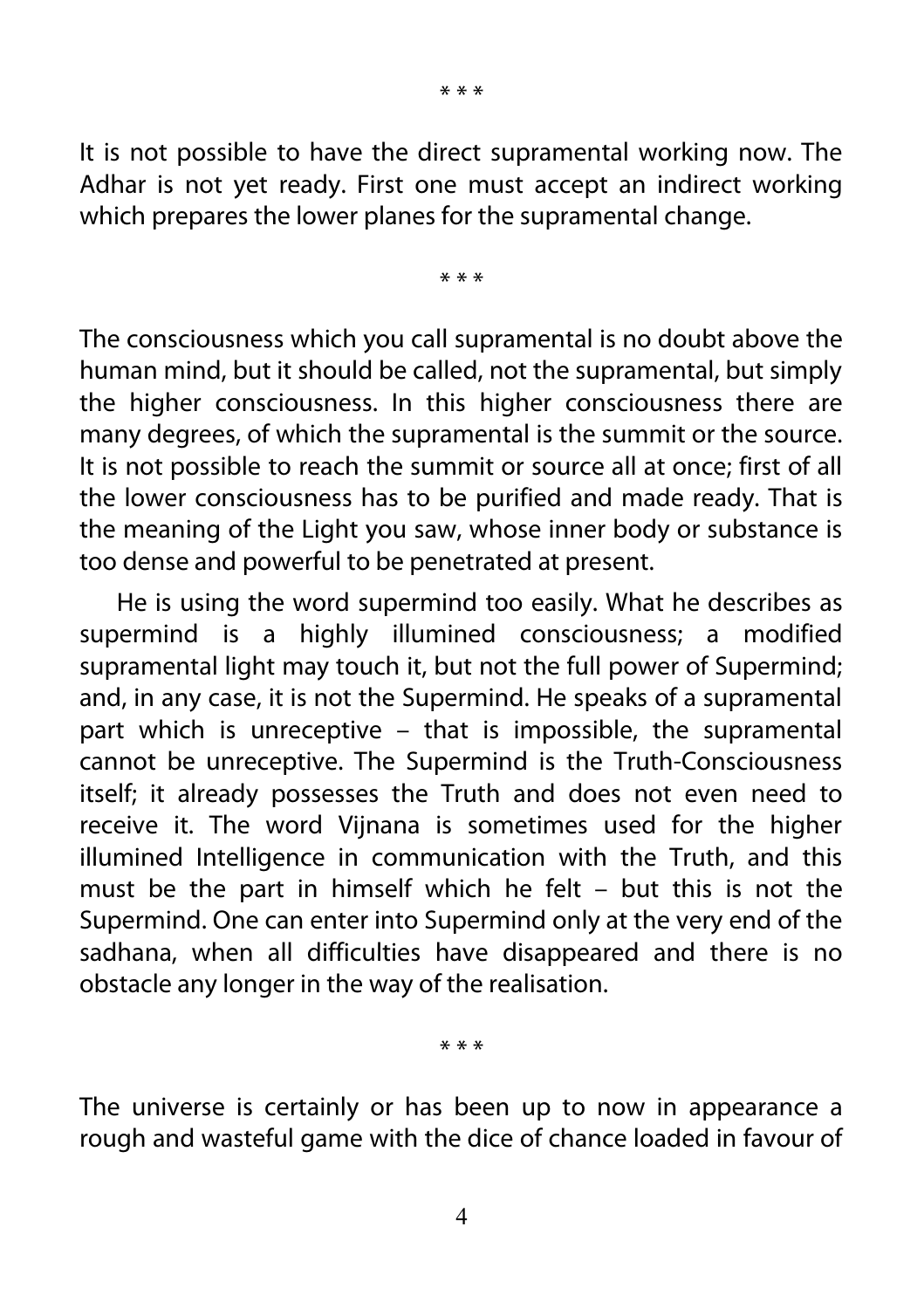the Powers of darkness, the Lords of obscurity, falsehood, death and suffering. But we have to take it as it is and find out – if we reject the way out of the old sages – the way to conquer. Spiritual experience shows that there is behind it all a wide terrain of equality, peace, calm, freedom, and it is only by getting into it that we can have the eye that sees and hope to gain the power that conquers.

\* \* \*

All that is true Truth is the direct expression in one way or another of the Divine Consciousness. Life is the dynamic expression of Consciousness-Force when thrown outward to realise itself in concrete harmonies of formation; Love is an intense self-expression of the soul of Ananda, and Light is what always accompanies the Supramental Consciousness and its most essential power.

\* \* \*

It is the supramental Power that transforms mind, life and body – not the Sachchidananda consciousness which supports impartially everything. But it is by having experience of the Sachchidananda, pure existence-consciousness-bliss, that the ascent to the supramental and the descent of the supramental become (at a much later stage) possible. For first one must get free from the ordinary limitation by the mental, vital and physical formations, and the experience of the Sachchidananda peace, calm, purity and wideness gives this liberation.

The Supermind has nothing to do with passing into a blank. It is the Mind overpassing its own limits and following a negative and quietistic way to do it that reaches the big blank. The Mind, being the Ignorance, has to annul itself in order to enter into the supreme Truth – or, at least, so it thinks. But the Supermind being the Truth-Consciousness and the Divine Knowledge has no need to annul itself for the purpose.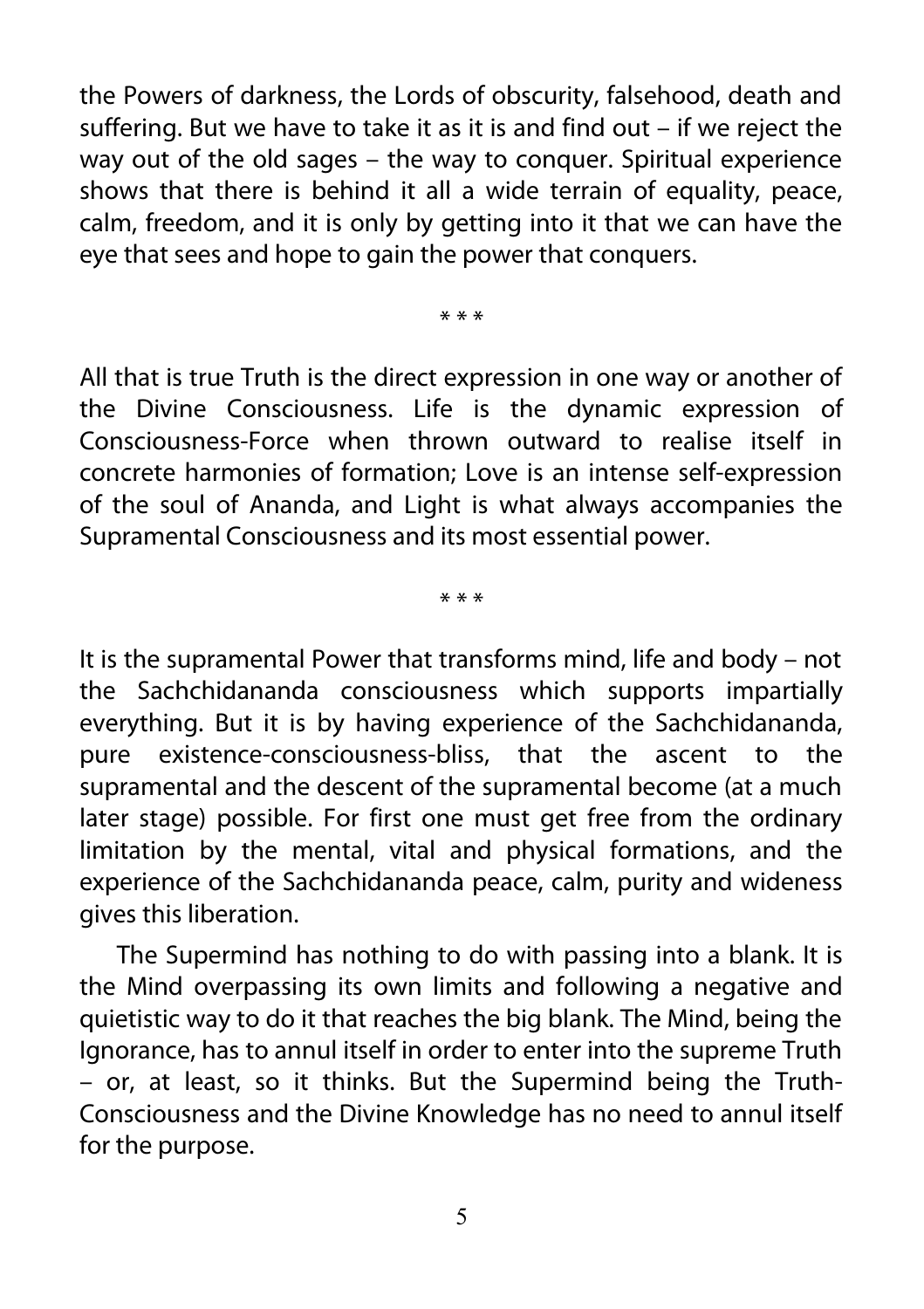\* \* \*

The supramental change is the ultimate stage of siddhi and it is not likely to come so soon; but there are many levels between the normal mind and the Supermind and it is easy to mistake an ascent into one of them or a descent of their consciousness or influence for a supramental change.

It is quite impossible to ascend to the real Ananda *plane* (except in a profound trance), until after the supramental consciousness has been entered, realised and possessed; but it is quite possible and normal to feel some form of Ananda *consciousness* on any level. This consciousness wherever it is felt is a derivation from the Ananda plane, but it is very much diminished in power and modified to suit the lesser power of receptivity of the inferior levels.

\* \* \*

The question arose and always arises because of an eagerness in the vital to take any stage of strong experience as the final stage, even to take it for the Overmind, Supermind, full Siddhi. The Supermind or the Overmind either is not so easy to reach as that, even on the side of Knowledge or inner experience only. What you are experiencing belongs to the spiritualised and liberated mind. At this stage there may be intimations from the higher mind levels, but these intimations are merely isolated experiences, not a full change of consciousness. The Supermind is not part of mind or a higher level of mind – it is something entirely different. No sadhak can reach the supermind by his own efforts and the effort to do it by personal tapasya has been the source of many mishaps. One has to go quietly stage by stage until the being is ready and even then it is only the Grace that can bring the real supramental change.

\* \* \*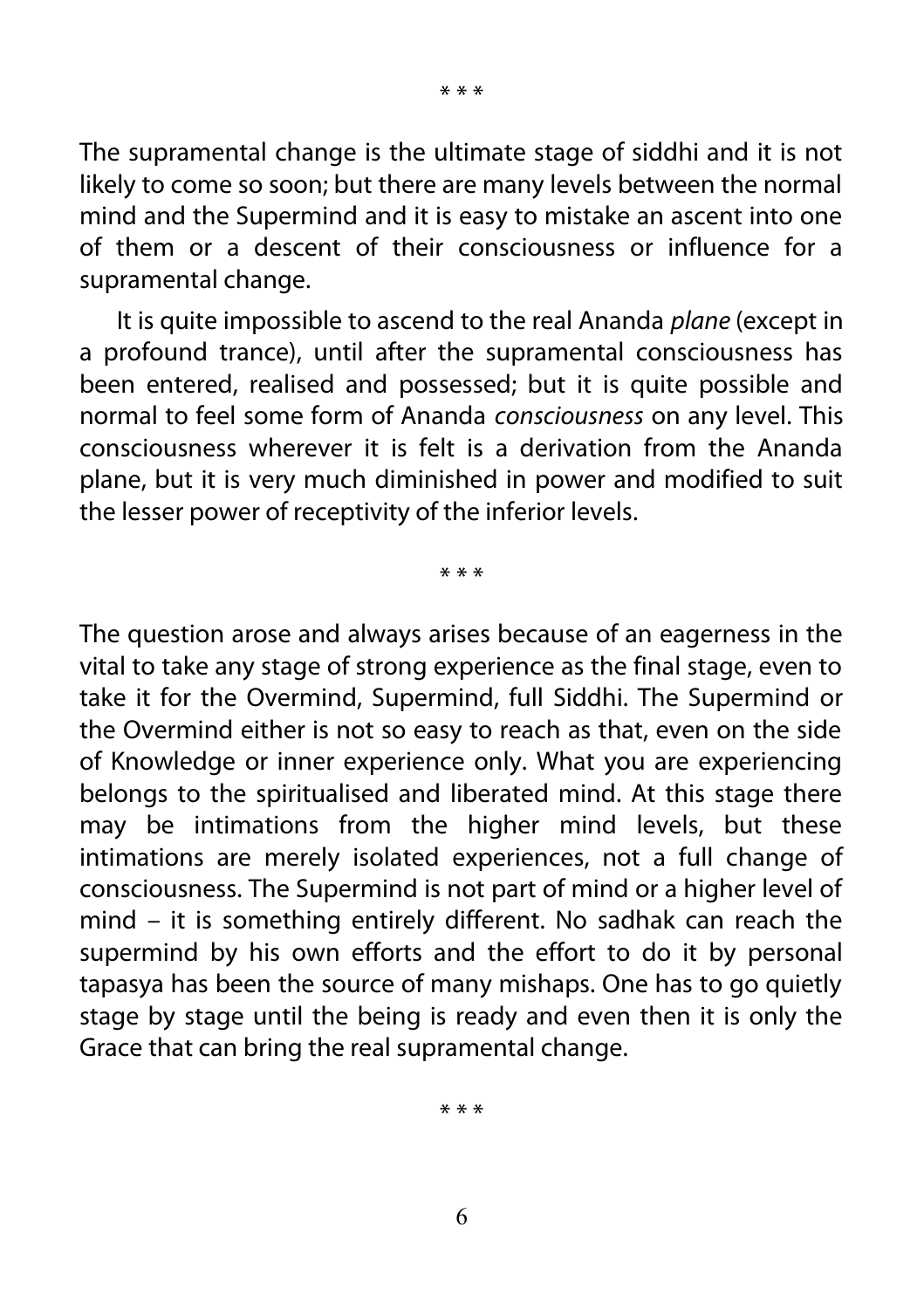The realisation of the Spirit comes long before the development of Overmind or Supermind; hundreds of sadhaks in all times have had the realisation of the Atman in the higher mental planes, *buddheh paratah,* but the supramental realisation was not theirs. One can get partial realisations of the Self or Spirit or the Divine on any plane, mental, vital, physical even, and when one rises above the ordinary mental plane of man into a higher and larger mind, the Self begins to appear in all its conscious wideness.

It is by full entry into this wideness of the Self that cessation of mental activity becomes possible; one gets the inner Silence. After that this inner Silence can remain even when there is activity of any kind; the being remains silent within, the action goes on in the instruments, and one receives all the necessary initiations and execution of action whether mental, vital or physical from a higher source without the fundamental peace and calm of the Spirit being troubled.

The Overmind and Supermind states are something yet higher than this; but before one can understand them, one must first have the self-realisation, the full action of the spiritualised mind and heart, the psychic awakening, the liberation of the imprisoned consciousness, the purification and entire opening of the Adhar. Do not think now of those ultimate things (Overmind, Supermind), but get first these foundations in the liberated nature.

\* \* \*

This transformation cannot be done individually or in a solitary way only. No individual solitary transformation unconcerned with the work for the earth (which means more than any individual transformation) would be either possible or useful. Also no individual human being can by his own power alone work out the transformation, nor is it the object of the Yoga to create an individual superman here and there. The object of the Yoga is to bring down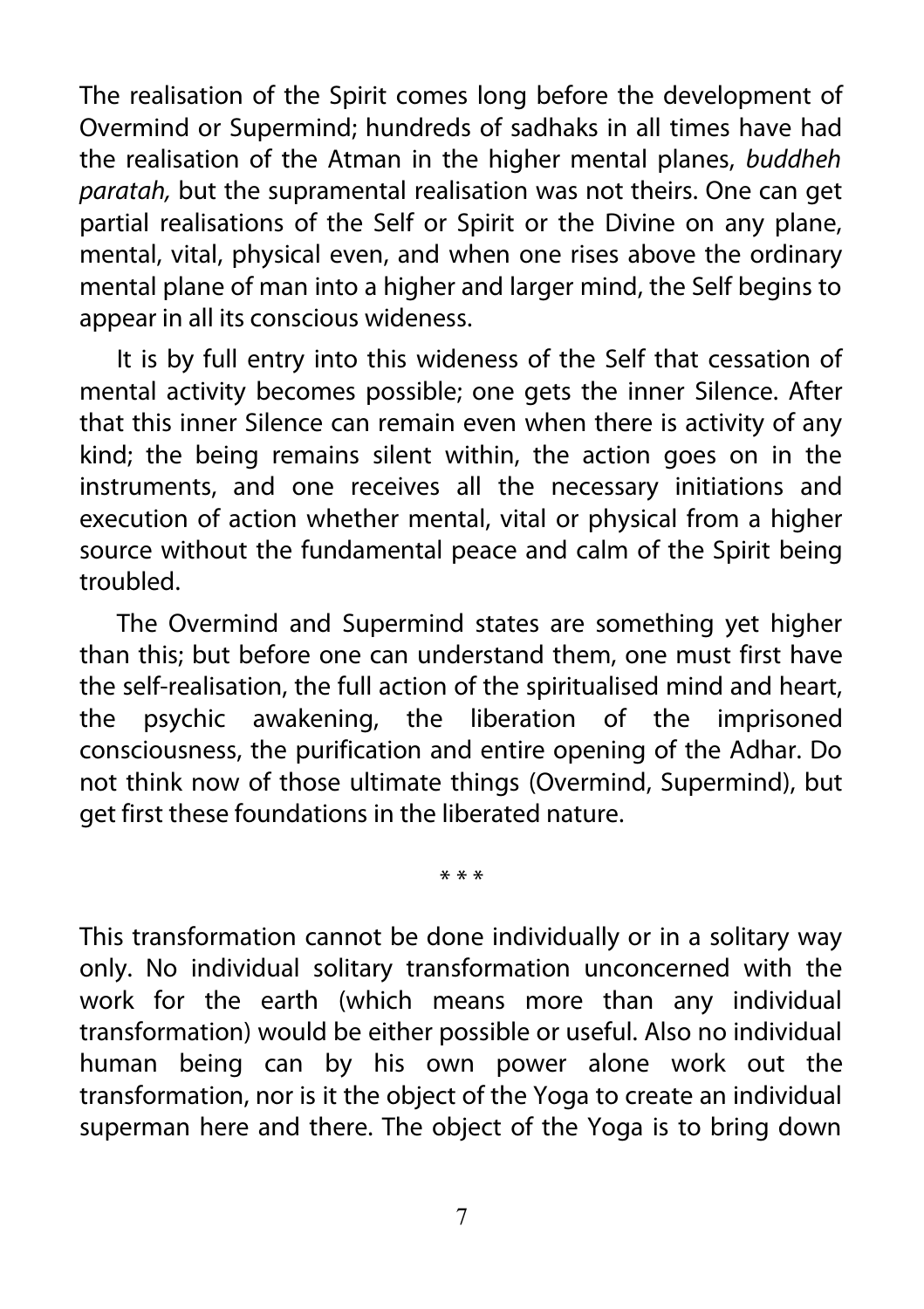the supramental consciousness on earth, to fix it there, to create a new race with the principle of the supramental consciousness governing the inner and outer individual and collective life.

That force accepted by individual after individual according to their preparation would establish the supramental consciousness in the physical world and so create a nucleus for its own expansion.

\* \* \*

It is quite possible that there have been periods of harmony on different levels, not supramental, which were afterwards disturbed – but that could only be a stage or resting place in an arc of spiritual evolution out of the Inconscience.

\* \* \*

*Hostile Forces.* The purpose they serve *in the world* is to give a full chance to the possibilities of the Inconscience and Ignorance – for this world was meant to be a working out of these possibilities with the supramental harmonisation as its eventual outcome. The life, the work developing here in the Ashram has to deal with the world problem and has therefore to meet – it could not avoid – the conflict with the working of the hostile Powers in the human being.

To speak of "receiving power from the Supramental when we are not conscious" is strange. When one is not conscious, one can still receive a higher force, the Divine Shakti works often from behind the veil, otherwise in the ignorant and unconscious condition of the human being she would not be able to work at all. But the nature of the force or action is modified to suit the condition of the sadhak. One must develop a very full consciousness before one can receive anything from the direct supramental Power and one must be very advanced in consciousness even to receive something of it modified through the Overmind or other intermediate region.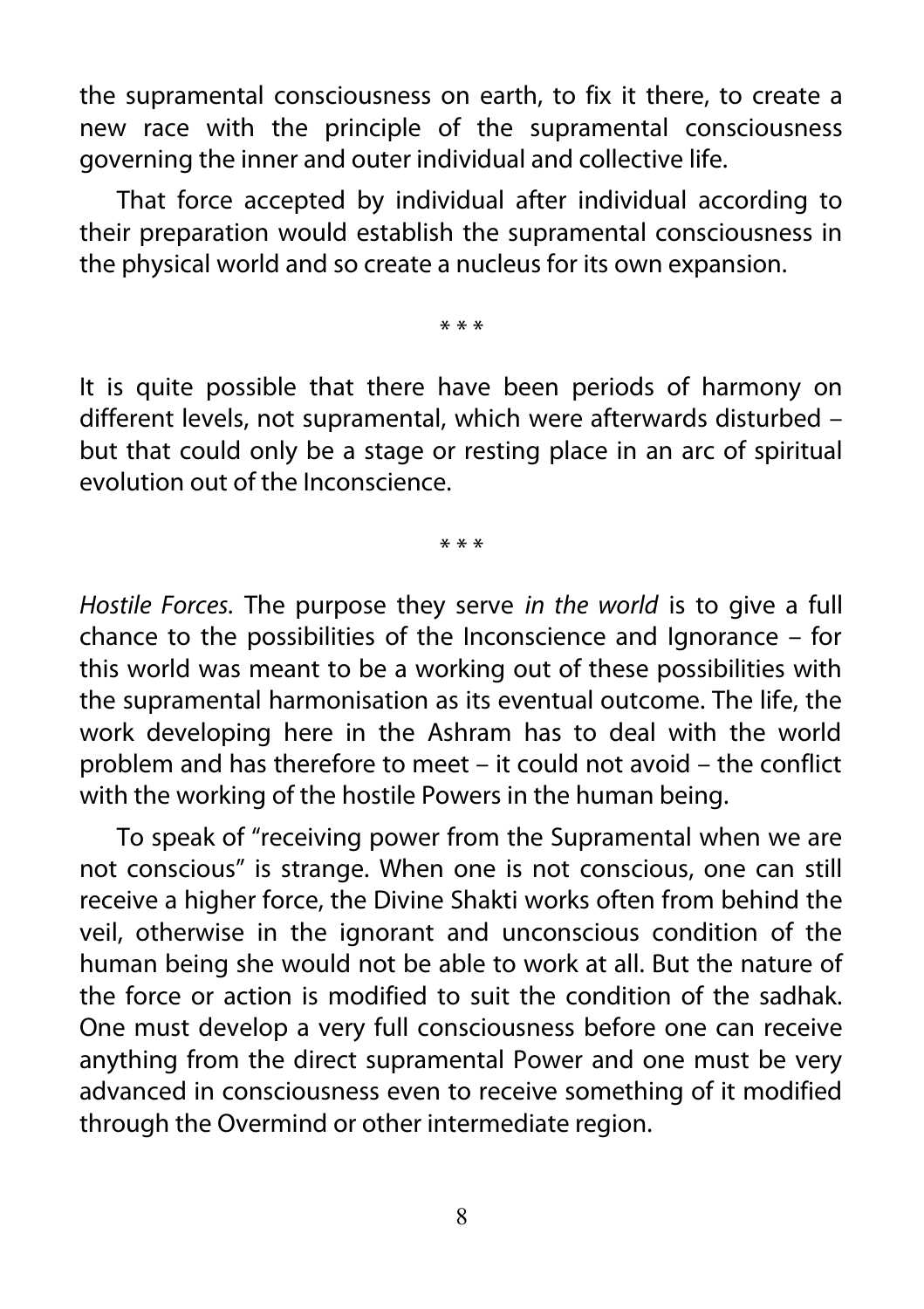\* \* \*

This Yoga does not mean a rejection of the powers of life, but an inner transformation and a change of the spirit in the life and the use of the powers. These powers are now used in an egoistic spirit and for undivine ends; they have to be used in a spirit of surrender to the Divine and for the purposes of the divine Work That is what is meant by conquering them back for the Mother.

\* \* \*

As for what you write about your experience and your ideas, it looks as if it were simply the old thoughts and movements rising, as they often do, to interfere with the straight course of the sadhana. Mental realisations and ideas of this kind are at best only half-truths and not always even that; once one has taken up a sadhana that goes beyond the mind, it is a mistake to give them too much importance. They can easily become by misapplication a fruitful ground for error.

If you examine the ideas that have come to you, you will see that they are quite inadequate. For example:

- 1. Matter is *jada* only in appearance. As even modern Science admits, Matter is only energy in action, and, as we know in India, energy is force of consciousness in action.
- 2. Prakriti in the material world seems to be *jada,* but this too is only an appearance. Prakriti is in reality the conscious power of the Spirit.
- 3. A bringing down of the Spirit into Matter cannot lead to a *laya* in *jada prakrti.* A descent of the Spirit could only mean a descent of light, consciousness and power, not a growth of unconsciousness and inertia which is what is meant by the *jada laya.*
- 4. The Spirit is there already in Matter as everywhere else; it is only a surface apparent unconsciousness or involved con-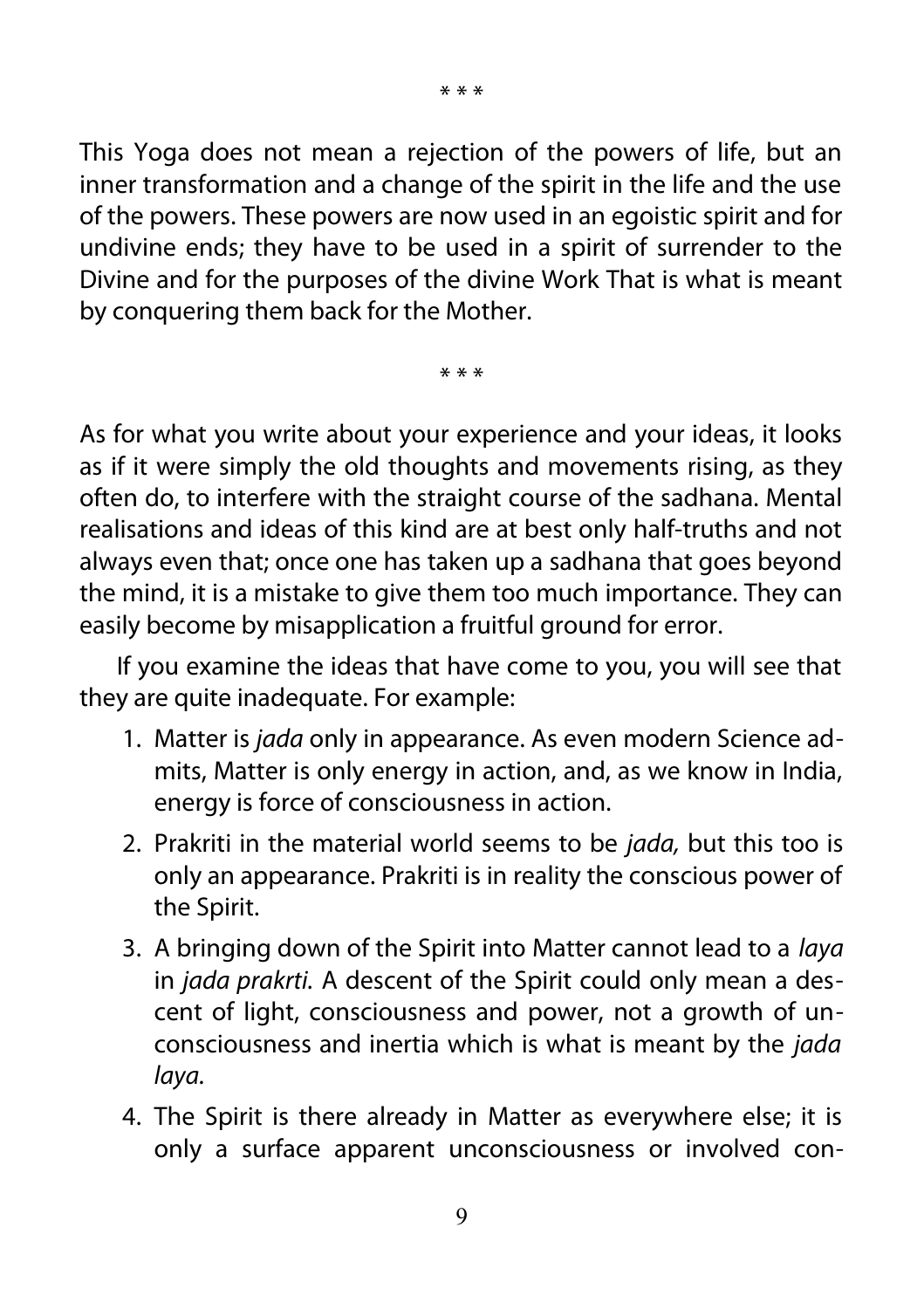sciousness which veils its presence. What we have to do is to awake Matter to the spiritual consiousness concealed in it.

 5. What we aim at bringing down into the material world is the supramental consciousness, light and energy, because it is this alone that can truly transform it.

If there is at any time a growth of unconsciousness and inertia, it is because of the resistance of the ordinary nature to the spiritual change. But this is usually raised up in order to be dealt with and eliminated. If it is allowed to remain concealed and not raised up, the difficulty will never be grappled with and no real transformation will take place.

The idea of usefulness to humanity is the old confusion due to secondhand ideas imported from the West. Obviously, to be "useful" to humanity there is no need of Yoga; everyone who leads the human life is useful to humanity in one way or another.

Yoga is directed towards God, not towards man. If a divine supramental consciousness and power can be brought down and established in the material world, that obviously would mean an immense change for the earth including humanity and its life. But the effect on humanity would only be one result of the change; it cannot be the object of the sadhana. The object of the sadhana can only be to live in the divine consciousness and to manifest it in life.

\* \* \*

The true object of the Yoga is not philanthropy, but to find the Divine, to enter into the divine consciousness and find one's true being (which is not the ego) in the Divine.

The "Ripus" cannot be conquered by *damana,* (even if it succeeds to some extent, it only keeps them down but does not destroy them); often compression only increases their force. It is only by purification through the Divine Consciousness entering into the egoistic nature and changing it that this thing can be done.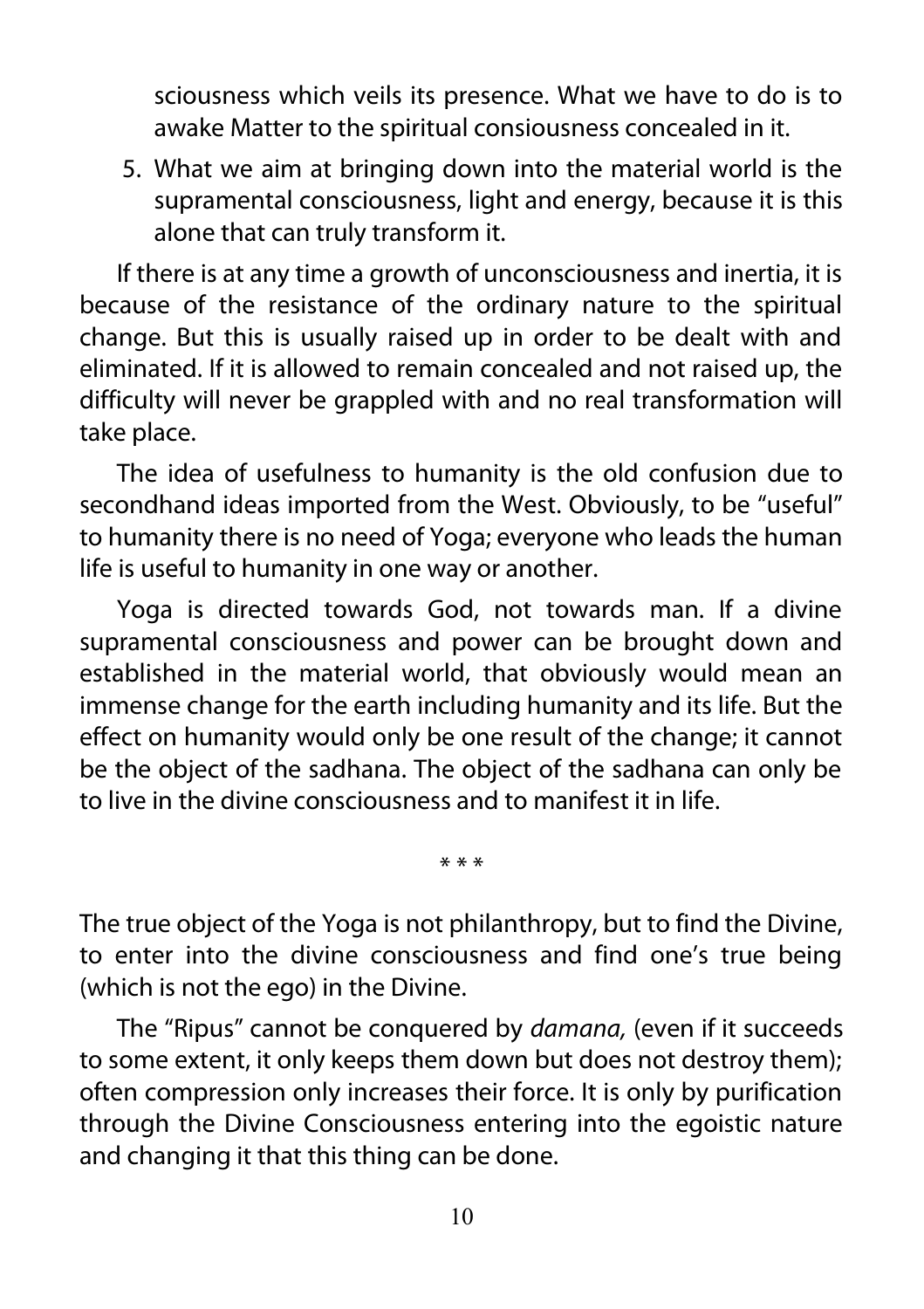If he gives himself from deep within and is absolutely persevering in the Way, then only can he succeed.

\* \* \*

This world *is,* as the Gita describes it, *anityamasukham,* so long as we live in the present world-consciousness; it is only by turning from that to the Divine and entering into the Divine Consciousness that one can possess, through the world also, the Eternal.

The language of the Gita in many matters seems sometimes contradictory because it admits two apparently opposite truths and tries to reconcile them. It admits the ideal of departure from *samsara* into the Brahman as one possibility; also it affirms the possibility of living free in the Divine (in Me, it says) and acting in the world as the Jivanmukta. It is this latter kind of solution on which it lays the greatest emphasis. So Ramakrishna put the "divine souls" (Ishwarakoti) who can descend the ladder as well as ascend it higher than the Jivas (Jivakoti) who, once having ascended, have not the strength to descend again for divine work. The full truth is in the supramental consciousness and the power to work from there on life and Matter.

\* \* \*

The Divine can be and is everywhere, masked or halfmanifest or beginning to be manifest, in all the planes of consciousness; in the Supramental it begins to be manifest without disguise or veil in its own *svarupa.*

When the soul is looking from behind, it makes use very often of a very slight coincidence to push the mind and vital into the way.

\* \* \*

Shiva is the Lord of Tapas. The power is the power of Tapas.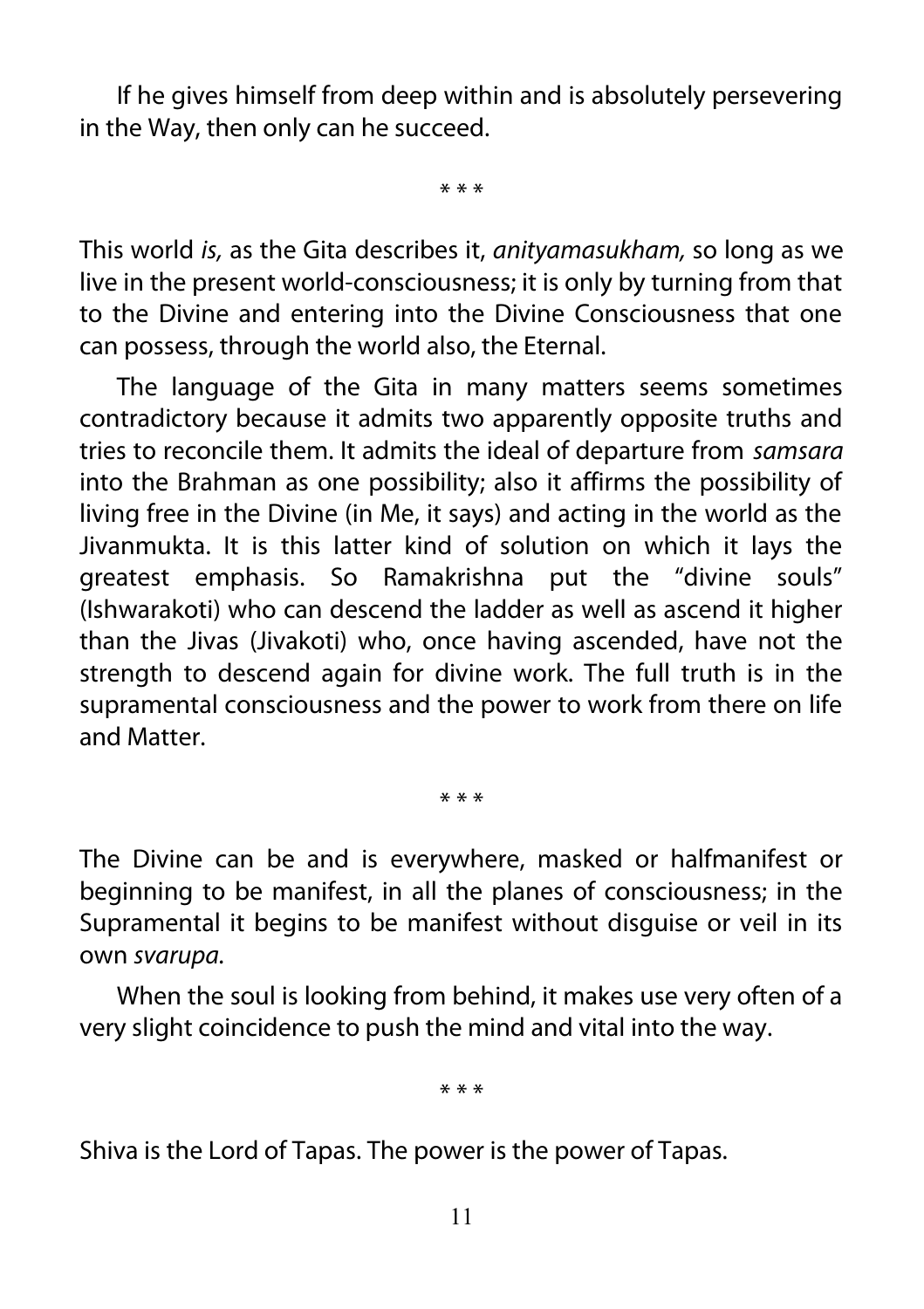Krishna as a godhead is the Lord of Ananda, Love and Bhakti; as an incarnation, he manifests the union of wisdom (Jnana) and works and leads the earth-evolution through this towards union with the Divine by Ananda, Love and Bhakti.

The Devi is the Divine Shakti – the Consciousness and Power of the Divine, the Mother and Energy of the worlds. All powers are hers. Sometimes Devi-power may mean the power of the universal World-Force; but this is only one side of the Shakti.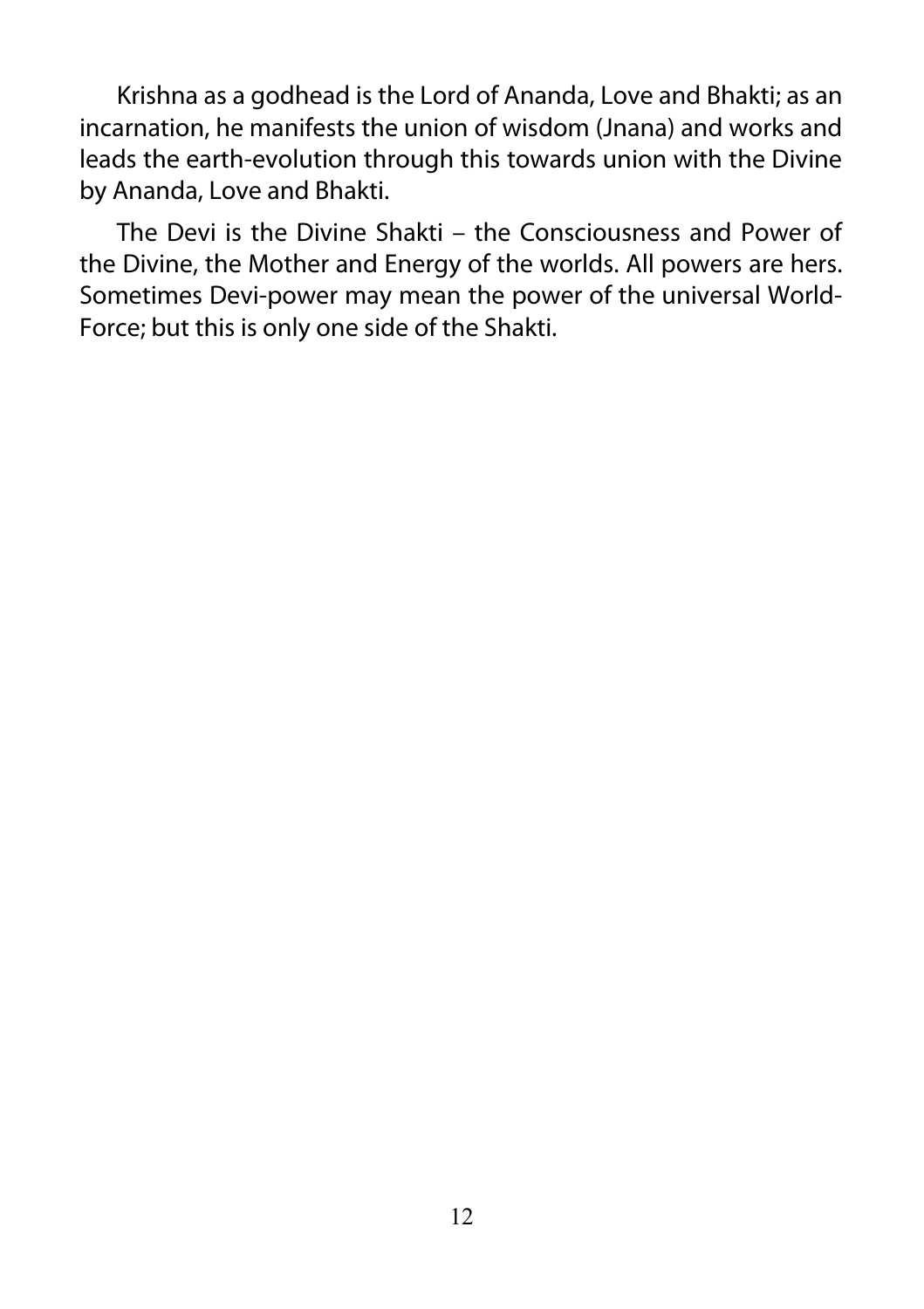#### <span id="page-17-0"></span>**Planes and Parts of the Being**

Higher Mind is one of the planes of the spiritual mind, the first and lowest of them; it is above the normal mental level. Inner mind is that which lies behind the surface mind (our ordinary mentality) and can only be directly experienced (apart from its vrittis in the surface mind such as philosophy, poetry, idealism, etc.) by sadhana, by breaking down the habit of being on the surface and by going deeper within.

Larger mind is a general term to cover the realms of mind which become our field whether by going within or widening into the cosmic consciousness.

The true mental being is not the same as the inner mental – true mental, true vital, true physical being means the Purusha of that level freed from the error and ignorant thought and will of the lower Prakriti and directly open to the knowledge and guidance above.

Higher vital usually refers to the vital mind and emotive being as opposed to the middle vital which has its seat in the navel and is dynamic, sensational and passionate and the lower which is made up of the smaller movements of human life-desire and life-reactions.

\* \* \*

The mind proper is divided into three parts – thinking Mind, dynamic Mind, externalising Mind – the former concerned with ideas and knowledge in their own right, the second with the putting out of mental forces or realisation of the idea, the third with the expression of them in life (not only by speech, but by any form it can give). The word "physical mind" is rather ambiguous, because it can mean this externalising Mind and the mental in the physical taken together.

Vital Mind proper is a sort of a mediator between vital emotion, desire, impulsion, etc. and the mental proper. It expresses the desires,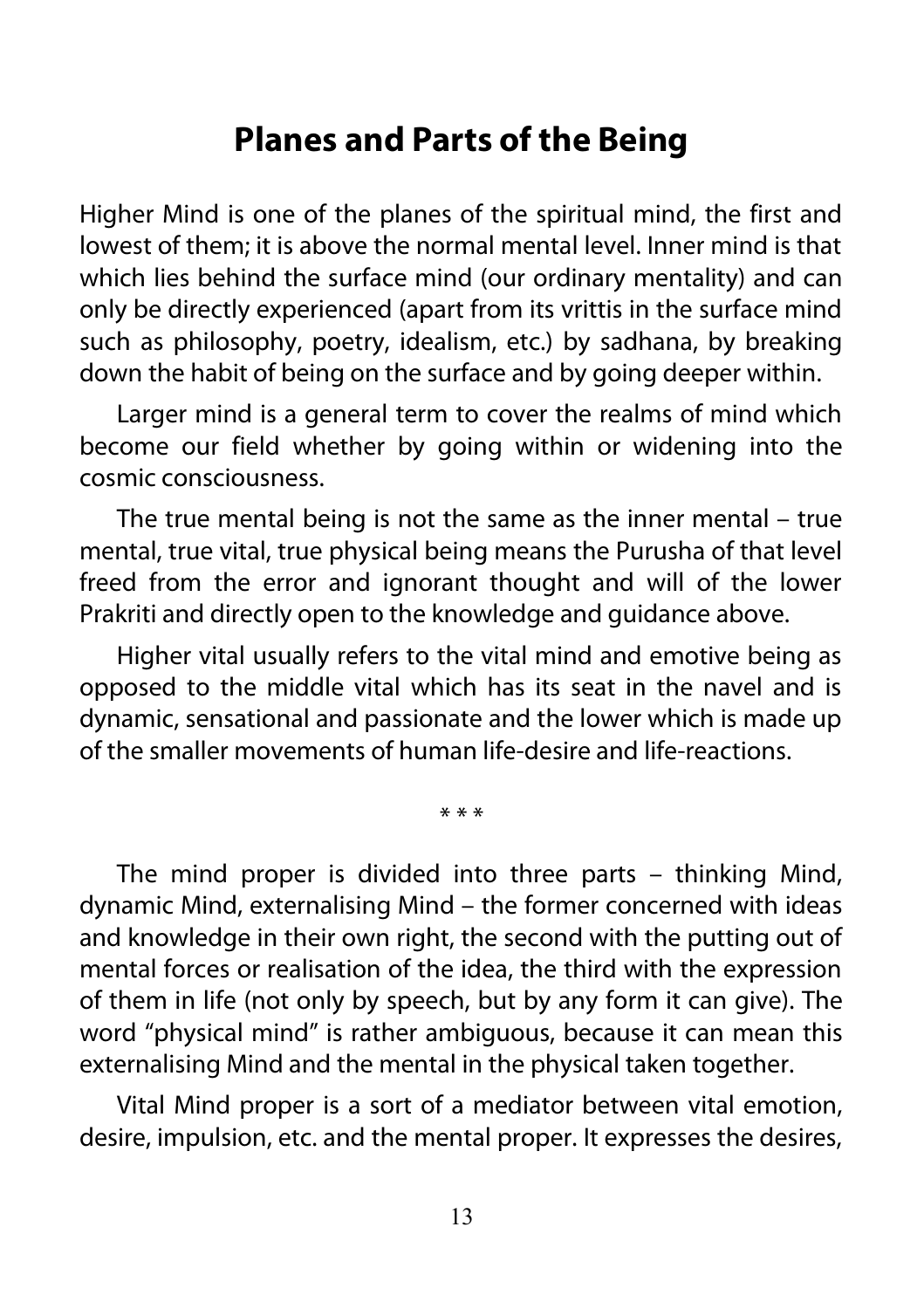feelings, emotions, passions, ambitions, possessive and active tendencies of the vital and throws them into mental forms (the pure imaginations or dreams of greatness, happiness, etc. in which men indulge are one peculiar form of the vital-mind activity). There is still a lower stage of the mental in the vital which merely expresses the vital stuff without subjecting it to any play of intelligence. It is through this mental vital that the vital passions, impulses, desires rise up and get into the Buddhi and either cloud or distort it.

As the vital Mind is limited by the vital view and feeling of things (while the dynamic Intelligence is not, for it acts by the idea and reason), so the mind in the physical or mental physical is limited by the physical view and experience of things, it mentalises the experiences brought by the physical view and experience of things, and does not go beyond that (though it can do that much very cleverly), unlike the externalising mind which deals with them more from the reason and its higher intelligence. But in practice these two usually get mixed together. The mechanical mind is a much lower action of the mental physical which, left to itself, would only repeat customary ideas and record the natural reflexes of the physical consciousness to the contacts of outward life and things.

The lower vital as distinguished from the higher is concerned only with the small greeds, small desires, small passions, etc. which make up the daily stuff of life for the ordinary sensational man – while the vital-physical proper is the nervous being giving vital reflexes to contacts of things with the physical consciousne

\* \* \*

Most men are, like animals, driven by the forces of Nature: whatever desires come, they fulfil them, whatever emotions come they allow them to play, whatever physical wants they have, they try to satisfy. We say then that the activities and feelings of men are controlled by their Prakriti, and mostly by the vital and physical nature. The body is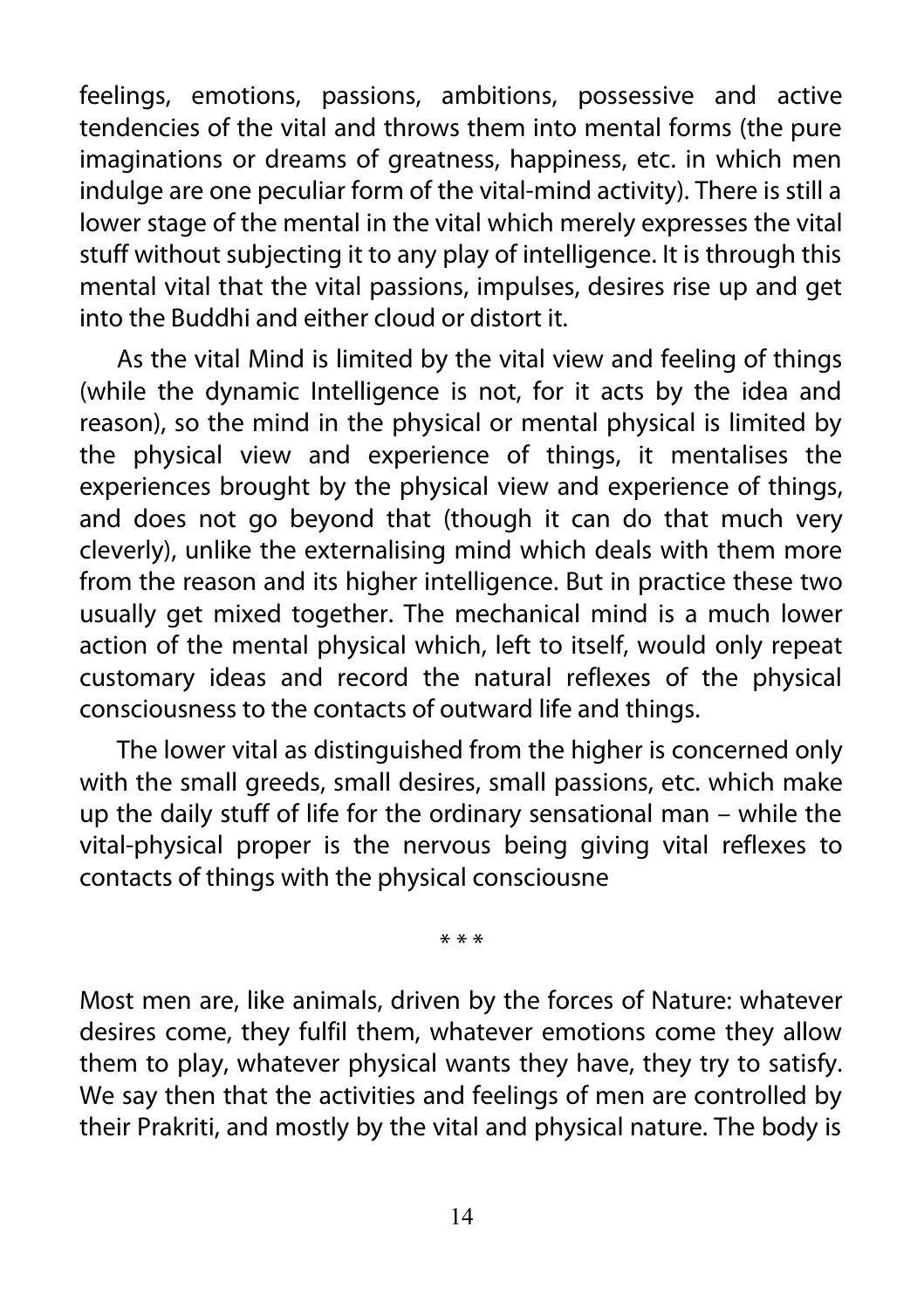the instrument of the Prakriti or Nature – it obeys its own nature or it obeys the vital forces of desire, passion, etc.

But man has also a mind and, as he develops, he learns to control his vital and physical nature by his reason and by his will. This control is very partial: for the reason is often deluded by vital desires and the ignorance of the physical and it puts itself on their side and tries to justify by its ideas, reasonings or arguments their mistakes and wrong movements. Even if the reason keeps free and tells the vital or the body, "Do not do this", yet the vital and the body often follow their own movement in spite of the prohibition – man's mental will is not strong enough to compel them.

When people do sadhana, there is a higher Nature that works within, the psychic and spiritual, and they have to put their nature under the influence of the psychic being and the higher spiritual self or of the Divine. Not only the vital and the body but the mind also has to learn the Divine Truth and obey the divine rule. But because of the lower nature and its continued hold on them, they are unable at first and for a long time to prevent their nature from following the old ways – even when they know or are told from within what to do or what not to do. It is only by persistent sadhana, by getting into the higher spiritual consciousness and spiritual nature that this difficulty can be overcome; but even for the strongest and best sadhaks it takes a long time.

\* \* \*

The heart is the centre of the emotional being, the highest part of the vital. The navel is the centre of the dynamic and sensational vital. The centre below the navel and the Muladhar commands the lower vital (physical desires, small greeds, passions, etc.). The throat centre is not the vital – it is the physical mind, the expressive externalising consciousness. What you feel may be the vital taking hold of the physical mind and moving it for expression (this is the source of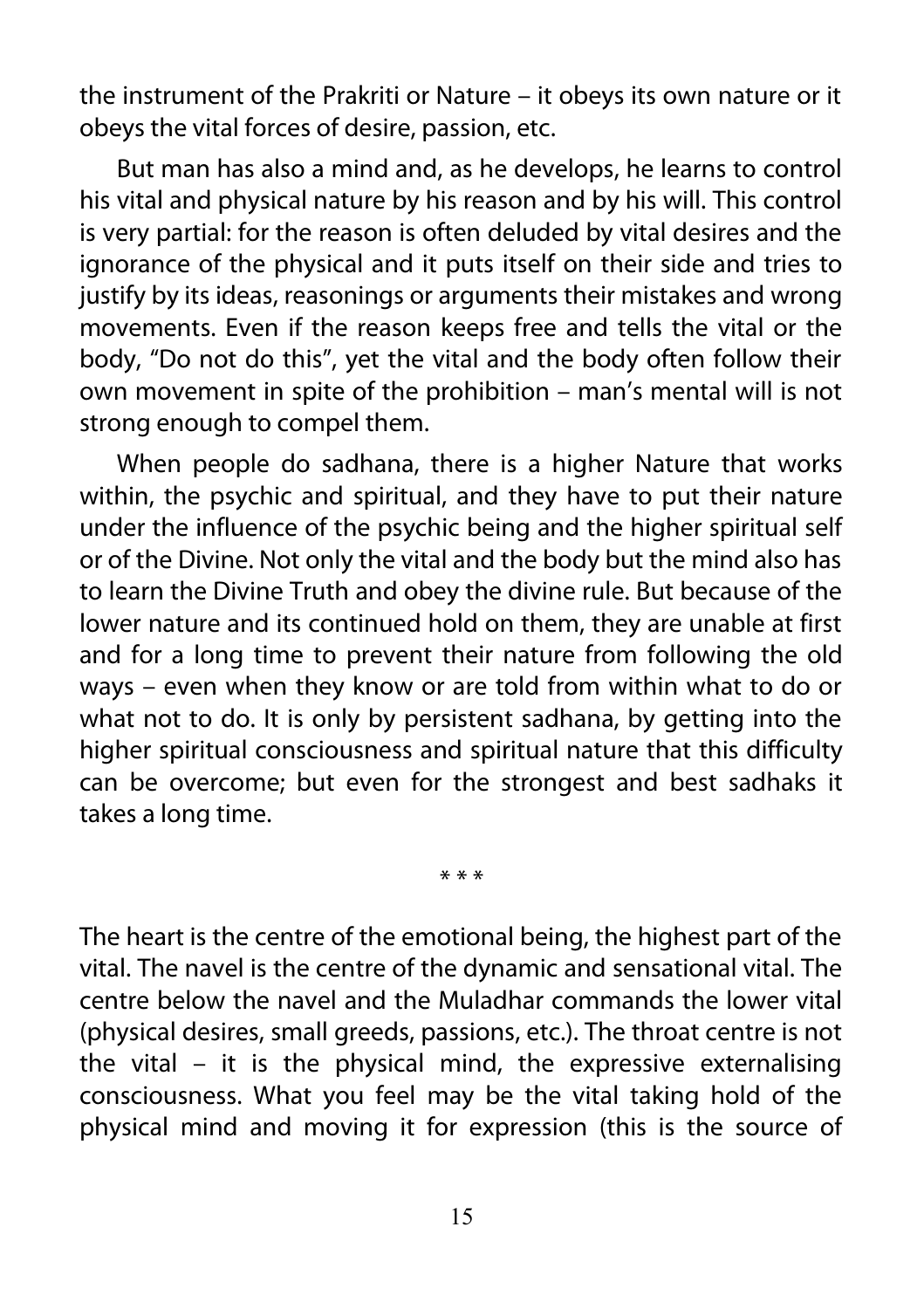pride, sense of possession, ambition, anger and other passions) – but it expresses them often enough through the heart centre.

\* \* \*

The inner being is the inner mind, inner vital, inner physical with the psychic behind them. The phrase 'higher being' is used to denote the conscious self on the planes higher than the ordinary human consciousness.

\* \* \*

The psychic has the position you speak of, because the psychic is in touch with the Divine in the lower nature. But the inner mind, vital and physical are a part of the universal and open to the dualities – only they are wider than the external mind, life and body, and can receive more largely and easily the divine influence.

\* \* \*

Our inner being is in touch with universal mind, life and Matter; it is a part of all that, but by that very fact it cannot be in possession of liberation and peace. You are thinking probably of the Atman and confusing it with the inner being.

\* \* \*

In the navel is the main seat of the dynamic vital consciousness whose range is from the heart level to the centre below the navel (lower vital, sensational desire centre). These three mark the domain of the vital being. The centre of the psychic is behind the heart and it is through the purified emotions that the psychic most easily finds an outlet. All from the heart above is the domain of the mental being – with also three centres, one in the throat (the outward-going or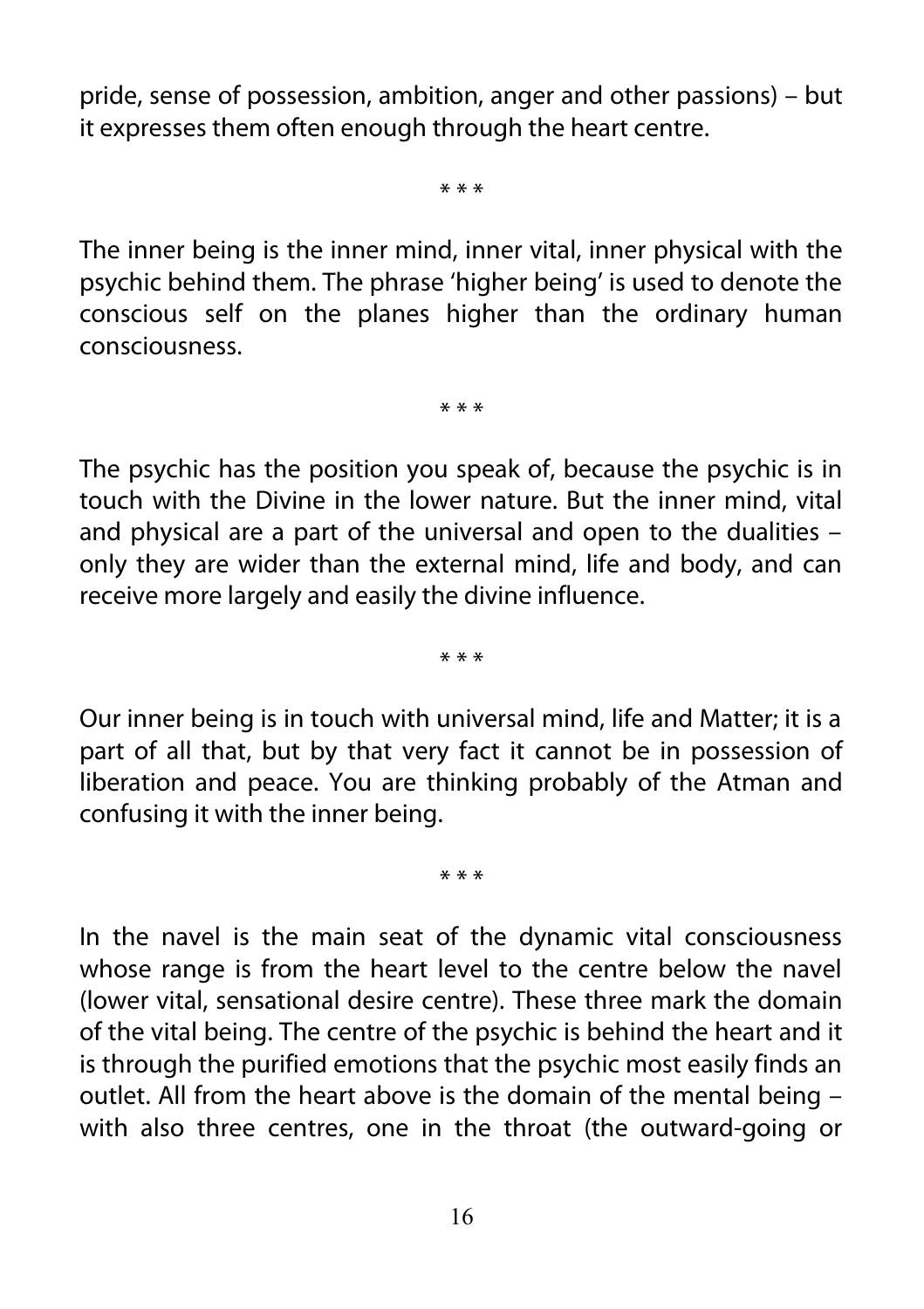externalising mind), one between the eyes or rather in the middle of the forehead (the centre of vision and will) and one above communicating with the brain which is called the thousand-petalled lotus and where are centralised the thinking mind and higher intelligence communicating with the greater mind planes (illumined mind, intuition, overmind) above.

In the outer surface nature mind, psychic, vital, physical are jumbled together and it needs a strong power of introspection, selfanalysis, close observation and disentanglement of the threads of thought, feeling and impulse to find out the composition of our nature and the relation and interaction of these parts upon each other. But when we go inside, we find the sources of all this surface action and there the parts of our being are quite clearly distinct from each other; it is as if we were a group-being, each member of the group with its separate place and function, and all directed by a central being who is sometimes in front above the others, sometimes behind the scenes.

\* \* \*

The soul and the life are two quite different powers. The soul is a spark of the Divine Spirit which supports the individual nature; mind, life, body are the instruments for the manifestation of the nature. In most men the soul is hidden and covered over by the action of the external nature; they mistake the vital being for the soul, because it is the vital which animates and moves the body. But this vital being is a thing made up of desires and executive forces, good and bad; it is the desire-soul, not the true thing. It is when the true soul (psyche) comes forward and begins first to influence and then govern the actions of the instrumental nature that man begins to overcome vital desire and grow towards a divine nature.

\* \* \*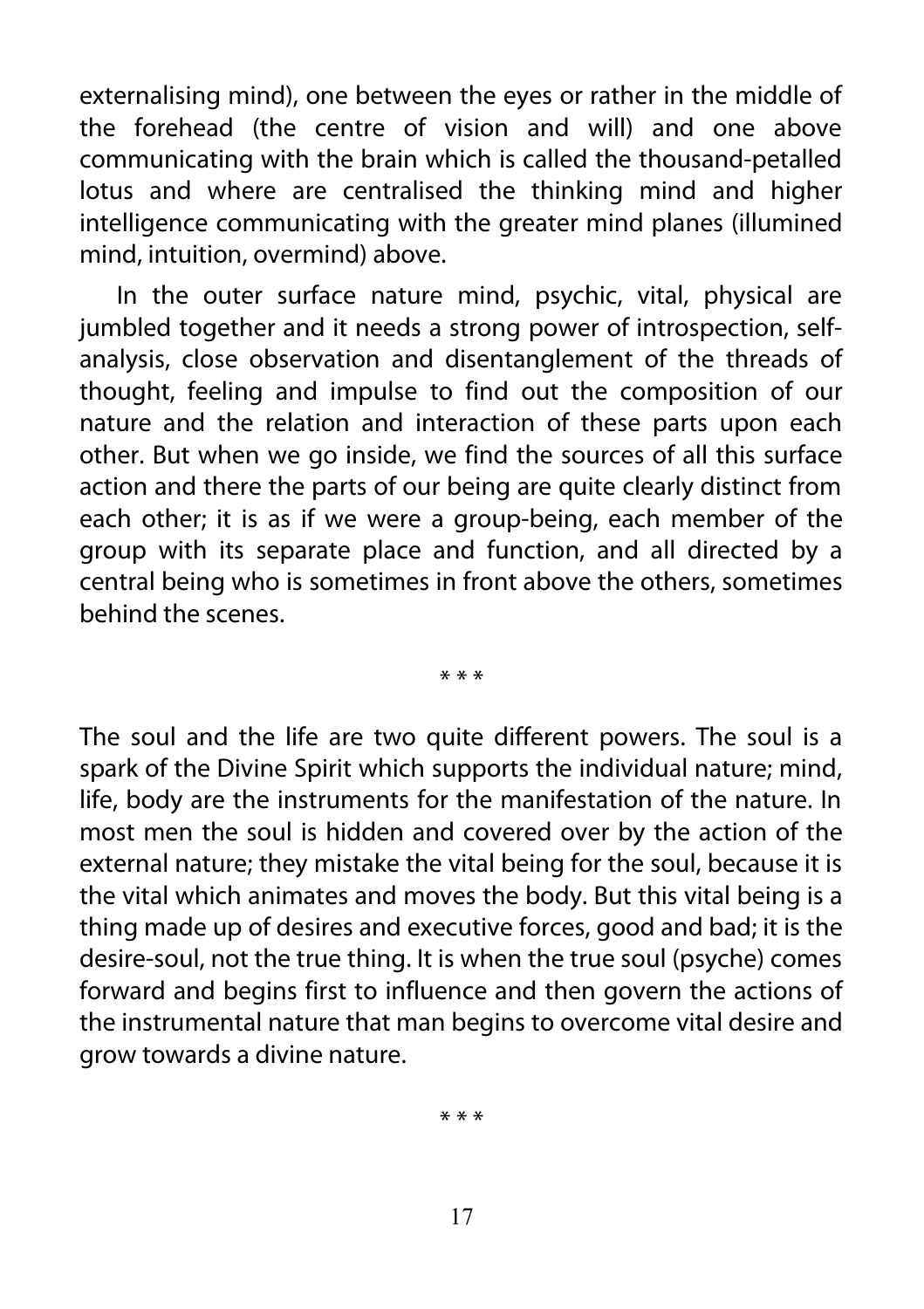The centres or Chakras are seven in number: –

(1) The thousand-petalled lotus on the top of the head.

(2) In the middle of the forehead – the Ajna Chakra – (will, vision, dynamic thought).

(3) Throat centre – externalising mind.

(4) Heart-lotus – emotional centre. The psychic is behind it.

(5) Navel – higher vital (proper).

(6) Below navel – lower vital.

(7) Muladhara – physical.

All these centres are in the middle of the body; they are supposed to be attached to the spinal chord; but in fact all these things are in the subtle body, *suksma deha*, though one has the feeling of their activities as if in the physical body when the consciousness is awake.

\* \* \*

You are reasoning on the analogy of our own very cabined and limited sense-consciousness and its rather clumsy relations with the happenings in material space. What is space after all but an extension of conscious being in which Consciousness-Force builds its own surroundings? In the subtle physical plane there are, not one, but many layers of consciousness and each moves in its own being, that is to say, in its own space. I have said that each subtle plane is a conglomeration or series of worlds. Each space may at any point meet, penetrate or coincide with another; accordingly at one point of meeting or coincidence there might be several subtle objects occupying what we might rather arbitrarily call the same space, and yet they may not be in any actual relation with each other. If there is a relation created, it is the multiple consciousness of the seer in which the meeting-place becomes apparent that creates it.

On the other hand, there may be a relation between objects in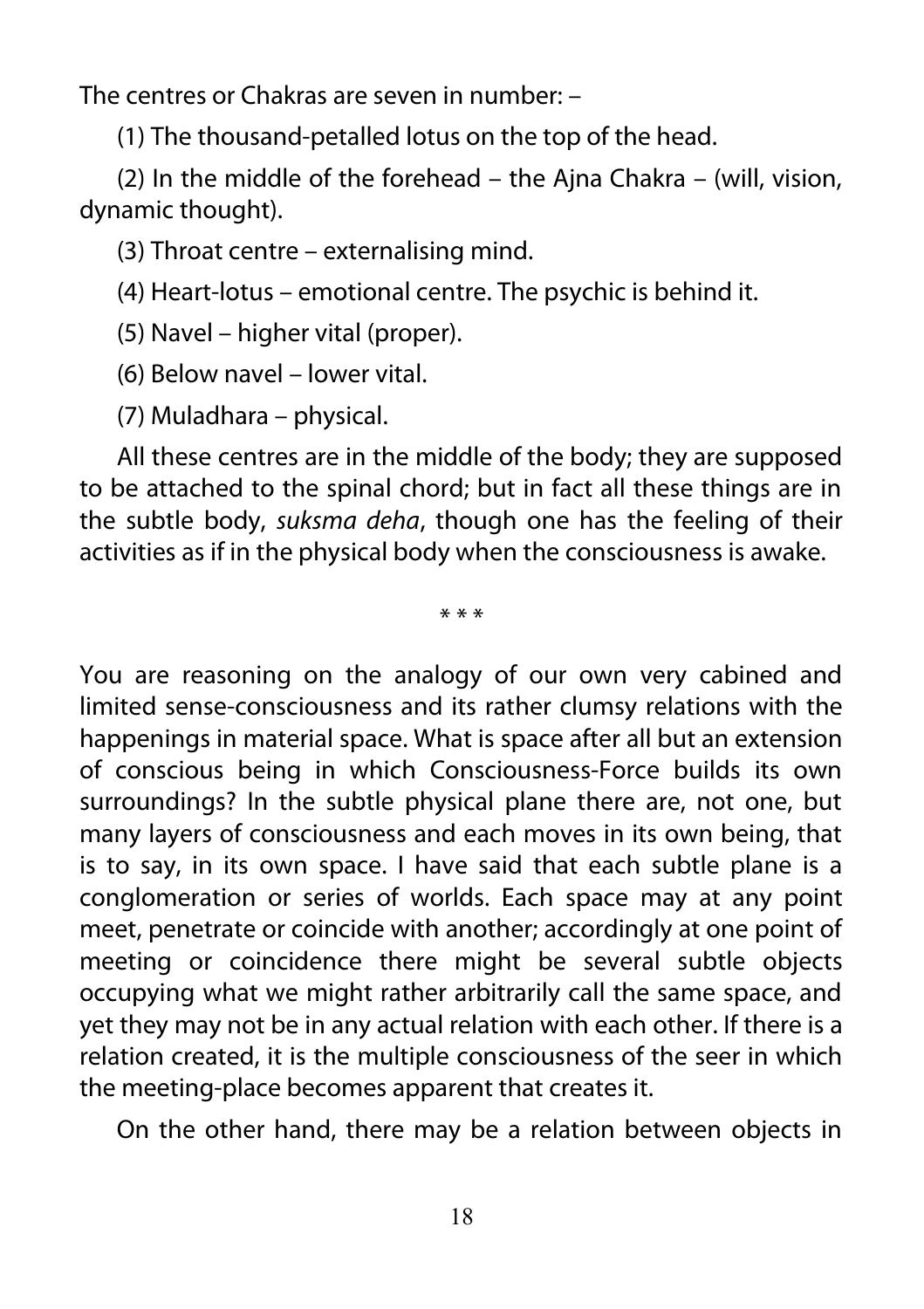different regions of space correlated to each other as in the case of the gross physical object and its subtle counterpart. There you can more easily reason of relations between one space and another.

Patala is evidently here a name for the subconscient – the beings there have "no heads", that is to say, there is there no mental consciousness; men have all of them such a subconscient plane in their own being and from there rise all sorts of irrational and ignorant (headless) instincts, impulsions, memories, etc., which have an effect upon their acts and feelings without their detecting the real source. At night many incoherent dreams come from this world or plane. The world above is the superconscient plane of being – above the human consciousness – there are many worlds of that kind; these are divine worlds.

\* \* \*

The individual is not limited to the physical body  $-$  it is only the external consciousness which feels like that. As soon as one gets over this feeling of limitation one can feel first the inner consciousness which is connected with the body, but does not belong to it, afterwards the planes of consciousness surrounding the body, but part of oneself, part of the individual being, through which one is in contact with the cosmic forces and also with other beings. This last is the environmental consciousness.

\* \* \*

The centre of vision is between the eyebrows in the centre of the forehead. When it opens one gets the inner vision, sees the inner forms and images of things and people and begins to understand things and people from within and not only from outside, develops a power of will which also acts in the inner (Yogic) way on things and people etc.

Its opening is often the beginning of the Yogic as opposed to the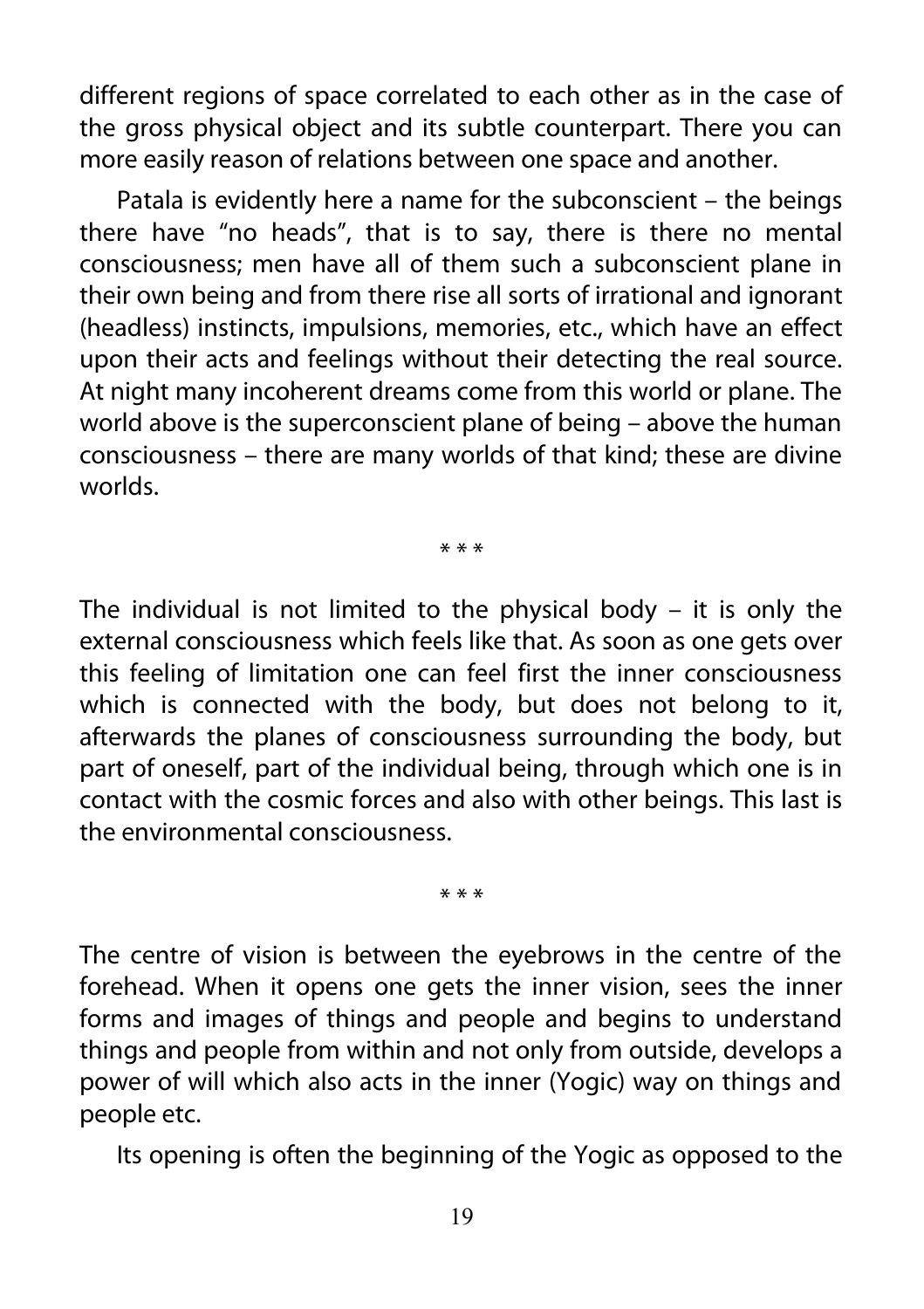ordinary mental consciousness.

\* \* \*

I never heard of two lotuses in the heart centre; but it is the seat of two powers, in front the higher vital or emotional being, behind and concealed the soul or psychic being.

The colours of the lotuses and the numbers of petals are respectively, from bottom to top: –

- 1. the Muladhara or physical consciousness centre, four petals, red;
- 2. the abdominal centre, six petals, deep purple red;
- 3. the navel centre, ten petals, violet;
- 4. the heart centre, twelve petals, golden pink;
- 5. the throat centre, sixteen petals, grey;
- 6. the forehead centre between the eyebrows, two petals, white;
- 7. the thousand-petalled lotus above the head, blue with gold light around.

The functions are, according to our Yoga, –

- 1. commanding the physical consciousness and the subconscient;
- 2. commanding the small vital movements, the little greeds, lusts, desires, the small sense-movements;
- 3. commanding the larger life-forces and the passions and larger desire-movements;
- 4. commanding the higher emotional being with the psychic deep behind it;
- 5. commanding expression and all externalisation of the mind movements and mental forces;
- 6. commanding thought, will, vision;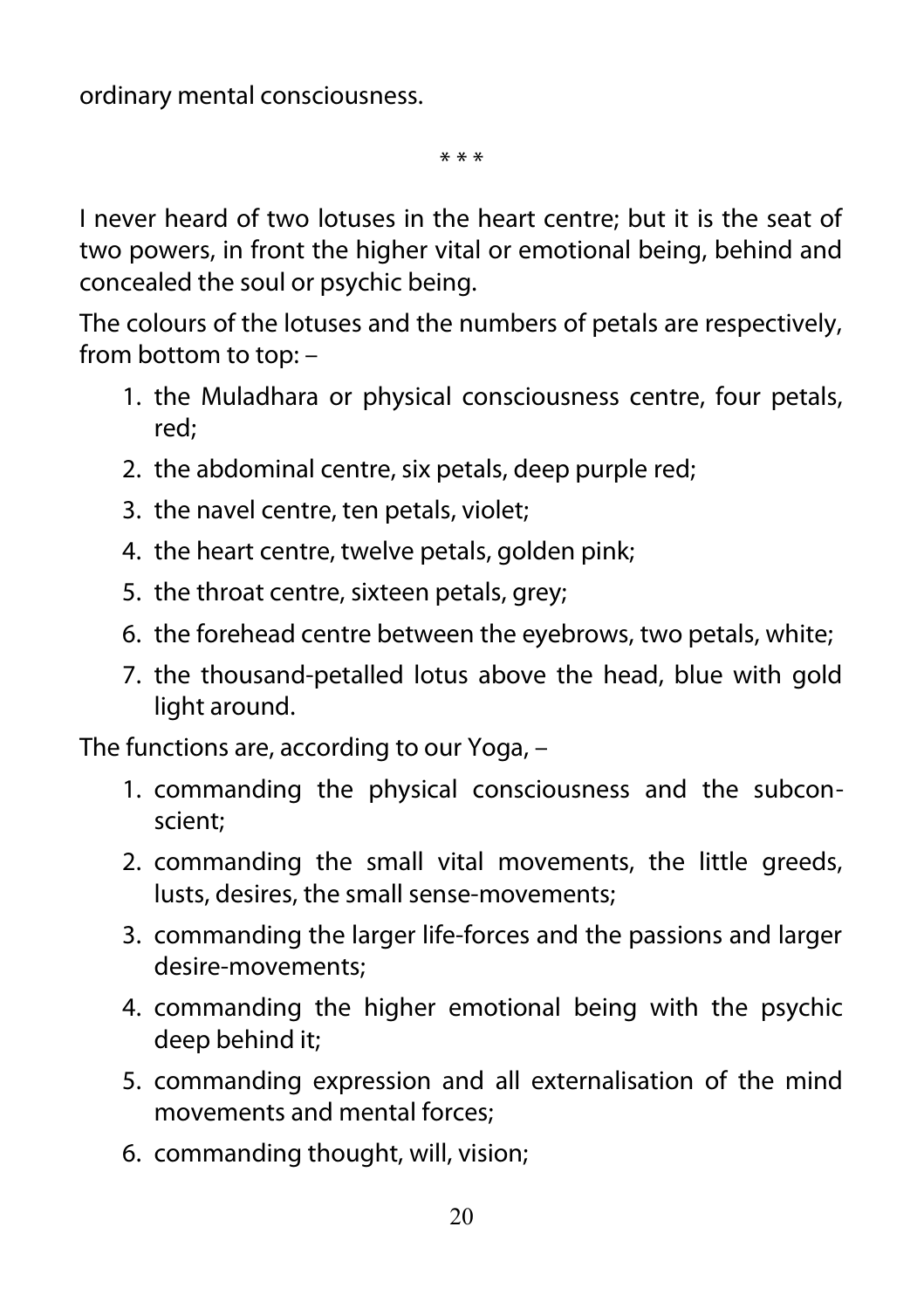7. commanding the higher thinking mind and the illumined mind and opening upwards to the intuition and overmind.

The seventh is sometimes or by some identified with the brain, but that is an error – the brain is only a channel of communication situated between the thousand-petalled and the forehead centre. The former is sometimes called the void centre, *sunya,* either because it is not in the body, but in the apparent void above or because rising above the head one enters first into the silence of the self or spiritual being.

\* \* \*

A strong vital is one that is full of life-force, has ambition, courage, great energy, a force for action or creation, a large expansive movement whether for generosity in giving or for possession and lead and domination, a power to fulfil and materialise – many other forms of vital strength are there also. It is often difficult for such a vital to surrender itself because of the sense of its own powers – but if it can do so, it becomes an admirable instrument for the Divine Work.

\* \* \*

No, a weak vital has not the strength to turn spiritually – and being weak, more easily falls under a wrong influence and even when it wants, finds it difficult to accept anything beyond its own habitual nature. The strong vital, when the will is there, can do it much more easily – its own central difficulty is the pride of the ego and the attraction of its powers.

The chest has more connection with the psychic than the vital. A strong vital may have a good physical, but as often it has not – it draws too much on the physical, eats it up as it were.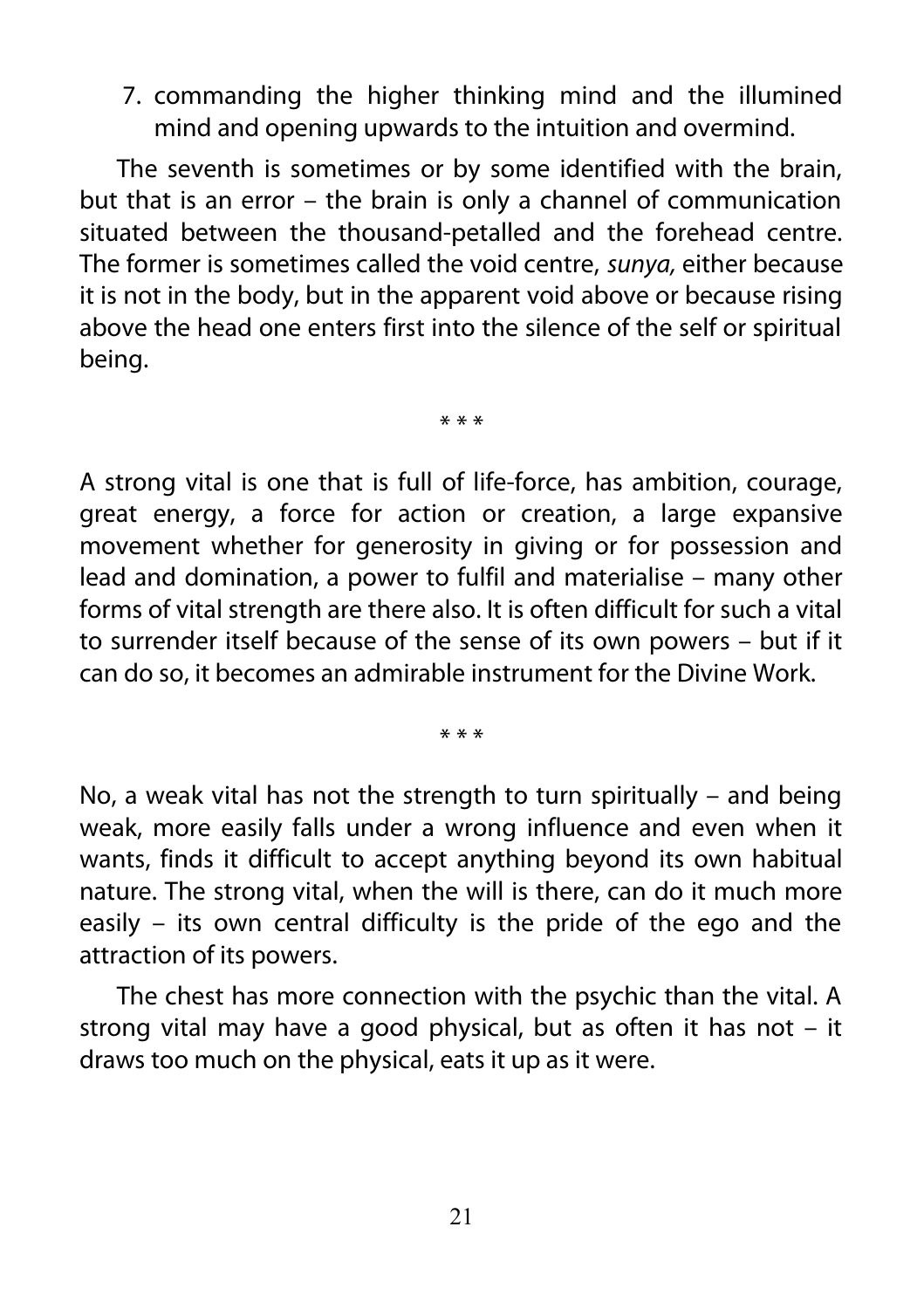#### <span id="page-26-0"></span>**Conditions For Sadhana**

Openness and, whenever needed, passivity, but to the highest consciousness, not to anything that comes.

Therefore, there must be a certain quiet vigilance even in the passivity. Otherwise there may be either wrong movements or inertia.

\* \* \*

Your former sadhana was mostly on the vital plane. The experiences of the vital plane are very interesting to the sadhak but they are mixed, i.e., not all linked with the higher Truth. A greater, purer and firmer basis for the sadhana has to be established – the psychic basis. For that reason all the old experiences are stopped. The heart has to be made the centre and through bhakti and aspiration you have to bring forward the psychic being and enter into close touch with the Divine Shakti. If you can do this, your sadhana will begin again with a better result.

\* \* \*

When the light and peace are full in the vital and physical consciousness, it is this that remains always as a basis for the right movement of the whole nature.

To remain within, above and untouched, full of the inner consciousness and the inner experience, – listening when need be to one or another with the surface consciousness, but with even that undisturbed, not either pulled outwards or invaded, that is the perfect condition for the sadhana.

\* \* \*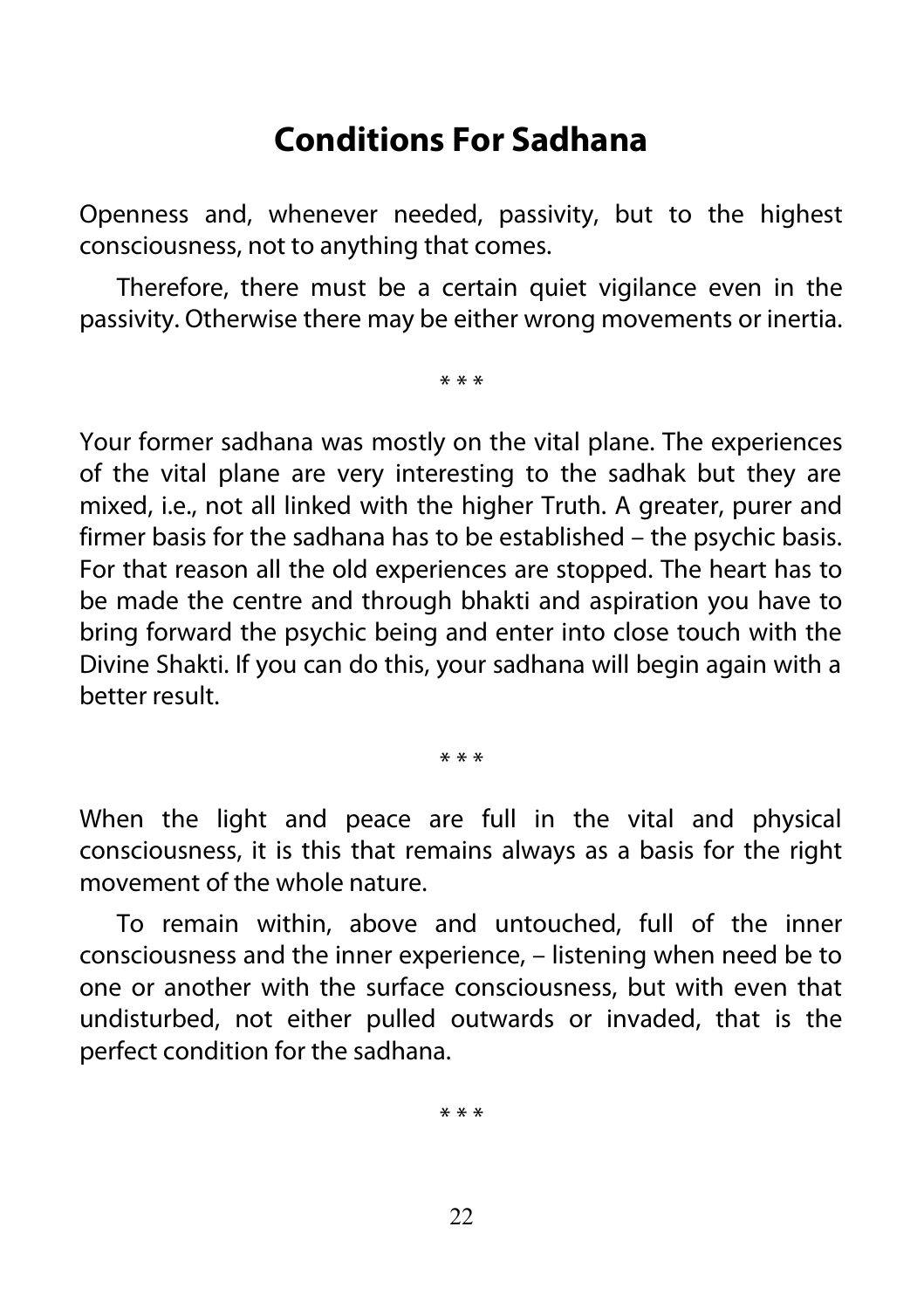The Mother's help is always there for those who are willing to receive it. But you must be conscious of your vital nature, and the vital nature must consent to change. It is no use merely observing that it is unwilling and that, when thwarted, it creates depression in you. Always the vital nature is not at first willing and always when it is thwarted or asked to change, it creates this depression by its revolt or refusal of consent. You have to insist till it recognises the truth and is willing to be transformed and to accept the Mother's help and grace. If the mind is sincere and the psychic aspiration complete and true, the vital can always be made to change.

\* \* \*

To read what will help the Yoga or what will be useful for the work or what will develop the capacities for the divine purpose. Not to read worthless stuff or for mere entertainment or for a dilettante intellectual curiosity which is of the nature of a mental dram-drinking. When one is established in the highest consciousness, one can read nothing or everything; it makes no difference – but that is still far off.

\* \* \*

I see no objection to his going on with his studies, whether they will be of any use to him for a life of sadhana will depend on the spirit in which he does them. The really important thing is to develop a state of consciousness in which one can live in the Divine and act from it on the physical world. A mental training and discipline, knowledge of men and things, culture, capacities of a useful kind are a preparation that the sadhak would be all the better for having – even though they are not the one thing indispensable. Education in India gives very little of these things, but if one knows how to study without caring much for the form or for mere academic success, the life of the student can be used for the purpose.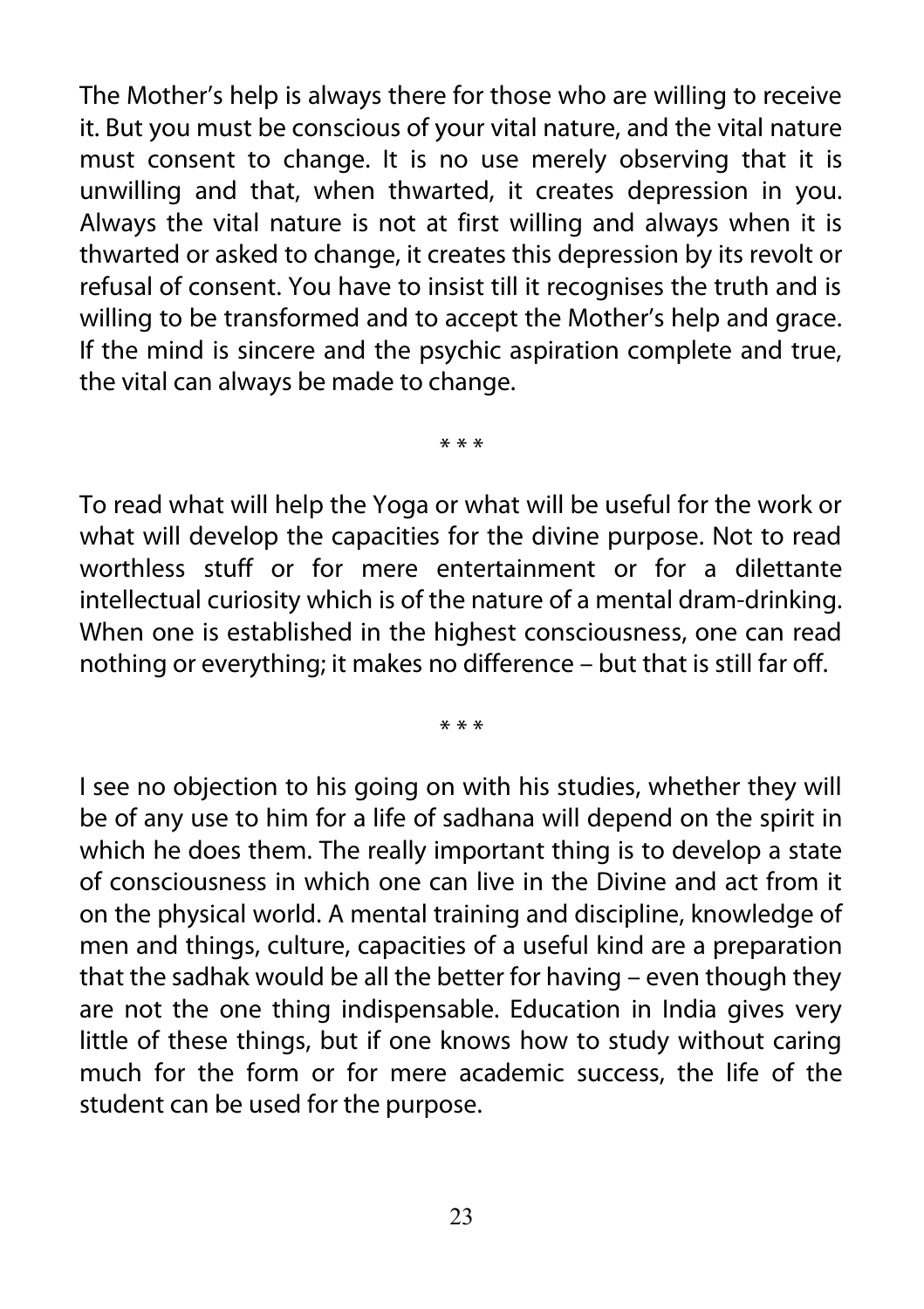Every artist almost (there are rare exceptions) has got something of the "public" man in him, in his vital-physical parts, the need of the stimulus of an audience, social applause, satisfied vanity or fame. That must go absolutely, if he wants to be a Yogi and his art a service not of man or of his own ego but of the Divine.

\* \* \*

In the most physical things you have to fix a programme in order to deal with them, otherwise all becomes a sea of confusion and haphazard. Fixed rules have also to be made for the management of material things so long as people are not sufficiently developed to deal with them in the right way without rules. But in matters of the inner development and the sadhana it is impossible to map out a plan fixed in every detail and say, "Every time you shall stop here, there, in this way, on that line and no other." Things would become so tied up and rigid that nothing could be done; there could be no true and effective movement.

Everything depends on the inner condition and the outward condition is only useful as a means and a help for expressing or confirming the inner condition and making it dynamic and effective. If you do or say a thing with the psychic uppermost or with the right inner touch, it will be effective; if you do or say the same thing out of the mind or the vital or with a wrong or mixed atmosphere, it may be quite ineffective. To do the right thing in the right way in each case and at each moment one must be in the right consciousness – it cannot be done by following a fixed mental rule which under some circumstances might fit in and under others might not fit at all. A general principle can be laid down if it is in consonance with the Truth, but its application must be determined by the inner consciousness seeing at each step what is to be done and not done. If the psychic is uppermost, if the being is entirely turned towards the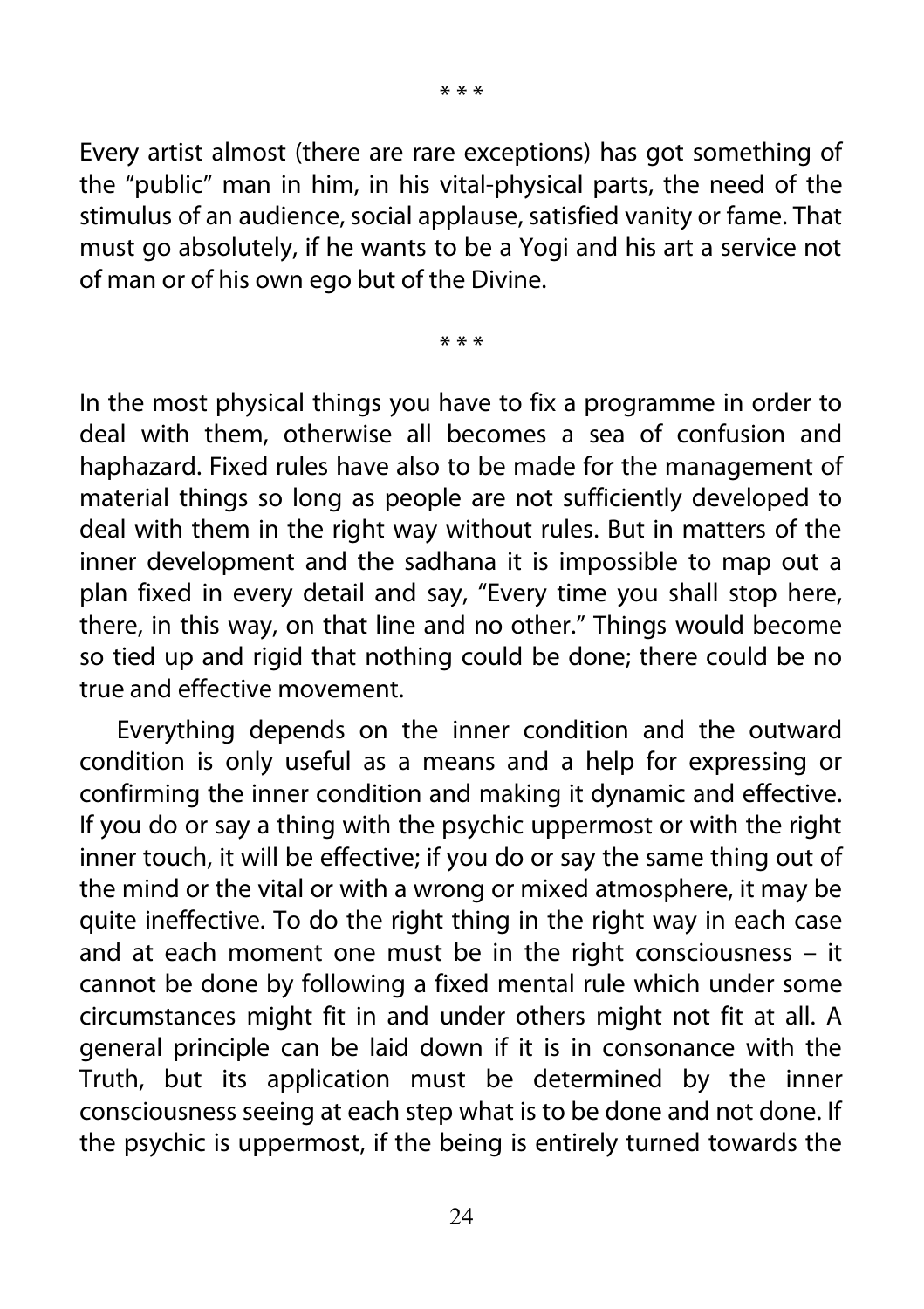Mother and follows the psychic, this can be increasingly done.

\* \* \*

It is true that one has to try to keep the inner condition under all circumstances, even the most adverse; but that does not mean one has to accept, unnecessarily, unfavourable conditions when there is no good reason for their being allowed to go on. Especially, the nervous system and the physical cannot bear an excessive strain, – the mind too and the higher vital; your fatigue came from the strain of living in One Consciousness and at the same time exposing yourself too much to prolonged contacts from the ordinary consciousness. A certain amount of self-defence is necessary, so that the consciousness may not be pulled down or out constantly into the ordinary atmosphere or the physical strained by being forced into activities that have become foreign to you. Those who practise Yoga often seek refuge in solitude from these difficulties; that is unnecessary here, but all the same you need not submit to being put under this kind of useless strain always.

Wanton waste, careless spoiling of physical things in an incredibly short time, loose disorder, misuse of service and materials due either to vital grasping or to tamasic inertia are baneful to prosperity and tend to drive away or discourage the Wealth-Power. These things have long been rampant in the society and, if that continues, an increase in our means might well mean proportionate increase in the wastage and disorder and neutralise the material advantage. This must be remedied if there is to be any sound progress.

Asceticism for its own sake is not the ideal of this Yoga, but selfcontrol in the vital and right order in the material are very important part of it – and an ascetic discipline is better than loose absence of true control. Mastery of the material does not mean having plenty and profusely throwing it out or spoiling it as fast as it comes or faster. Mastery implies the right and careful utilisation of things and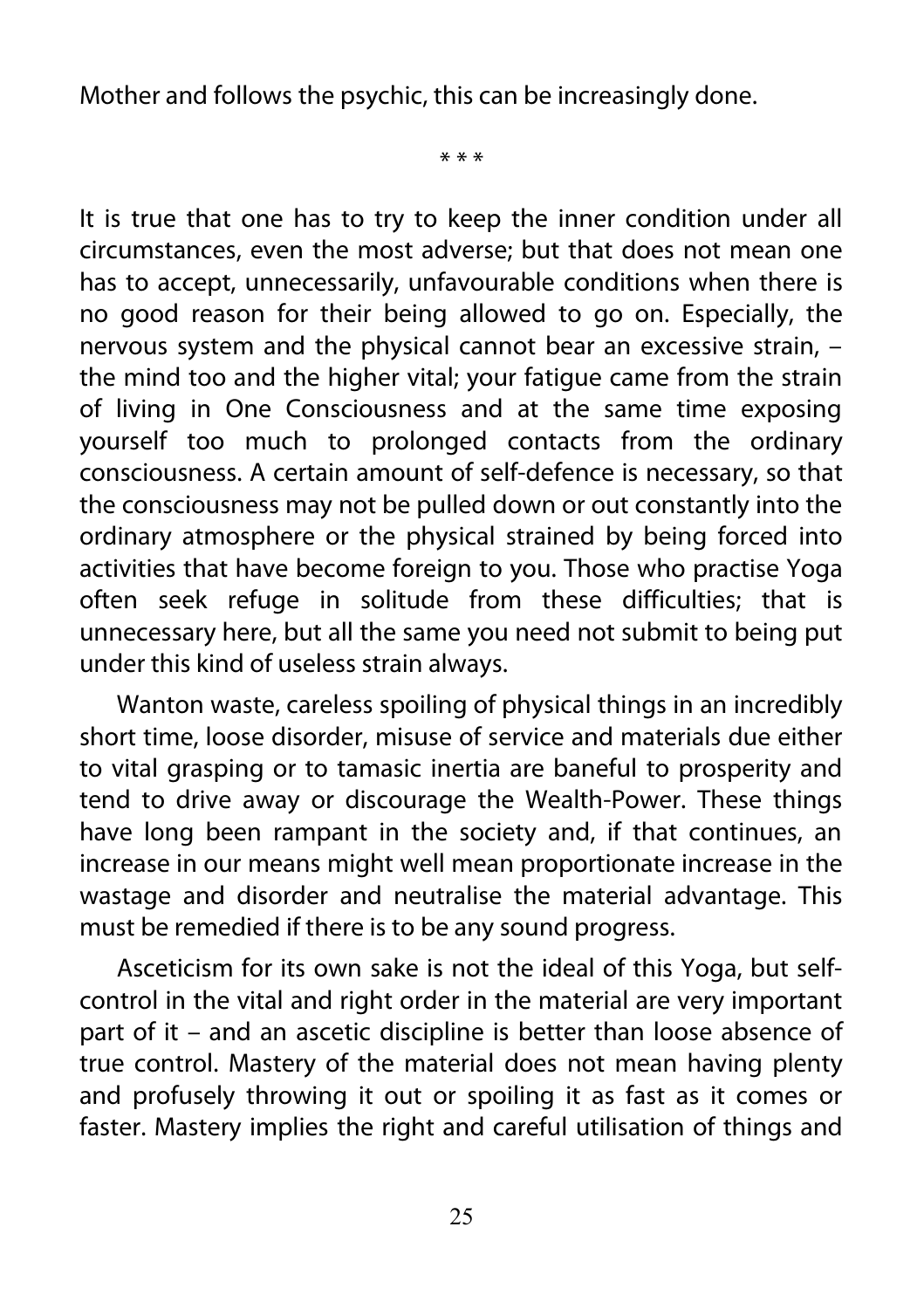also a self-control in their use.

\* \* \*

The best way to prepare oneself for the spiritual life when one has to live in the ordinary occupations and surroundings is to cultivate an entire equality and detachment and the *samata* of the Gita with the faith that the Divine is there and the Divine Will at work in all things even though at present under the conditions of a world of Ignorance. Beyond this the Light and Ananda towards which life is working, but the best way for the advent and foundation in the individual being and nature is to grow in this spiritual equality. That would also solve your difficulty about things unpleasant and disagreeable. All unpleasantness should be faced with this spirit of *samata.*

To remain open to the Mother is to remain always quiet and happy and confident – not restless, not grieving or despondent, to let her force work in you, guide you, give you knowledge, give you peace and Ananda. If you cannot keep yourself open, then aspire constantly but quietly that you may be open.

\* \* \*

You are the Mother's child and the Mother's love to her children is without limit and she bears patiently with the defects of their nature. Try to be the true child of the Mother: it is there within you, but your outward mind is occupied by little futile things and too often in a violent fuss over them. You must not only see the Mother in dream but learn to see and feel her with you and within you at all times. Then you would find it easier to control yourself and change, – for she being there would be able to do it for you.

\* \* \*

The psychic self-control that is desirable in these surroundings and in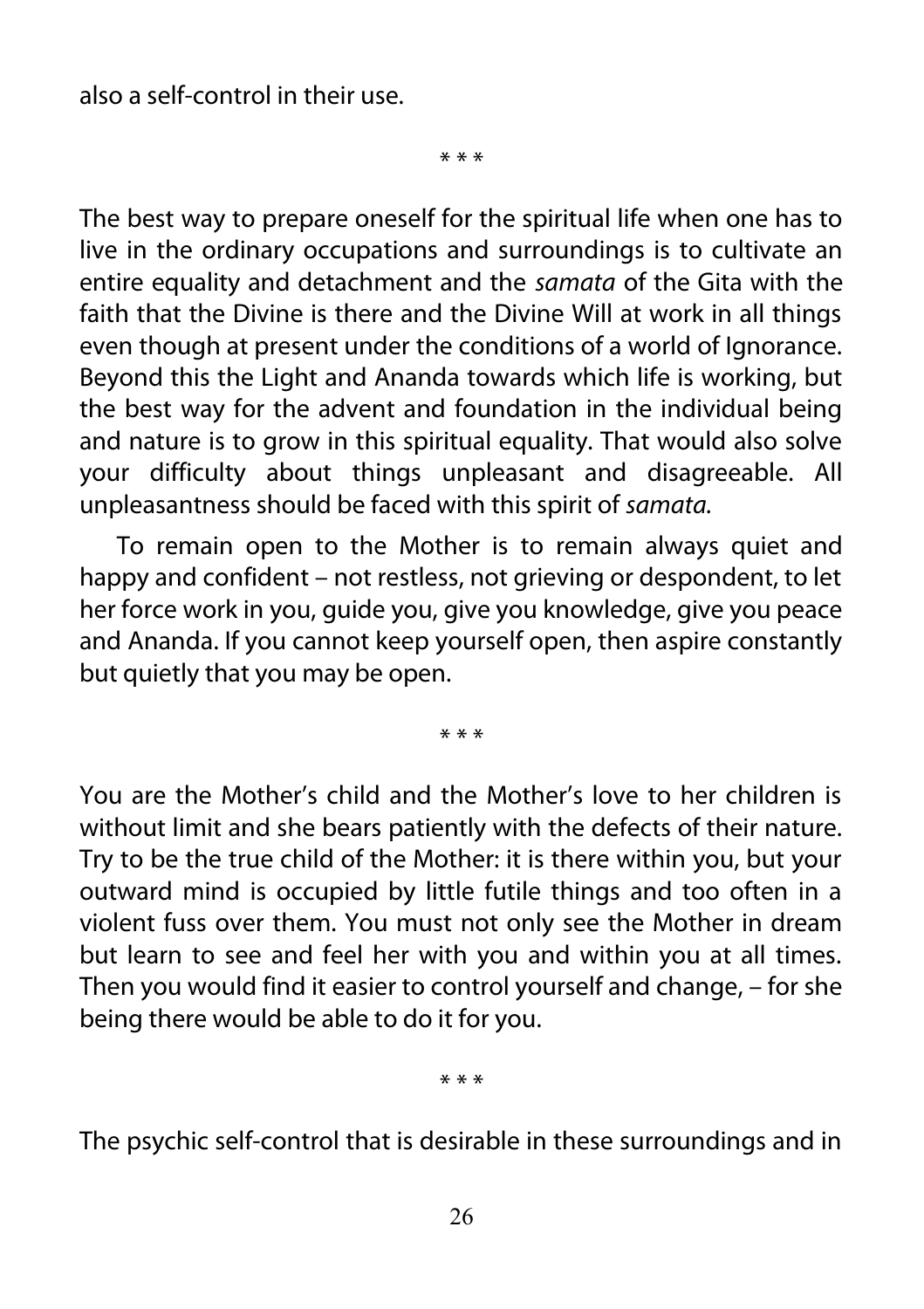the midst of discussion would mean among other things:

- 1. Not to allow the impulse of speech to assert itself too much or say anything without reflection, but to speak always with a conscious control and only what is necessary and helpful.
- 2. To avoid all debate, dispute or too animated discussion and simply say what has to be said and leave it there. There should also be no insistence that you are right and the others wrong, but what is said should only be thrown in as a contribution to the consideration of the truth of the matter.
- 3. To keep the tone of speech and the wording very quiet and calm and uninsistent.
- 4. Not to mind at all if others are heated and dispute, hut remain quiet and undisturbed and yourself speak only what can help things to be smooth again.
- 5. If there is gossip about others and harsh criticism (especially about sadhaks), not to join – for these things are helpful in no way and only lower the consciousness from its higher level.
- 6. To avoid all that would hurt or wound others.

\* \* \*

How are you going to find the right external relations by withdrawing altogether from external relations? And how do you propose to be thoroughly transformed and unified by living only in the internal life, without any test of the transformation and unity by external contact and the ordeals of the external work and life? Thoroughness includes external work and relations and not a retired inner life only.

It is only by the vital ego giving up its demands and claims and the reactions these produce when not satisfied, that the transformation and unification can come, and there is no other way.

\* \* \*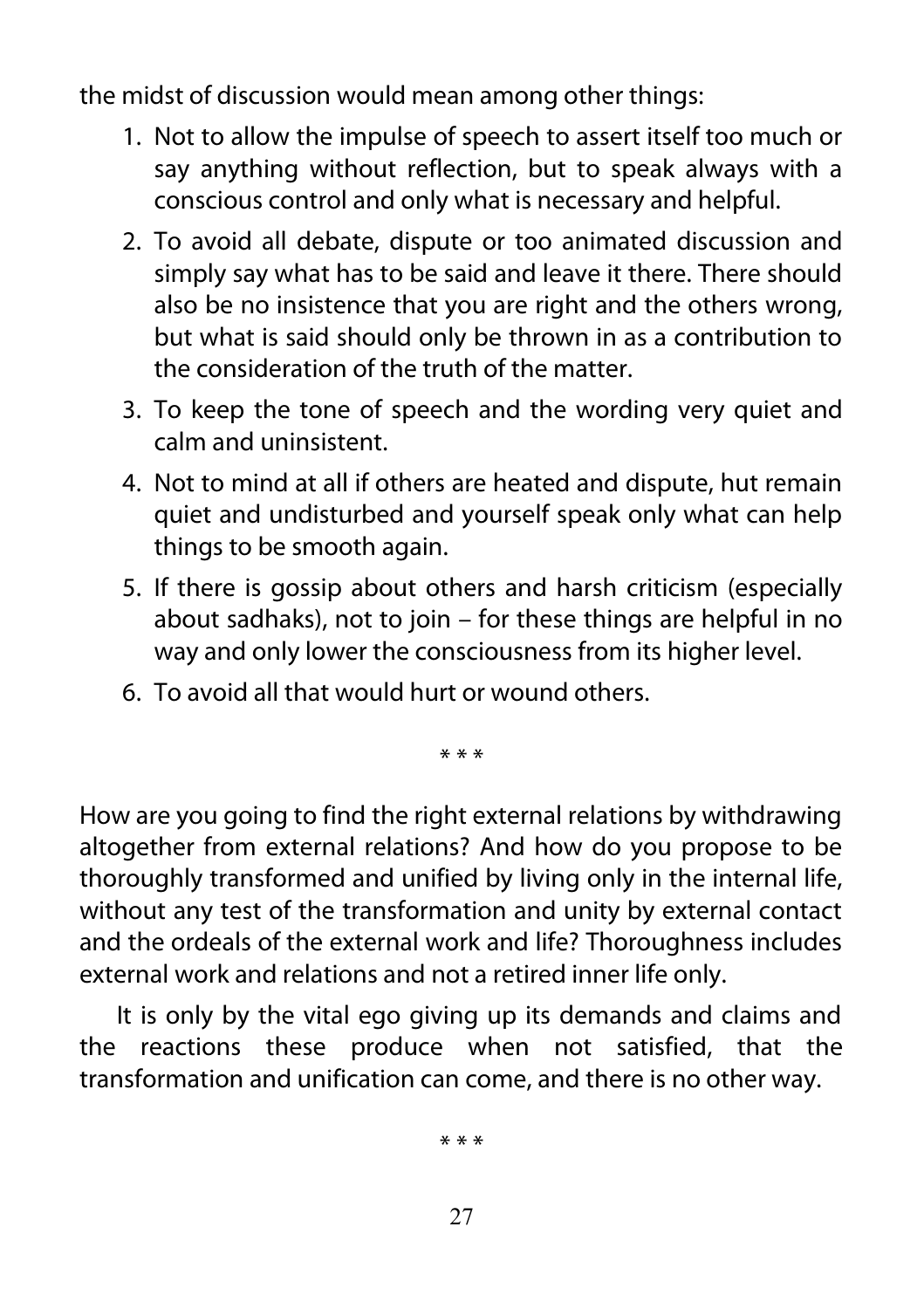The attitude which he describes, if he keeps it correctly, is the right one. It brought him at first the beginning of a true experience, the Light (white and golden) and the Force pouring down from the Sahasradal and filling the system; but when it touched the vital parts it must have awakened the prana energies in the vital centres (navel and below) and as these were not pure, all the impurities arose (anger, sex, fear, doubt, etc.) and the mind became clouded by the uprush of impure vital forces. He says that all this is now subsiding, the mind is becoming calm and in the vital the impulses come but do not remain. Not only the mind but the vital must become calm; these impulses must lose their force of recurrence by rejection and purification. Entire purity and peace must be established in the whole Adhar; it is only then that he will have a safe and sure basis for further progress.

The reason why the force flows out of him must be because he allows himself to become too inertly passive and open to everything. One must be passive only to the Divine Force, but vigilant not to put oneself at the mercy of all forces. If he becomes passive when he tries to see God in another person, he is likely to put himself at the disposal of any force that is working through that person and his own forces may be drained away towards the other. It is better for him not to try in this way; let him aspire for the Peace and Strength that come from above and for entire purity and open himself to that Force only. Such experiences as the feeling of the Divine everywhere (not in this or that person only) will then come of themselves.

Our object is the supramental realisation and we have to do whatever is necessary for that or towards that under the conditions of each stage. At present the necessity is to prepare the physical consciousness; for that a complete equality and peace and a complete dedication free from personal demand or desire in the physical and the lower vital parts is the thing to be established. Other things can come in their proper time. What is the need now is not insistence on physical nearness, which is one of these other things,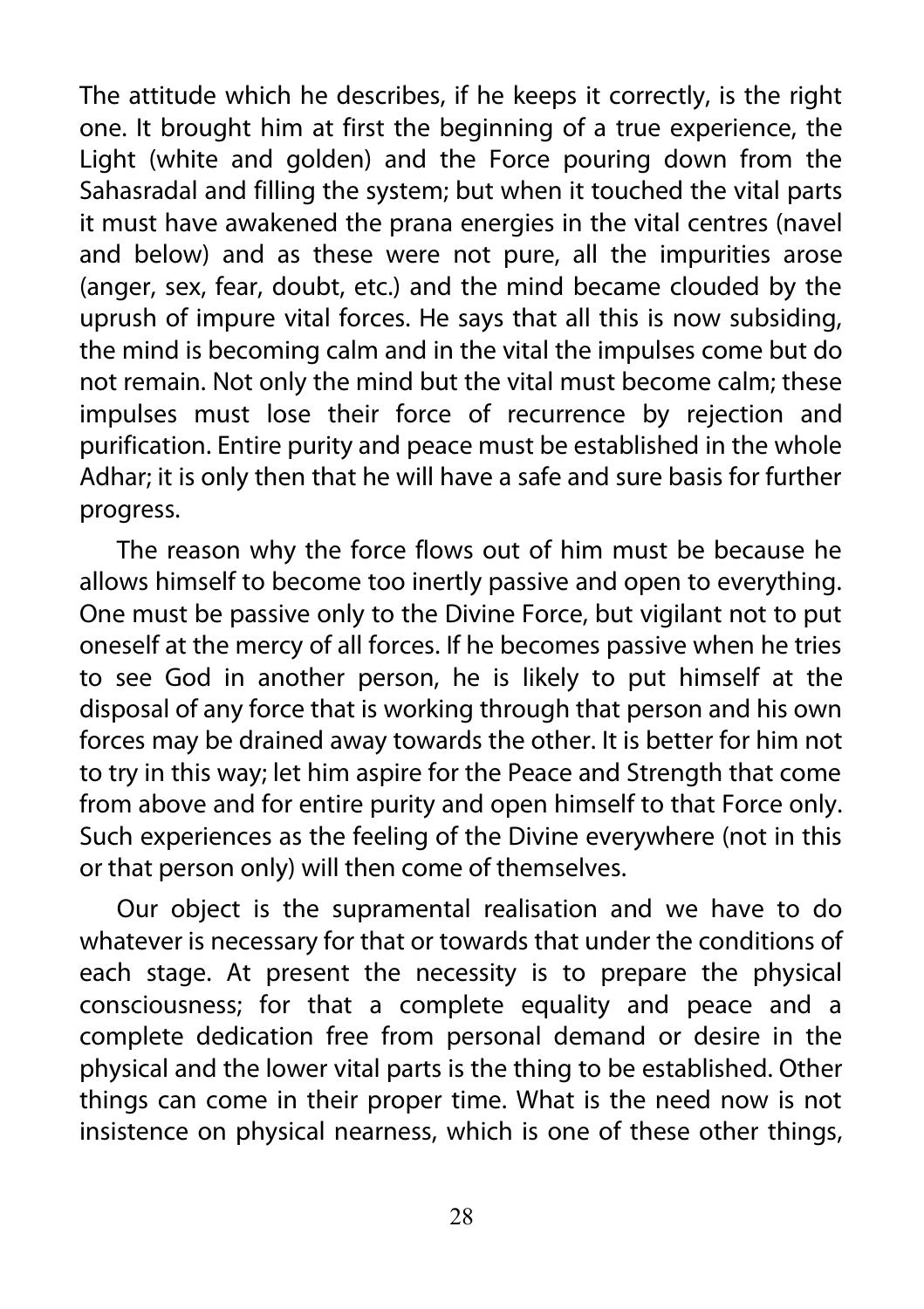but the psychic opening in the physical consciousness and the constant presence and guidance there.

\* \* \*

There should be no straining after power, no ambition, no egoism of power. The power or powers that come should be considered not as one's own, but as gifts of the Divine for the Divine's purpose. Care should be taken that there should be no ambitious or selfish misuse, no pride or vanity, no sense of superiority, no claim or egoism of the instrument, only a simple and pure psychic instrumentation of the nature in any way in which it is fit for the service of the Divine.

\* \* \*

You can certainly go on developing the consciousness of the Witness Purusha above, but if it is only a witness and the lower Prakriti is allowed to have its own way, there would be no reason why it should ever stop. Many take that attitude – that the Purusha has to liberate itself by standing apart, and the Prakriti can be allowed to go on till the end of the life doing its own business – it is *prarabdha karma',* when the body falls away, the Prakriti will drop also and the Purusha go off into the featureless Brahman! This is a comfortable theory, but of more than doubtful truth; I don't think liberation is so simple and facile a matter as that. In any case, the transformation which is the object of our Yoga would not take place.

The Purusha above is not only a Witness, he is the giver (or withholder) of the sanction; if he persistently refuses the sanction to a movement of Prakriti, keeping himself detached, then, even if it goes on for a time by its past momentum, it usually loses its hold after a time, becomes more feeble, less persistent, less concrete and in the end fades away. If you take the Purusha consciousness, it should be not only as the Witness but as the Anumanta, refusing sanction to the disturbing movements, sanctioning only peace, calm, purity and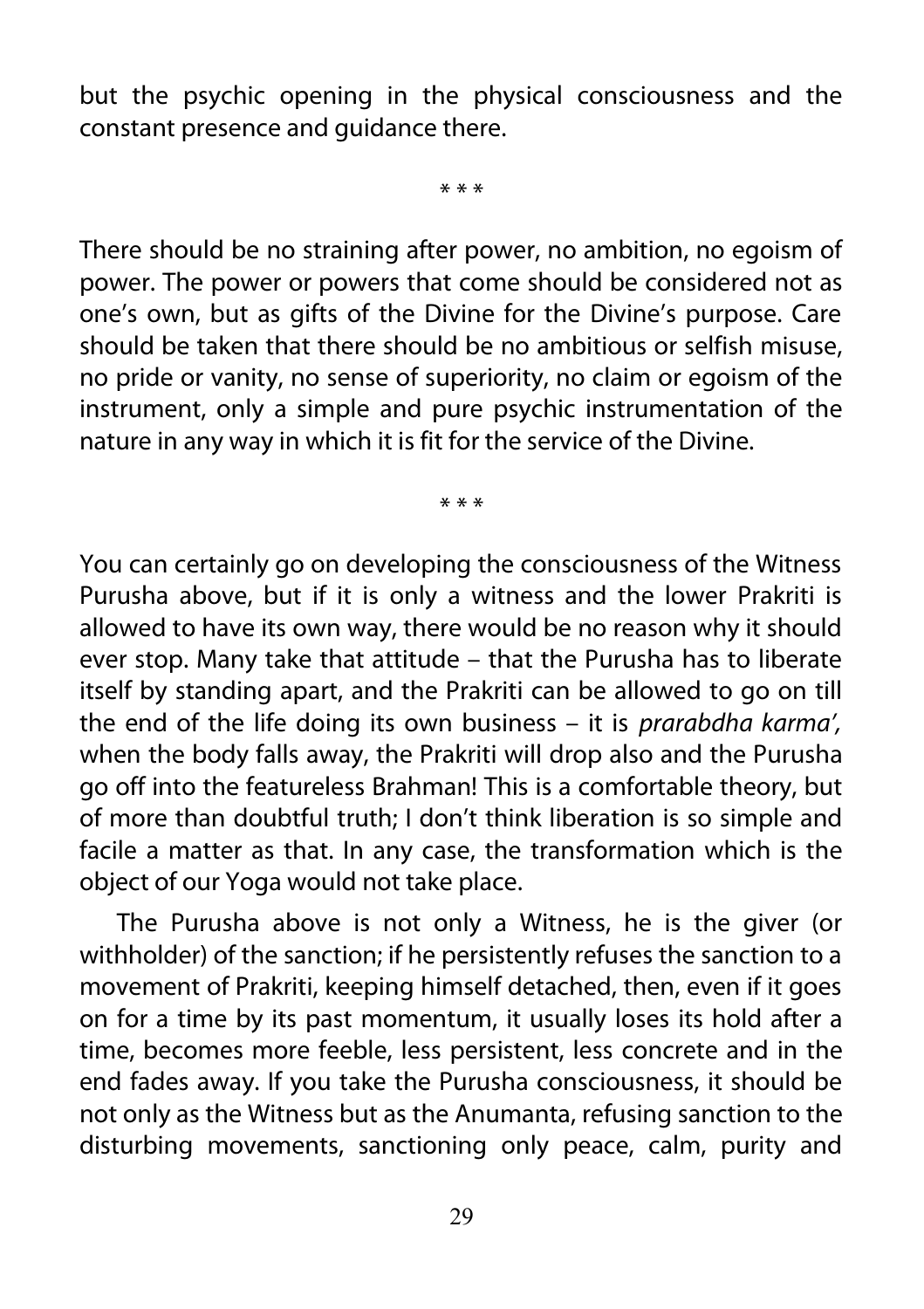whatever else is part of the divine nature. This refusal of sanction need not mean a struggle with the lower Prakriti; it should be a quiet, persistent, detached refusal leaving unsupported, unassented to, without meaning or justification, the contrary action of the nature.

Never consent to the ideas, suggestions, feelings that bring back the cloud, the confusion and the revolt. It is the consent that makes these strong to recur. Refuse the consent and they will be obliged to retire either immediately or after a time.

Remain fixed in the sunlight of the true consciousness – for only there is happiness and peace. They do not depend upon outside happenings, but on this alone.

\* \* \*

Take with you the peace and quietude and joy and keep it by remembering always the Divine.

If the thoughts about the past and the future come merely as memories and imaginations, they are of no use and you should quietly turn away your mind from them back to the Divine and to the Yoga. If they are anything to the purpose, then refer them to the Divine, put them in the light of the Truth, so that you may have the truth about them or the right decision or formation for the future, if any decision is needed.

There is no harm in the tears of which you speak, they come from the soul, the psychic being, and are a help and not a hindrance.

\* \* \*

A mere restless dissatisfaction with the ordinary life is not a sufficient preparation for this Yoga. A positive inner call, a strong will and a great steadiness are necessary for success in the spiritual life.

\* \* \*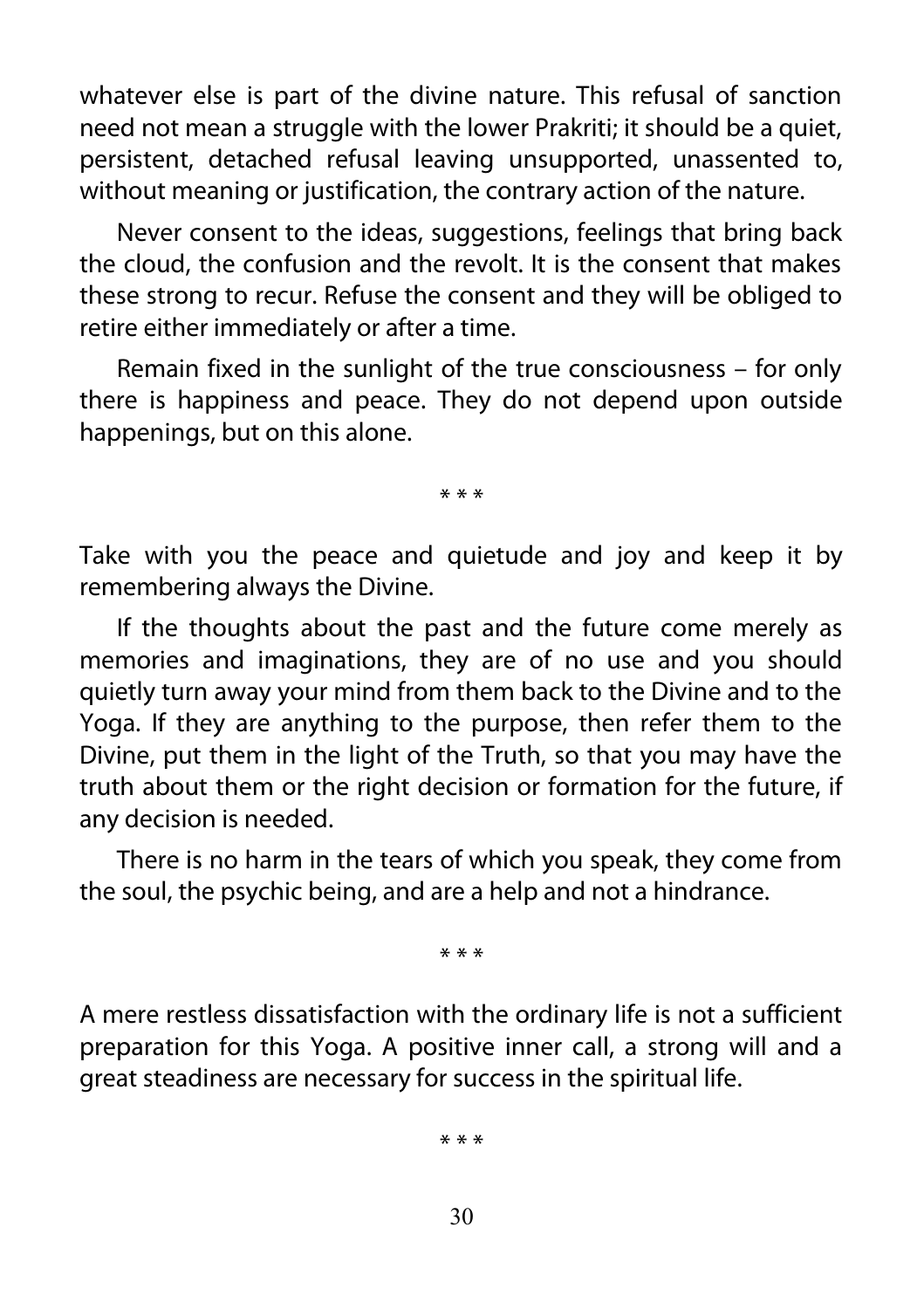The Mother does not discuss these mental problems with the disciples. It is quite useless trying to reconcile these things with the intellect. For there are two things, the Ignorance from which the struggle and discord come and the secret Light, Unity, Bliss and Harmony. The intellect belongs to the Ignorance. It is only by getting into a better consciousness that one can live in the Light and Bliss and Unity and not be touched by the outward discord and struggle. That change of consciousness therefore is the only thing that matters, to reconcile with the intellect would make no difference.

\* \* \*

The constant presence of the Mother comes by practice; the Divine Grace is essential for success in the sadhana, but it is the practice that prepares the descent of the Grace.

You have to learn to go inward, ceasing to live in external things only, quiet the mind and aspire to become aware of the Mother's workings in you.

If he wants to make himself some day fit for the spiritual life, the first thing to be avoided is vital restlessness. To do the work one has to do with a quiet mind, making an offering of it to the Divine and trying to get rid of egoism and vital desire, is the best way to prepare oneself.

\* \* \*

Live always as if you were under the very eye of the Supreme and of the Divine Mother. Do nothing, try to think and feel nothing that would be unworthy of the Divine Presence.

\* \* \*

The Presence whose fading you regret can only be felt if the inner being continues to be consecrated and the outer nature is put into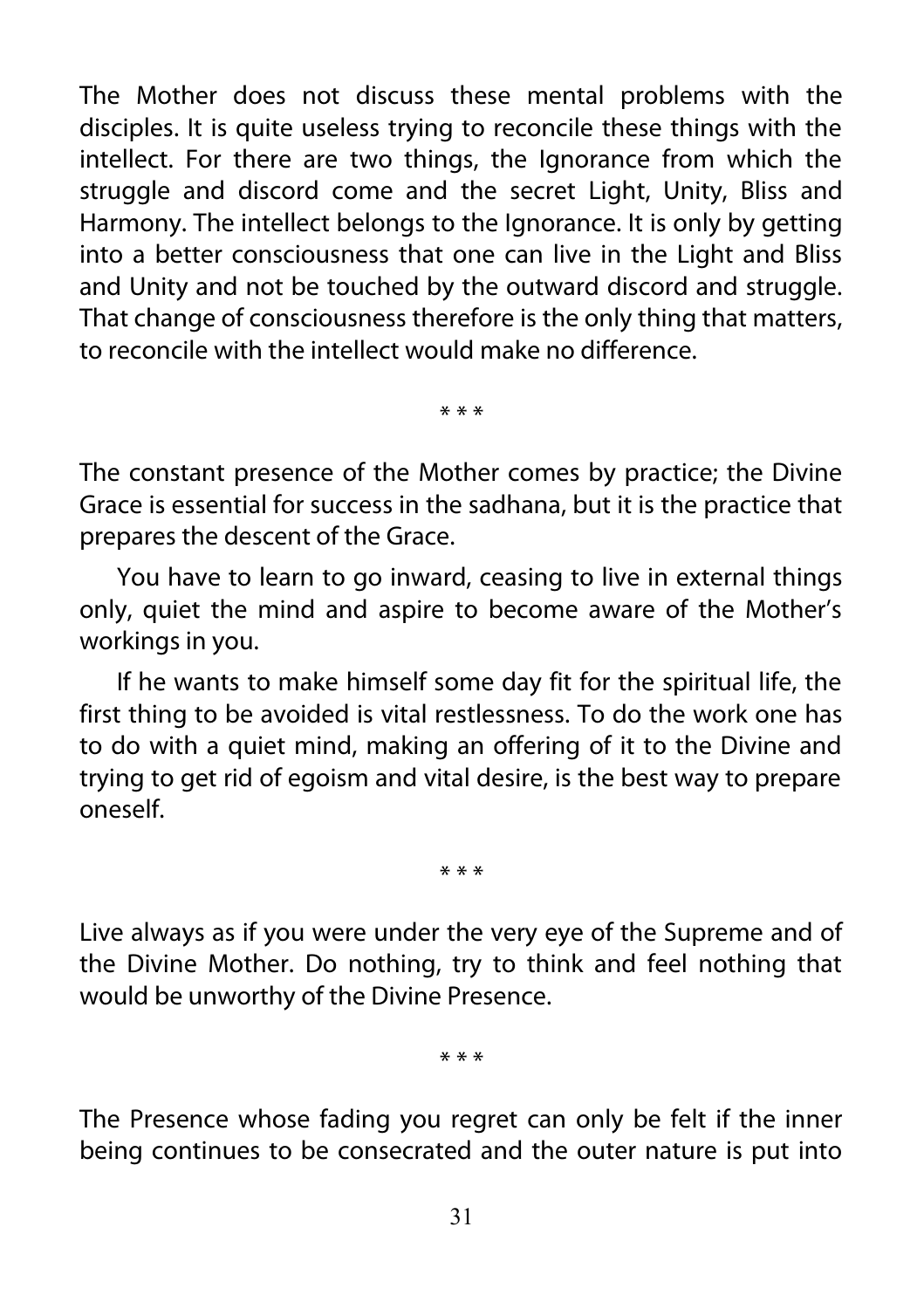harmony or at least kept under the touch of the inner spirit. But if you do things which your inner being does not approve, this condition will be eventually tarnished and, each time, the possibility of your feeling the Presence will diminish. You must have a strong will to purification and an aspiration that does not flag and cease, if the Mother's grace is to be there and effective.

\* \* \*

All I can suggest to him is to practise some kind of Karmayoga – remembering the Supreme in all his actions from the smallest to the greatest, doing them with a quiet mind and without ego-sense or attachment and offering them to Him as a sacrifice. He may also try or aspire to feel the presence of the Divine Shakti behind the world and its forces, distinguish between the lower nature of the Ignorance and the higher divine nature whose character is absolute calm, peace, power, Light and Bliss and aspire to be raised and led gradually from the lower to the higher.

If he can do this, he will become fit in time to dedicate himself to the Divine and lead a wholly spiritual life.

\* \* \*

It is necessary if you want to progress in your sadhana that you should make the submission and surrender of which you speak sincere, real and complete. This cannot be as long as you mix up your desires with your spiritual aspiration. It cannot be as long as you cherish vital attachment to family, child or anything or anybody else. If you are to do this Yoga, you must have only one desire and aspiration, to receive the spiritual Truth and manifest it in all your thoughts, feelings, actions and nature. You must not hunger after any relations with anyone. The relations of the sadhak with others must be created for him from within, and when he has the true consciousness and lives in the Light. They will be determined within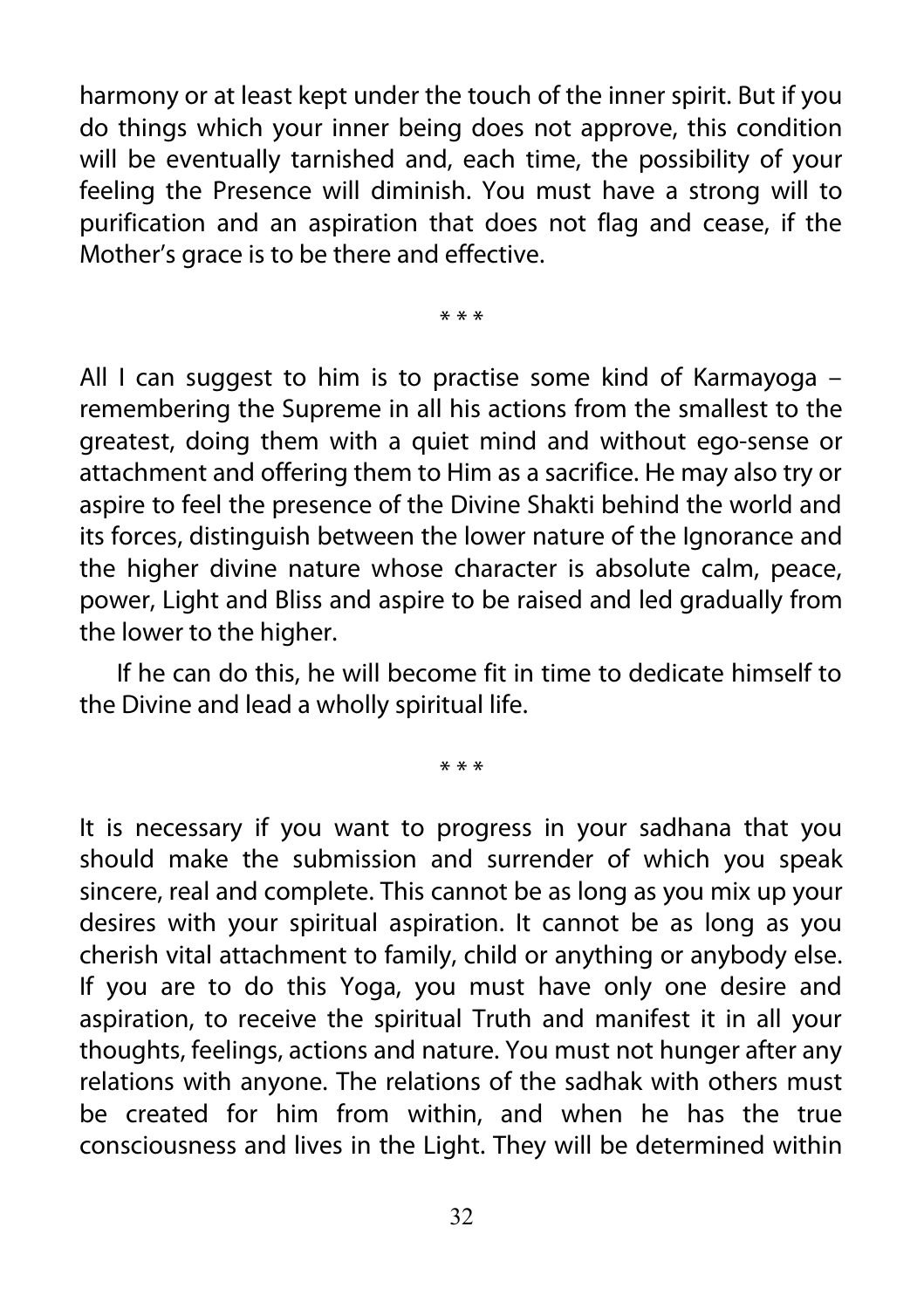him by the power and will of the Divine Mother according to the supramental Truth for the divine life and the divine work; they must not be determined by his mind and his vital desires. This is the thing you have to remember. Your psychic being is capable of giving itself to the Mother and living and growing in the Truth; but your lower vital being has been full of attachments and *samskaras* and an impure movement of desire and your external physical mind was not able to shake off its ignorant ideas and habits and open to the Truth. That was the reason why you were unable to progress, because you were keeping up an element and movements which could not be allowed to remain; for they were the exact opposite of what has to be established in a divine life. The Mother can only free you from these things, if you really want it, not only in your psychic being, but in your physical mind and all your vital nature. The sign will be that you no longer cherish or insist on your personal notions, attachments or desires, and that whatever the distance or wherever you may be, you will feel yourself open and the power and presence of the Mother with you and working in you and will be contented, quiet, confident, wanting nothing else, awaiting always the Mother's will.

\* \* \*

If your faith is getting firmer day by day, you are certainly progressing in your sadhana and there can have been no fall. An interruption of definite experiences may be only a period of assimilation in which one prepares for a new range of experience. Keep yourself open and aspire.

\* \* \*

Those who fall into insanity have lost the true touch and got into the wrong contact. It is due either to some impurity and unspiritual desire with which the seeker enters into the way or some insincerity, egoism and false attitude or to some weakness in the brain or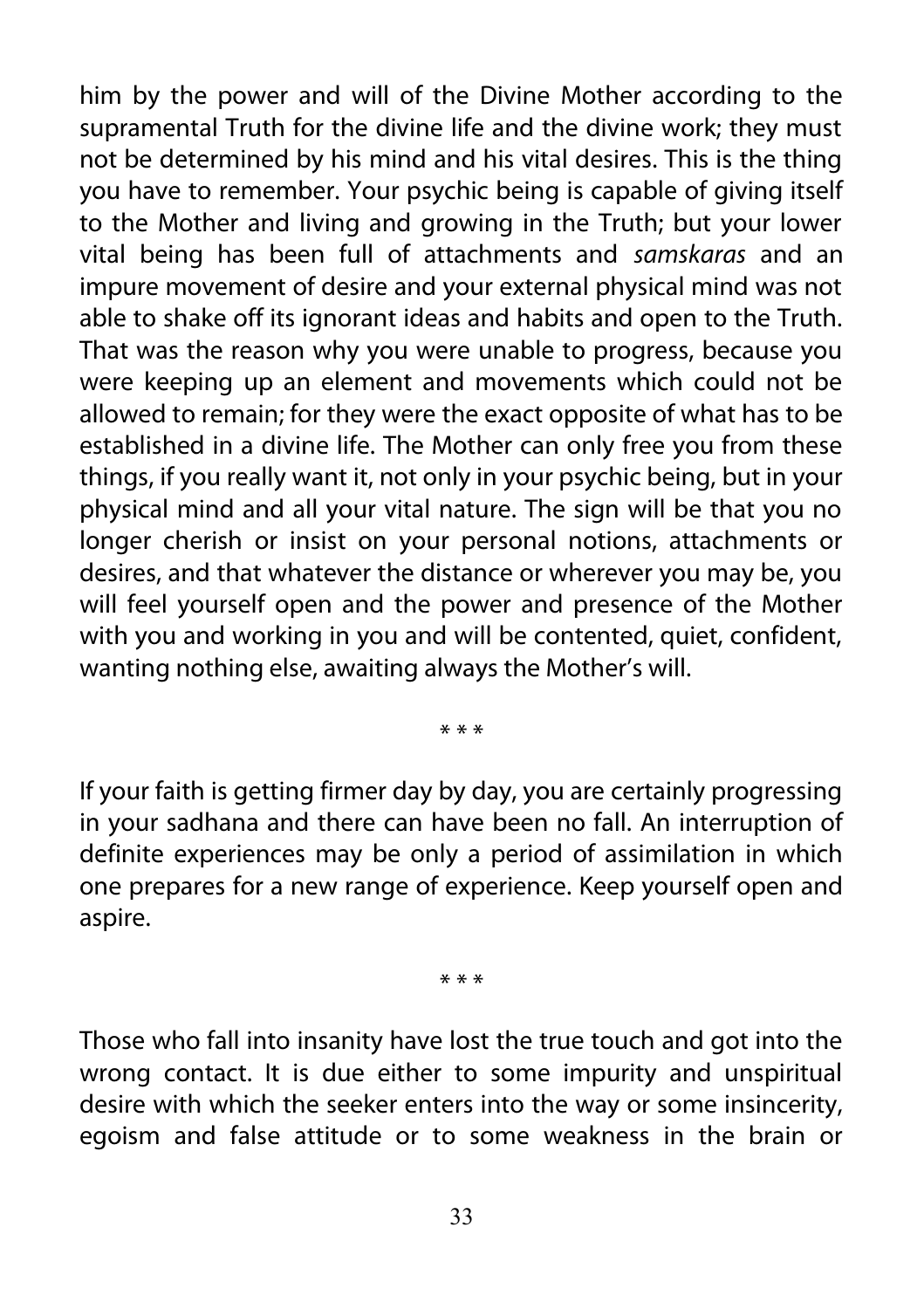nervous system which cannot bear the Power it has called down into it.

The safest way is to follow the guidance of someone who has himself attained to mastery in the path. Only that guidance should be implicitly and sincerely followed; one's own mind and its ideas and fancies must not be allowed to interfere. It goes without saying that it must be a true guidance, not the leading of a tyro or an imposter.

This state which tries to come upon you and seize is not part of your true self, but a foreign influence. To yield to it and to express it would therefore be not sincerity, but the expression of something false to your true being, something that will grow more and more foreign to you as you progress. Always reject it, when it comes, even if you feel strongly its touch; open in your mind and soul to the Mother, keep your will and faith and you will find it receding. Even if it returns obstinately, be equally and more obstinate against it, firm in rejection – that will discourage and wear it out and finally it will grow weak, a shadow of itself and disappear.

Be true to your true self always – that is the real sincerity. Persist and conquer.

I think you have always had an idea that to give expression to an impulse or a movement is the best way or even the only way to get rid of it. But that is a mistaken idea. If you give expression to anger, you prolong or confirm the habit of the recurrence of anger; you do not diminish or get rid of the habit. The very first step towards weakening the power of anger in the nature and afterwards getting rid of it altogether is to refuse all expression to it in act or speech. Afterwards one can go on with more likelihood of success to throw it out from the thought and feeling also. And so with all other wrong movements.

All these movements come from outside, from the universal lower Nature or are suggested or thrown upon you by adverse forces – adverse to your spiritual progress. Your method of taking them as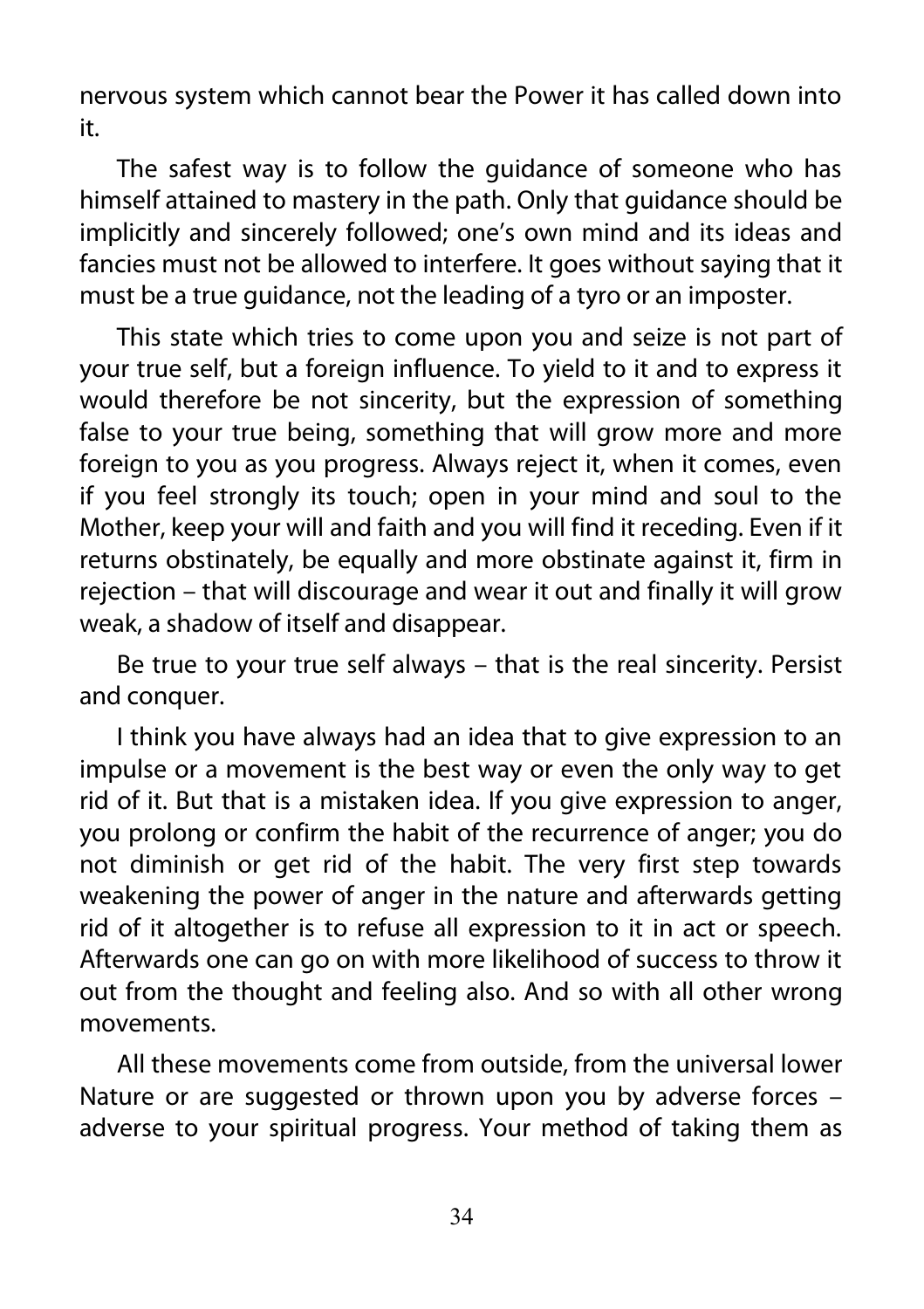your own is again a wrong method; for by doing that you increase their power to recur and take hold of you. If you take them as your own, that gives them a kind of right to be there. If you feel them as *not* your own, then they have no right, and the will can develop more power to send them away. What you must always have and feel as yours is this will, the power to refuse assent, to refuse admission to a wrong movement. Or if it comes in, the power to send it away, without expressing it.

Of course the best way will be if you can keep the contact more with the Mother and her Light and Force and receive and accept and follow only what comes from that higher force.

\* \* \*

It is not Yoga to give free play to the natural instincts and desires. Yoga demands mastery over the nature, not subjection to the nature.

\* \* \*

The only way to get rid of these vital movements is to do persistently what he describes himself as doing with the invading forces – i.e. he must be always vigilant, try always at every moment to be conscious, always reject these things, refusing to take pleasure in them, call on the Mother, bring down the descent of the Light. If they return persistently he must not be discouraged; it is not possible to change the nature at once, it takes a long time. If, however, he can keep the psychic consciousness in the front, then it will be much easier and there will be much less difficulty and trouble in the change. That can be done by constant aspiration and *abhyasa.*

\* \* \*

It is difficult for the ordinary Christian to be of a piece, because the teachings of Christ are on quite another plane from the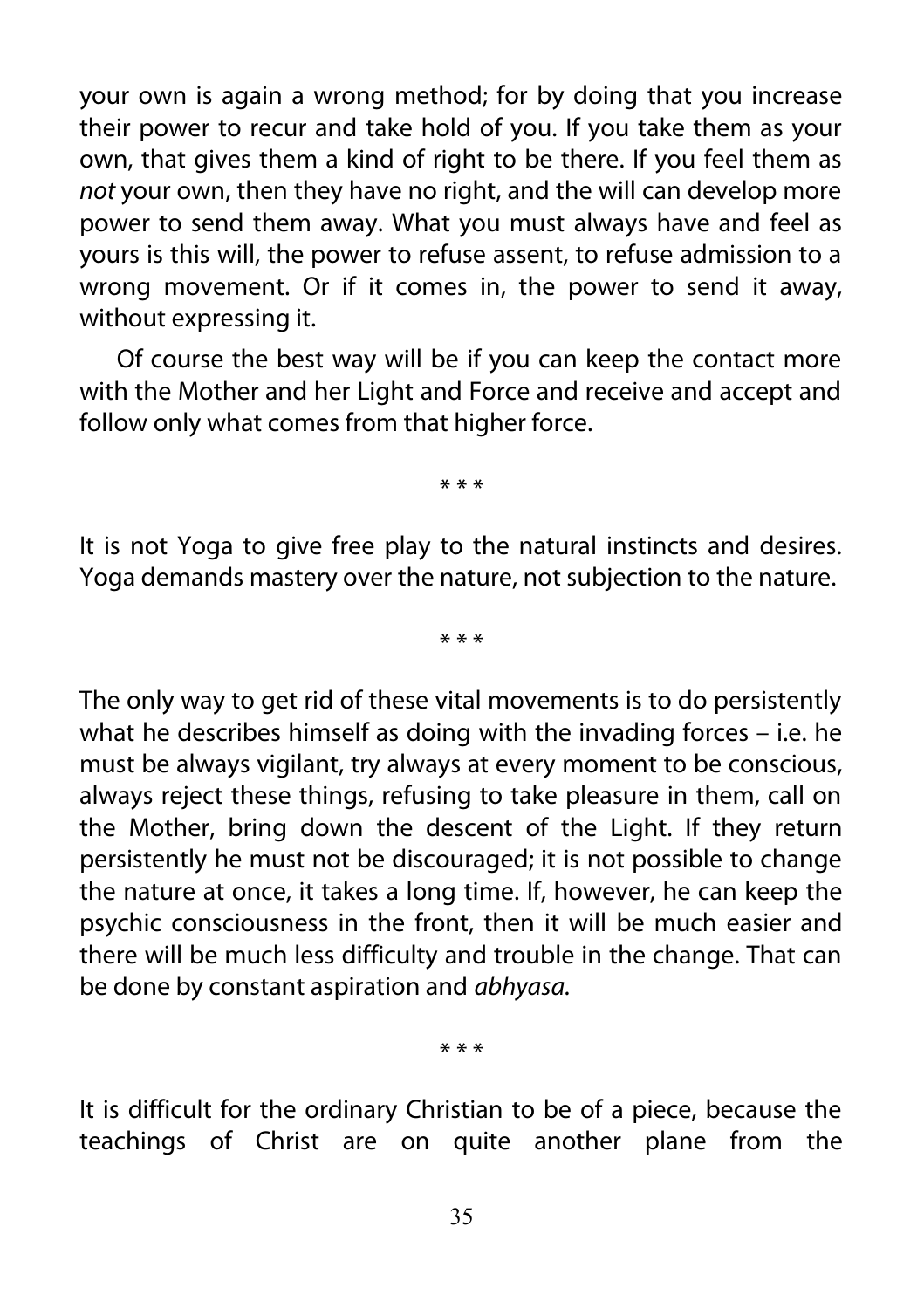consciousness of the intellectual and vital man t rained by the education and society of Europe – the latter, even as a minister or priest, has never been called upon to practise what he preached in entire earnest. But it is difficult for the human nature anywhere to think, feel and act from one centre of true faith, belief or vision. The average Hindu considers the spiritual life the highest, reveres the Sannyasi, is moved by the Bhakta; but if one of the family circle leaves the world for spiritual life, what tears, arguments, remonstrances, lamentations! It is almost worse than if he had died a natural death. It is not conscious mental insincerity – they will argue like Pandits and go to Shastra to prove you in the wrong; it is unconsciousness, a vital insincerity which they are not aware of and which uses the reasoning mind as an accomplice.

That is why we insist so much on sincerity in the Yoga – and that means to have all the being consciously turned towards the one Truth, the one Divine. But that for human nature is one of the most difficult of tasks, much more difficult than a less rigid asceticism or a fervent piety. Religion itself does not give this complete harmonised sincerity – it is only the psychic being and the one-souled spiritual aspiration that can give it.

\* \* \*

A human vital interchange cannot be a true support for the sadhana and is, on the contrary, sure to impair and distort it, leading to selfdeception in the consciousness and a wrong turn of the emotional being and vital nature.

If you want to change, you must first resolutely get rid of the defects of your vital being, persevering steadily, however difficult it may be or however long it may take, calling in always the divine help and compelling yourself always to be entirely sincere.

As for fitness and unfitness, nobody is entirely fit for this Yoga; one has to become fit by aspiration, by *abhyasa,* by sincerity and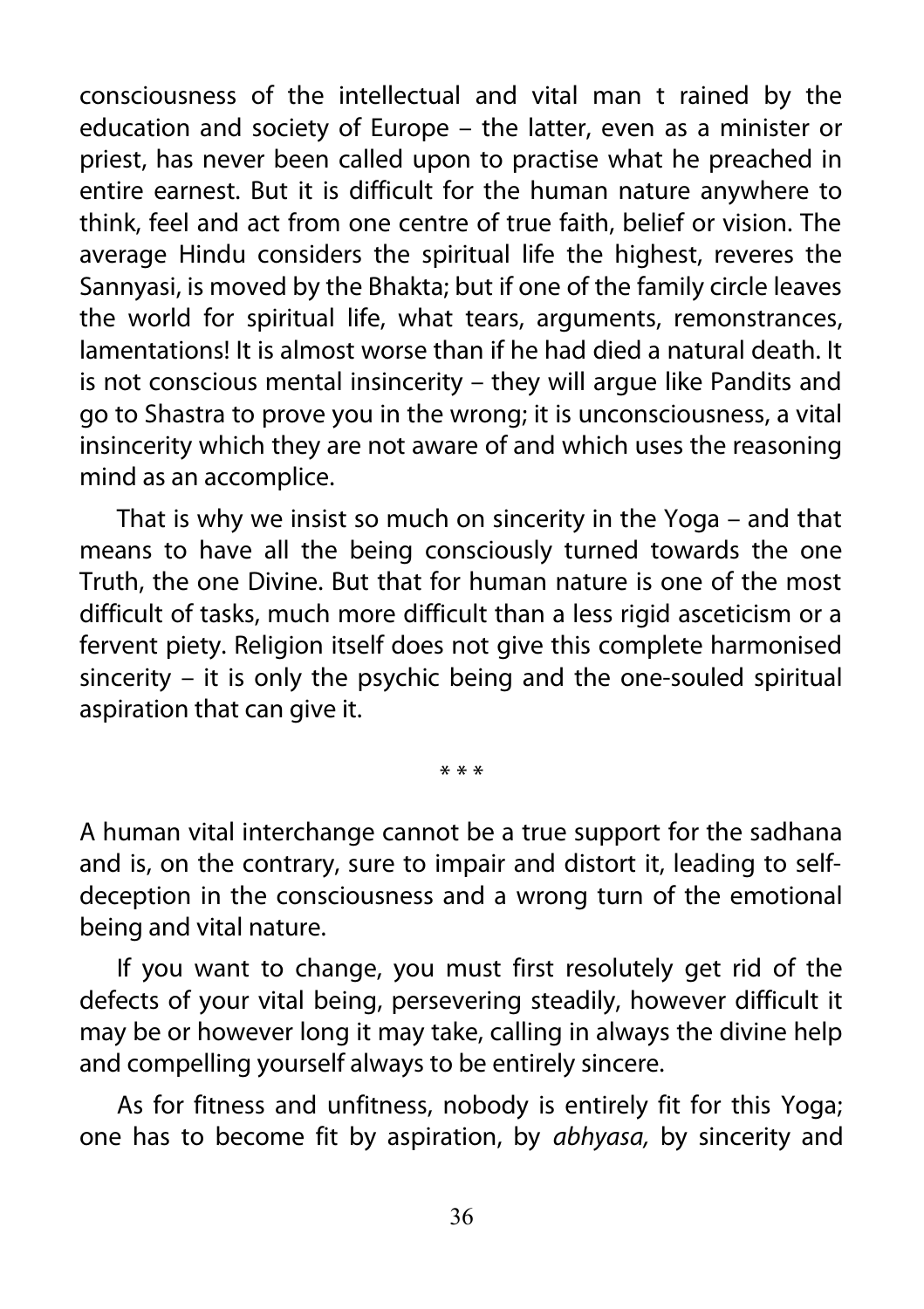surrender. If you have always desired the spiritual life, it is the psychic part of you that desired it, but your vital has always come in the way. Establish a sincere will in the vital; do not allow personal desires and demands and selfishness and falsehood to mix in your sadhana; then alone the vital in you will become fit for the sadhana.

If you want your endeavour to succeed, it must become always purer and more steady and persistent. If you practise sincerely, you will get the help needed by you.

\* \* \*

It is the past habit of the vital that makes you repeatedly go out into the external part; you must persist and establish the opposite habit of living in your inner being which is your true being and of looking at everything from there. It is from there that you get the true thought, the true vision and understanding of things and of your own self and nature.

\* \* \*

It is always the habit of the vital being to find out things by which it persuades the mind and justifies its desires; and circumstances usually shape themselves to justify it still further. For what we have within us creates the circumstances outside us. What matters is that you should take inwardly a different position in the future.

\* \* \*

Concentration in the heart is best aided if possible by the power and light descending from above the head.

Do not yield to the Tamas; the more you yield, th° more it will stick.

For all these things, the way is detachment, to stand back;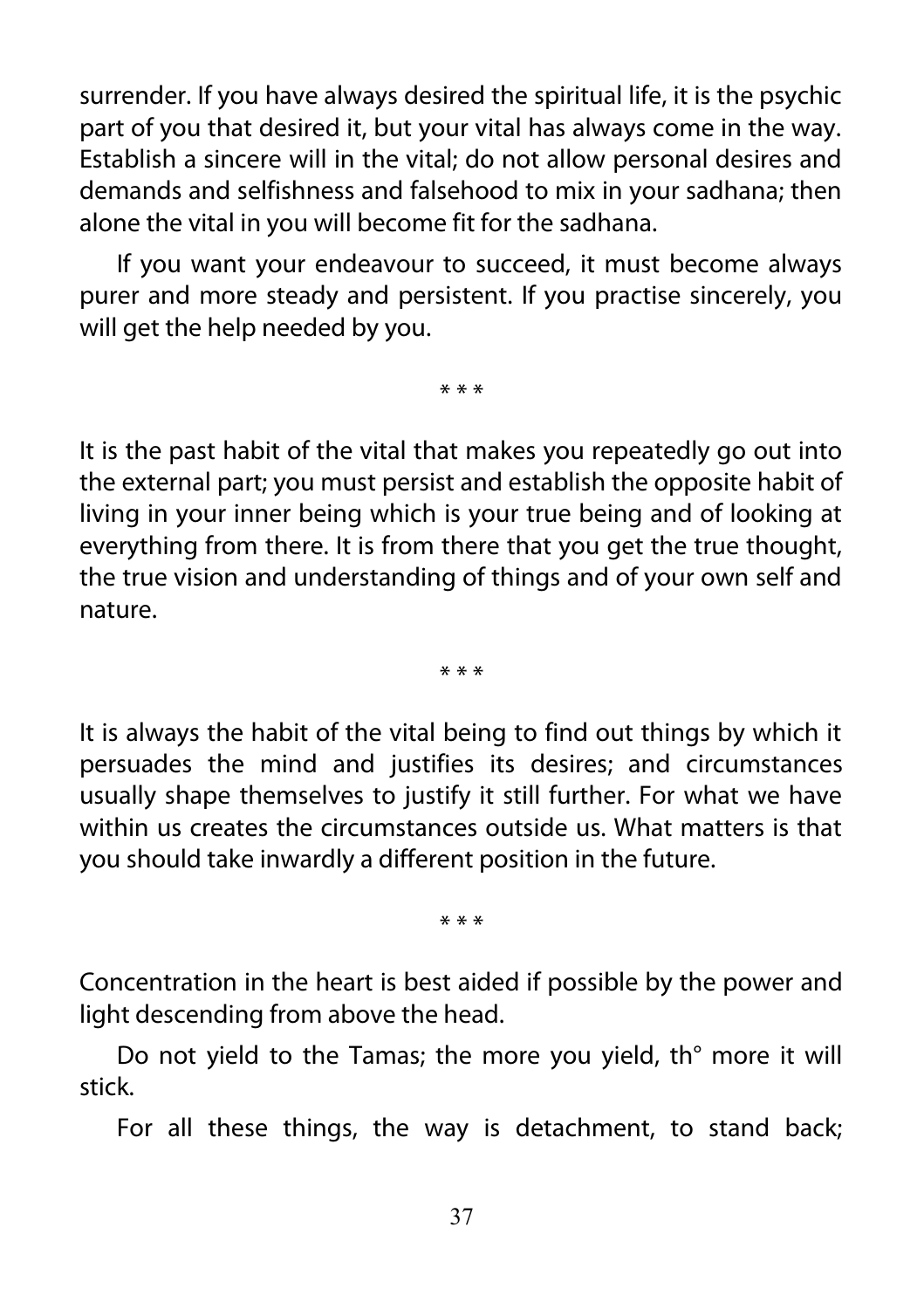separate yourself from the desire, observe it, refuse sanction and put a quiet and persistent will for it to cease, calling on the Mother's force at the same time to dissolve and eliminate the greed, desire, attachment, obscurity or inertia. If sincerely, persistently and rightly done, it will succeed in the end, even though it may take time.

\* \* \*

The relation of Guru and disciple is only one of many relations which one can have with the Divine, and in this Yoga which aims at a supramental realisation, it is not usual to give it this name; rather, the Divine is regarded as the Source, the living Sun of Light and Knowledge and Consciousness and spiritual realisation; all that one receives is felt as coming from there and the whole being remoulded by the Divine Hand. This is a greater and more intimate relation than that of the human Guru and disciple, which is more of a limited mental ideal. Nevertheless, if the mind still needs the more familiar mental conception, it can be kept so long as it is needed; only do not let the soul be bound by it and do not let it limit the inflow of other relations with the Divine and larger forms of experience.

You have apparently a call and may be fit for Yoga; but there are different paths and each has a different aim and end before it. It is common to all the paths to conquer the desires, to put aside the ordinary relations of life, and to try to pass from uncertainty to everlasting certitude. One may also try to conquer dream and sleep, thirst and hunger etc. But it is no part of my Yoga to have nothing to do with the world or with life or to kill the senses or entirely inhibit their action. It is the object of my Yoga to transform life by bringing down into it the Light, Power and Bliss of the divine Truth and its dynamic certitudes. This Yoga is not a Yoga of world-shunning asceticism, but of divine life. Your object on the other hand can only be gained by entering into Samadhi and ceasing in it from all connection with world-existence.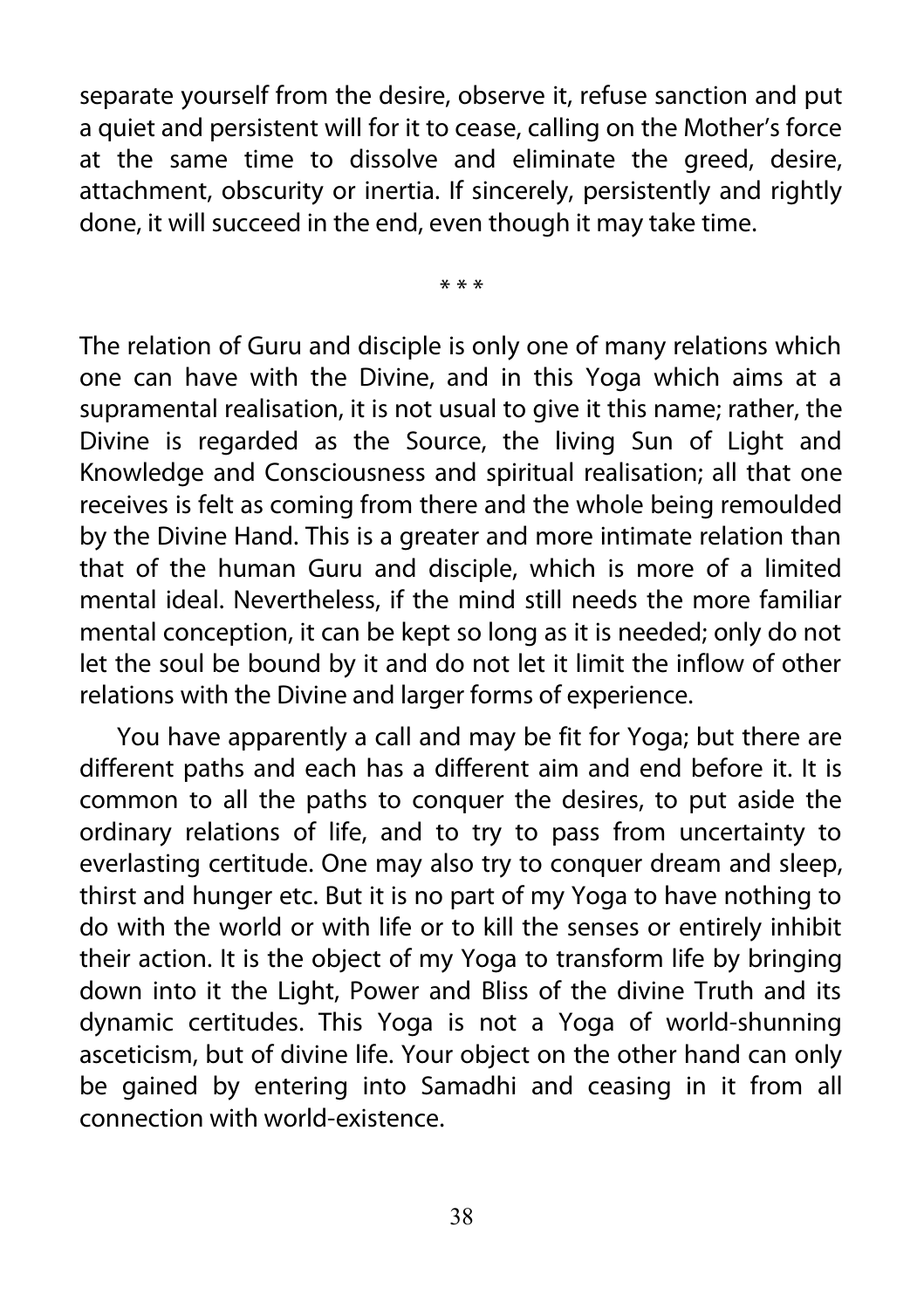In the way of meditating of which we spoke, aspiration, prayer, concentration, intensity are a natural part of it. Those who take it go quicker and develop their sadhana, once they get fixed in it, much more easily as well as smoothly than by a distressed, doubtful and anxious straining with revulsions of despondency and turning away from hope and endeavour. We spoke of a steady opening to the Divine with a flow of the force doing its work in the Adhar, a poised opening with a quiet mind and heart full of trust and the sunlight of confidence; where do you find that we said a helpless waiting must be your programme?

As for light-heartedness and insouciance – a light don't-care attitude is the last thing we would recommend to anybody. The Mother spoke of cheerfulness, and if she used the word light-hearted, it was not in the sense of anything lightly or frivolously gay and careless – although a deeper and finer gaiety can have its place as an element of the Yogic character. What she meant was a glad equanimity even in the face of difficulties and there is nothing in that contrary to Yogic teaching or to her own practice. The vital nature on the surface (the depths of the true vital are different) is attached on the one side to a superficial mirth and enjoyment, on the other to sorrow and despair and gloom and tragedy, – for these are for it the cherished lights and shades of life; but a bright or wide and free peace or an *anandamaya* intensity or, best, a fusing of both in one is the true poise of both the soul and the mind – and of the true vital also – in Yoga. It is perfectly possible for a quite human sadhak to get to such a poise, it is not necessary to be divine before one can attain it.

It is quite true that rising into a higher consciousness than the ordinary human consciousness is the right way towards transformation. Merely to remain in the ordinary lower consciousness and try to reject from there the wrong movements can produce no permanent or complete result. But there are several points here which you must note or this perception may be accompanied by an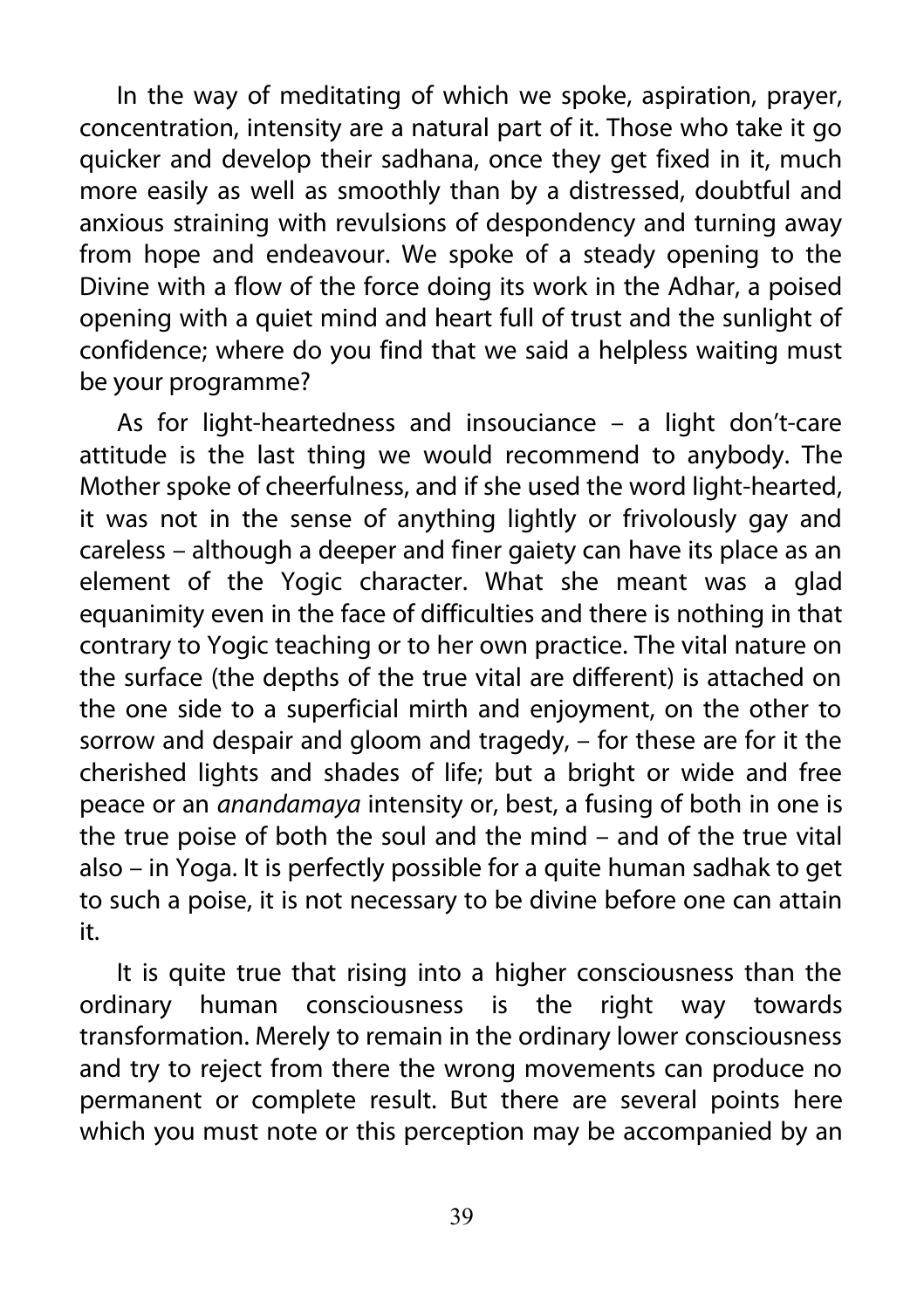error.

- 1. As you have yourself subsequently seen, all the parts and personalities that constitute the being must share in the higher consciousness, otherwise the old movements under various pretexts will continue.
- 2. You speak of rejecting the lower vital, but it is only the unregenerated lower vital movements that can be got rid of; you cannot get rid of the lower vital itself, for it is a necessary part of the manifested nature, like the higher vital or the mind. It has to be changed in the power of the higher consciousness, not left to itself or dropped from you.
- 3. If you do not so change it, if you simply remain content by living in the psychic or other higher consciousness internally, then you run the risk of doing like those who are satisfied to have experiences and some inner quietude or Ananda, but leave the external nature and surface active movements unchanged, either thinking them of no importance or justifying them under the plea that there is the psychic or spiritual consciousness behind them.

\* \* \*

It is a mistake to think that by fearing or being unhappy you can progress. Fear is always a feeling to be rejected, because what you fear is just the thing that is likely to come to you: fear attracts the object of fear. Unhappiness weakens the strength and lays one more open to the causes of unhappiness.

One can be quiet, happy, cheerful without being all that in a light or shallow way – and the happiness need not bring any vital reaction. All that you need to do is to be observant and vigilant, – watchful so that you may not give assent to wrong movements or the return of the old feelings, darkness, confusion, etc. If you remain vigilant, then with the increase of the Force upholding you, a power of self-control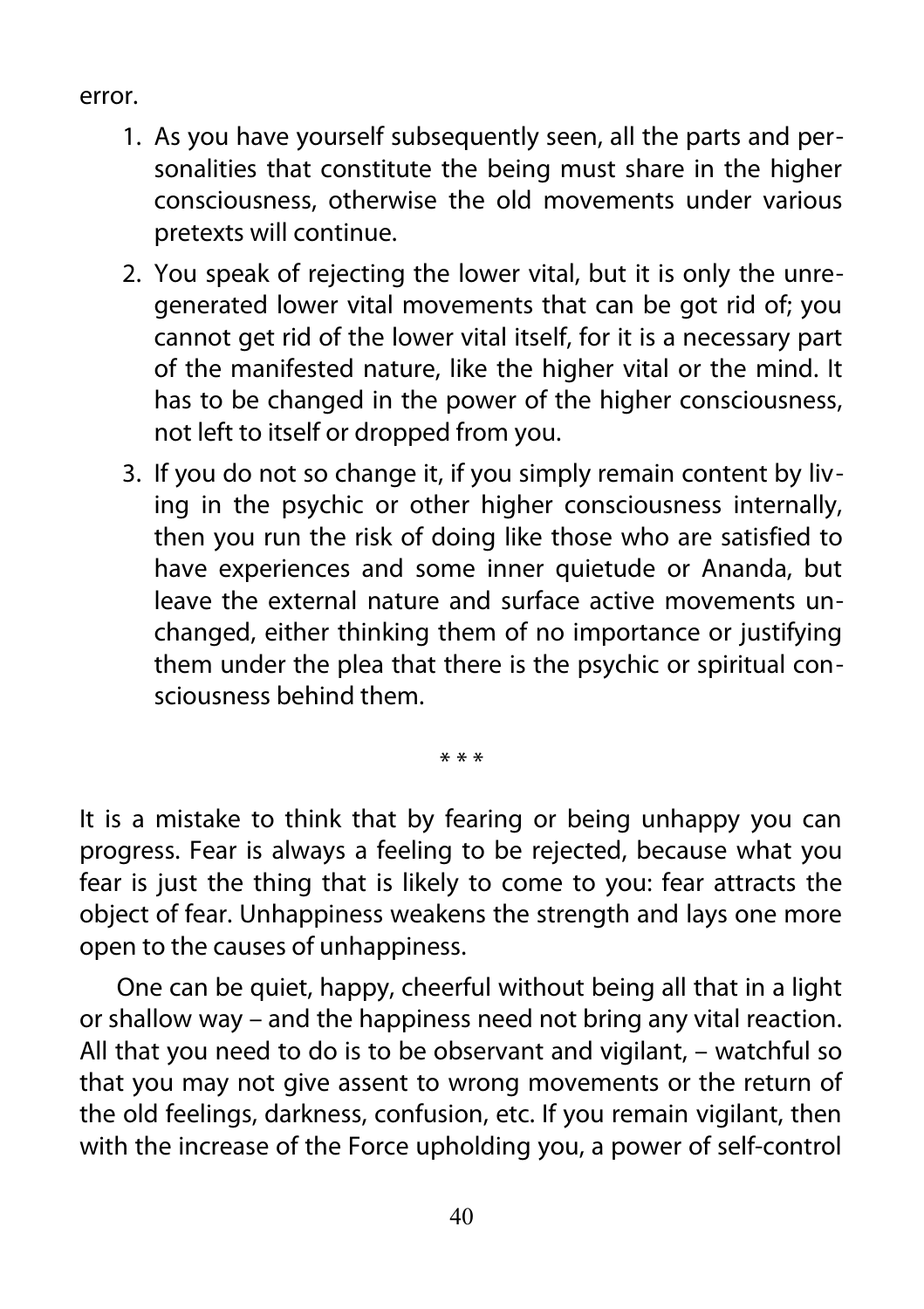will come, a power to see and reject the wrong turn or the wrong reaction when it comes. Fear and unhappiness will not give you that. It is only by this vigilance accompanied by an opening to the supporting and guiding Force that it will come. What you describe as a capacity to choose the right and the feeling of strength or power that can stop the wrong movement and take the right one as soon as it recognises them is just this control and vigilance. It is by this control and vigilance supported by the Force that you can prevent the love and devotion too from being mixed with or replaced by selfish desires and impurities. The more you open, the more this power will increase in you.

\* \* \*

Up to now no liberated man has objected to the Guru-vada; it is usually only people who live in the mind or vital and have the pride of the mind and the arrogance of the vital that find it below their dignity to recognise a Guru.

\* \* \*

To give up restraint would be to give free play to the vital and that would mean leave for all kinds of forces to enter in. So long as there is not the supramental consciousness controlling and penetrating everything, in all the being from the overmind downwards, there is an ambiguous play of forces, and each force, however divine in origin, may be used by the Powers of light or intercepted as it passes through the mind and the vital by the Powers of darkness. Vigilance, discrimination, control cannot be abandoned till the complete victory has been won and the consciousness transmuted.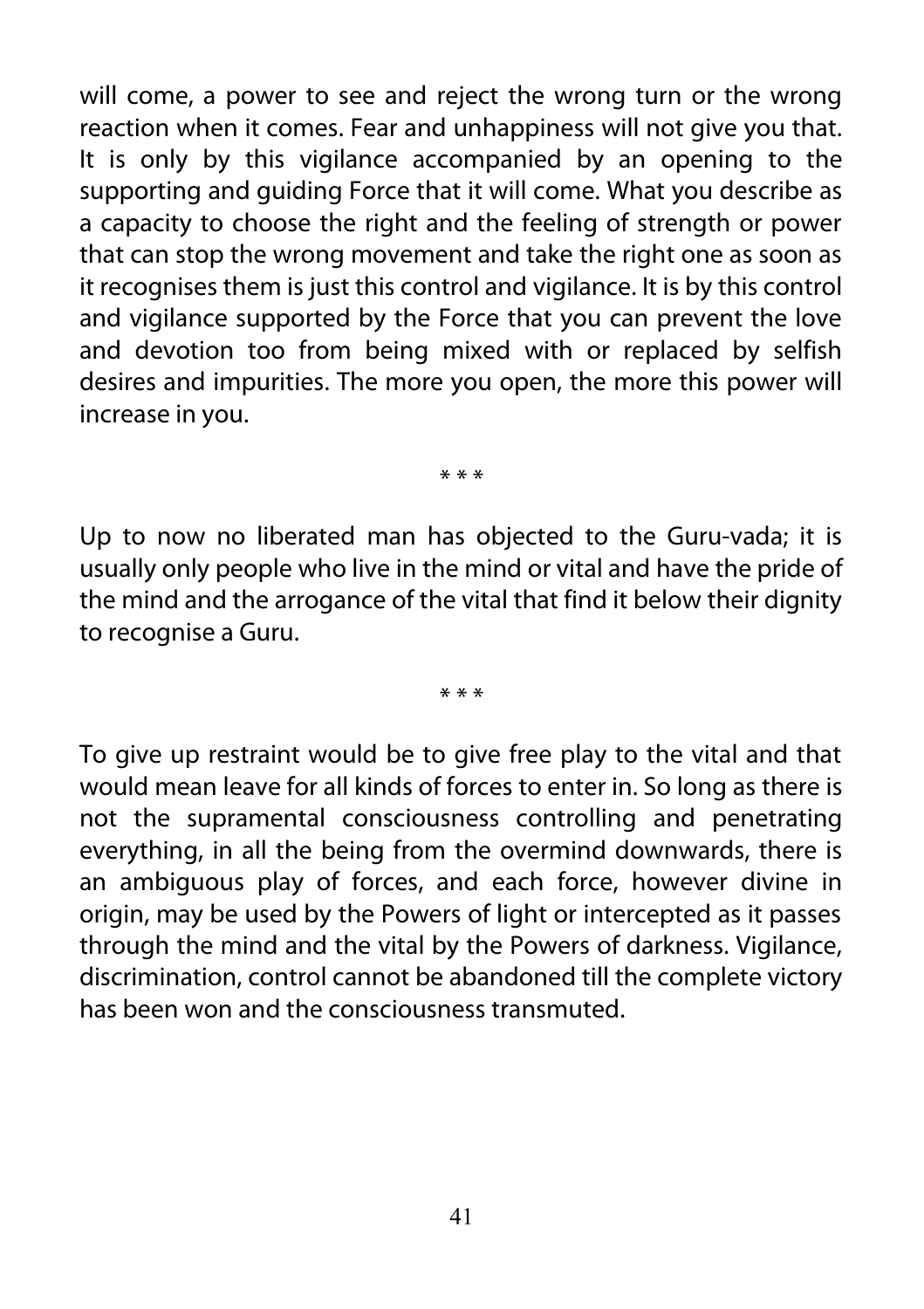## **Bases Of Sadhana**

It is because your consciousness in the course of the sadhana has come into contact with the lower physical nature and sees it as it is in itself when it is not kept down or controlled either by the mind, the psychic or the spiritual force. This nature is in itself full of low and obscure desires, it is the most animal part of the human being. One has to come into contact with it so as to know what is there and transform it. Most sadhaks of the old type are satisfied with rising into the spiritual or psychic realms and leave this part to itself – but by that it remains unchanged, even if mostly quiescent, and no complete transformation is possible. You have only to remain quiet and undisturbed and let the higher Force work to change this obscure physical nature.

\* \* \*

When one has the cosmic consciousness, one can feel the cosmic Self as one's own self, one can feel one with other beings in the cosmos, one can feel all the forces of Nature as moving in oneself, all selves as one's own self. There is no why except that it is so, since all is the One.

\* \* \*

When one speaks of the divine spark, one is thinking of the soul as a portion of the Divine which has descended from above into the manifestation rather than of something which has separated itself from the cosmos. It is the nature that has formed itself out of the cosmic forces – mind out of cosmic mind, life out of cosmic life, body out of cosmic Matter.

For the soul there are three realisations:  $-$  (1) the realisation of the psychic being and consciousness as the divine element in the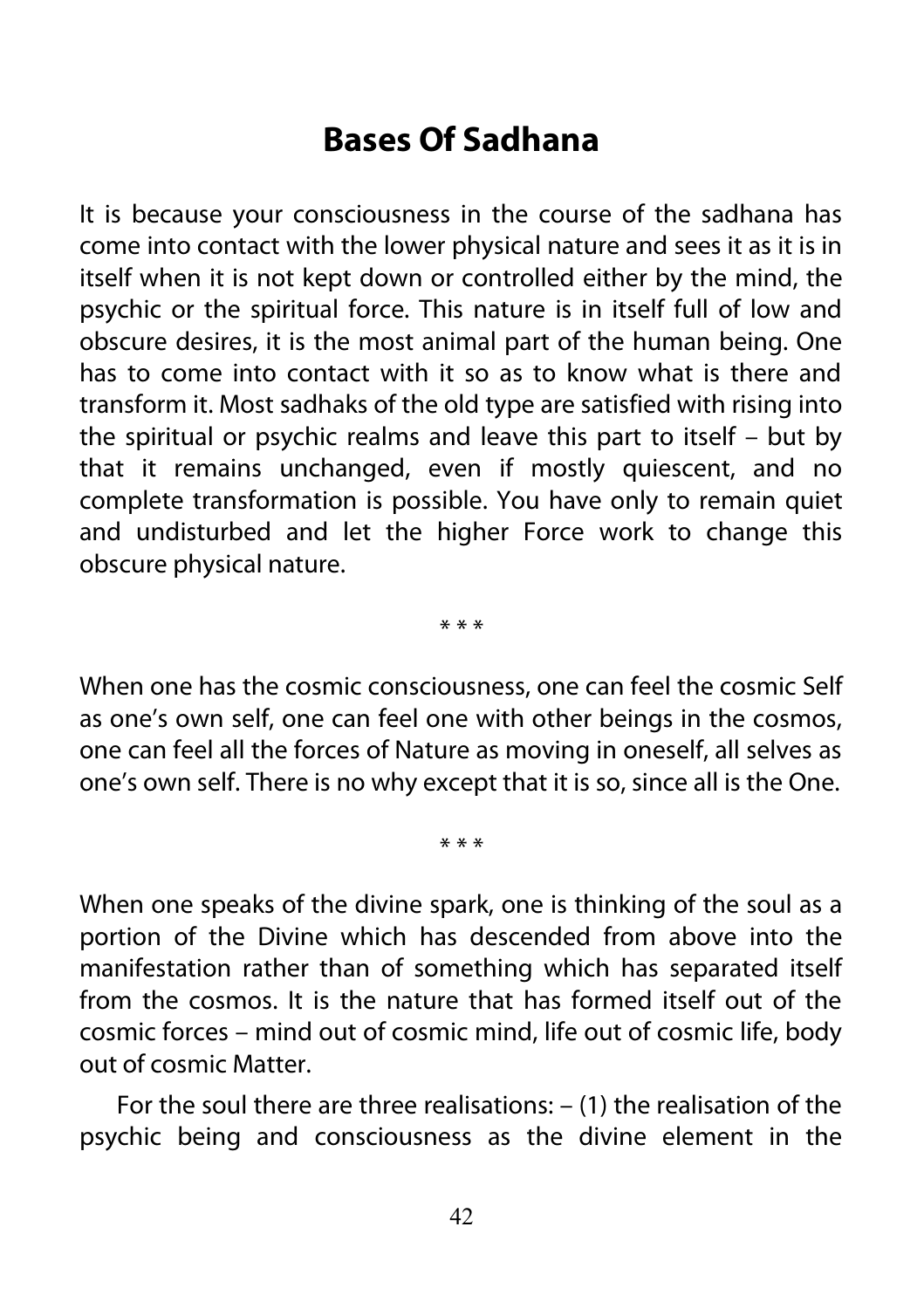evolution; (2) the realisation of the cosmic Self which is one in all; (3) the realisation of the Supreme Divine from which both individual and cosmos have come and of the individual being (Jivatma) as an eternal portion of the Divine.

\* \* \*

The sadhana is based on the fact that a descent of Forces from the higher planes and an ascent of the lower consciousness to the higher planes are the means of transformation of the lower nature – although naturally it takes time and the complete transformation can only come by the supramental descent.

\* \* \*

Sadhana is the practice of Yoga. Tapasya is the concentration of the will to get the results of sadhana and to conquer the lower nature. Aradhana is worship of the Divine, love, self-surrender, aspiration to the Divine, calling the name, prayer. Dhyana is inner concentration of the consciousness, meditation, going inside in Samadhi. Dhyana, Tapasya and Aradhana are all parts of sadhana.

\* \* \*

A pure mind means a mind quiet and free from thoughts of a useless or disturbing character.

When one follows after the impersonal Self, one is moving between two opposite principles – the silence and purity of the impersonal inactive Atman and the activity of the ignorant Prakriti. One can pass into the Self, leaving the ignorant nature or reducing it to silence. Or else, one can live in the peace and freedom of the Self and watch the action of Nature as a witness. Even one may put some sattwic control, by tapasya, over the action of the Prakriti; but the impersonal Self has no power to change or divinise the nature. For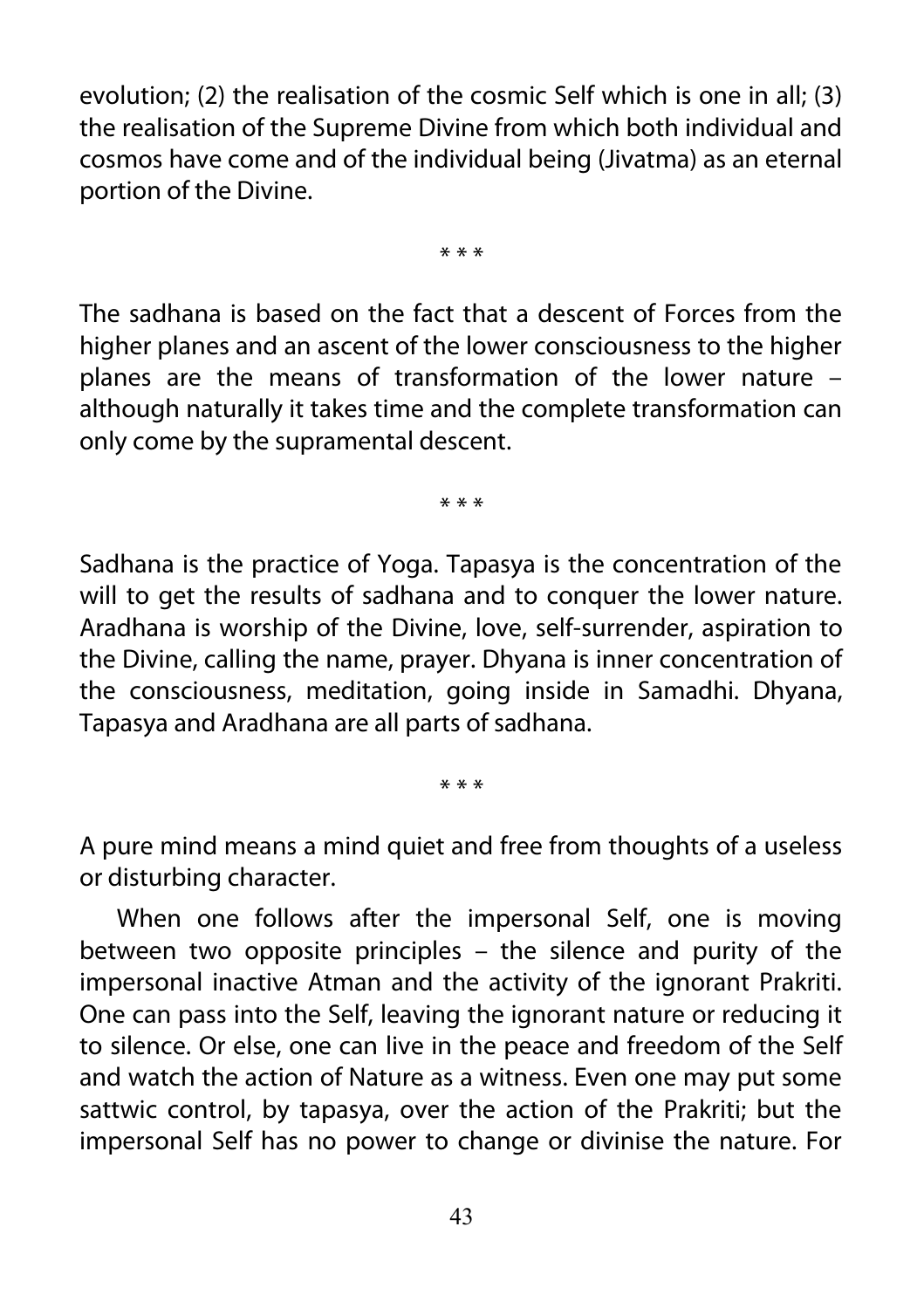that one has to go beyond the impersonal Self and seek after the Divine who is both personal and impersonal and beyond these two aspects. If, however, you practise living in the impersonal Self and can achieve a certain spiritual impersonality, then you grow in equality, purity, peace, detachment, you get the power of living in an inner freedom not touched by the surface movement or struggle of the mental, vital and physical nature, and this becomes a great help when you have to go beyond the impersonal and to change the troubled nature also into something divine.

As for the offering of the actions to the Divine and the vital difficulty it raises, it is not possible to avoid the difficulty – you have to go through and conquer it. For the moment you make this attempt, the vital arises with all its restless imperfections to oppose the change. However, there are three things you can do to alleviate and shorten the difficulty:

- 1. Detach yourself from this vital-physical observe it as something not yourself; reject it, refuse your consent to its claims and impulses, but quietly as the witness Purusha whose refusal of sanction must ultimately prevail. This ought not to be difficult for you, if you have already learned to live more and more in the impersonal Self.
- 2. When you are not in this impersonality, still use your mental will and its power of assent or refusal, – not with a painful struggle, but in the same way, quietly, denying the claims of Desire, till these claims by loss of sanction and assent lose their force of return and become more and more faint and external.
- 3. If you become aware of the Divine above you or in your heart, call for help, for light and power from there to change the vital itself, and at the same time insist upon this vital till it itself learns to pray for the change.

Finally, the difficulty will be reduced to its smallest proportions the moment you can by the sincerity of your aspiration to the Divine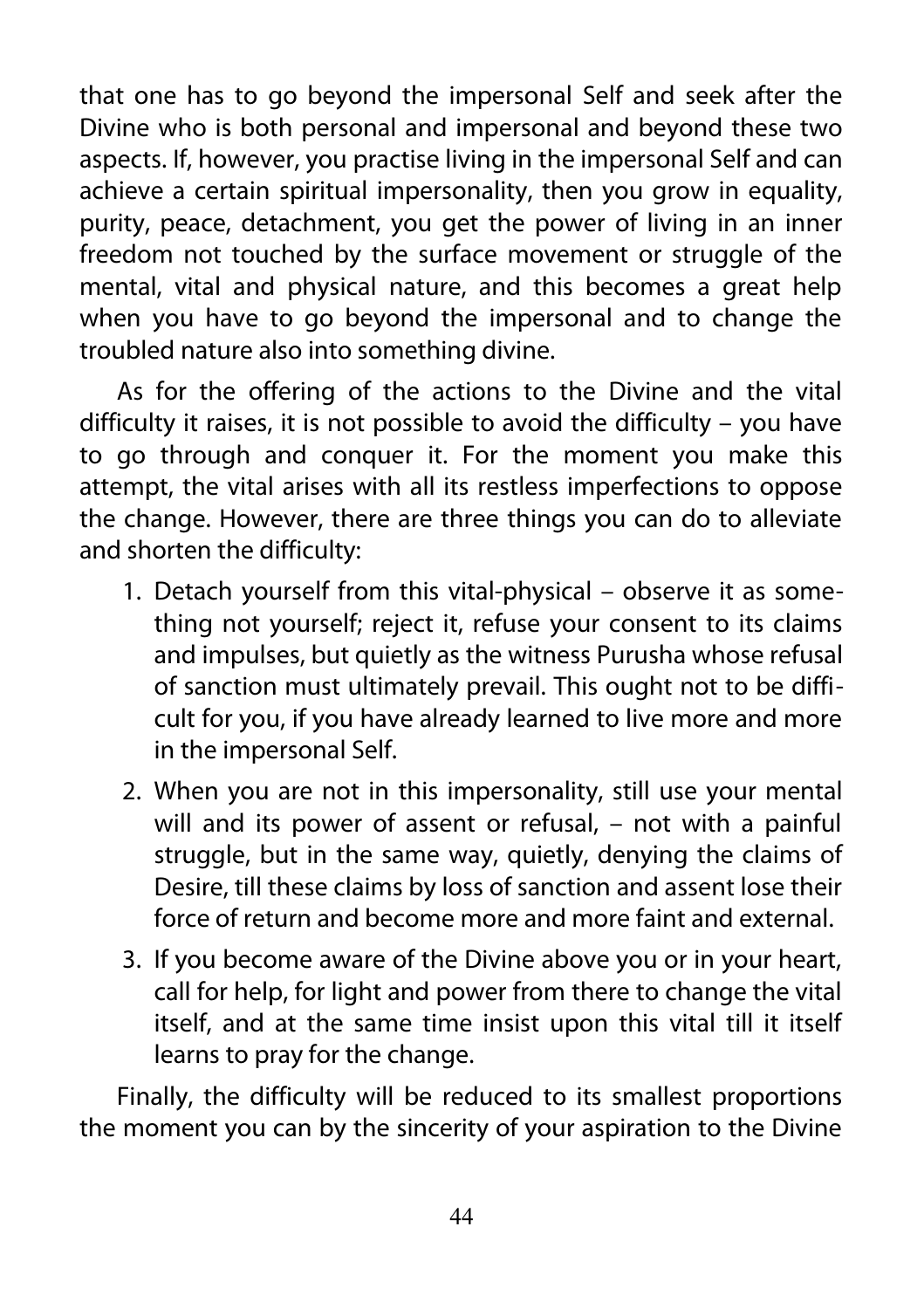and your surrender awaken the psychic being in you (the Purusha in the secret heart) so that it will come forward and remain in front and pour its influence on all the movements of the mind, the vital and the physical consciousness. The work of transformation will still have to be done, but from that moment it will no longer be so hard and painful.

\* \* \*

In the ordinary course of Yoga that physical strength is replaced by a yogic strength or yogic life-force which keeps up the body and makes it work, but in the absence of this force the body is denuded of power, inert and tamasic. This can only be remedied by the whole being opening to Yoga-Shakti in each of its planes – yogic mindforce, yogic life-force, yogic body-force.

\* \* \*

The first result of the downflow of the overmind forces is very often to exaggerate the ego, which feels itself strong, almost irresistible (though it is not really so), divinised, luminous. The first thing to do, after some experience of the thing, is to get rid of this magnified ego. For that you have to stand back, not allow yourself to be swept in by the movement, but to watch, understand, reject all mixtures, aspire for a purer and yet purer light and action. This can only be done perfectly if the psychic comes forward. The mind and vital, especially the vital, receiving these forces, can with difficulty resist the tendency to seize on and use them for their ego's objects or, which comes practically to the same thing, they mix the demands of the ego with the service of a higher object.

\* \* \*

Pranava Japa: It is supposed to have a force of its own although that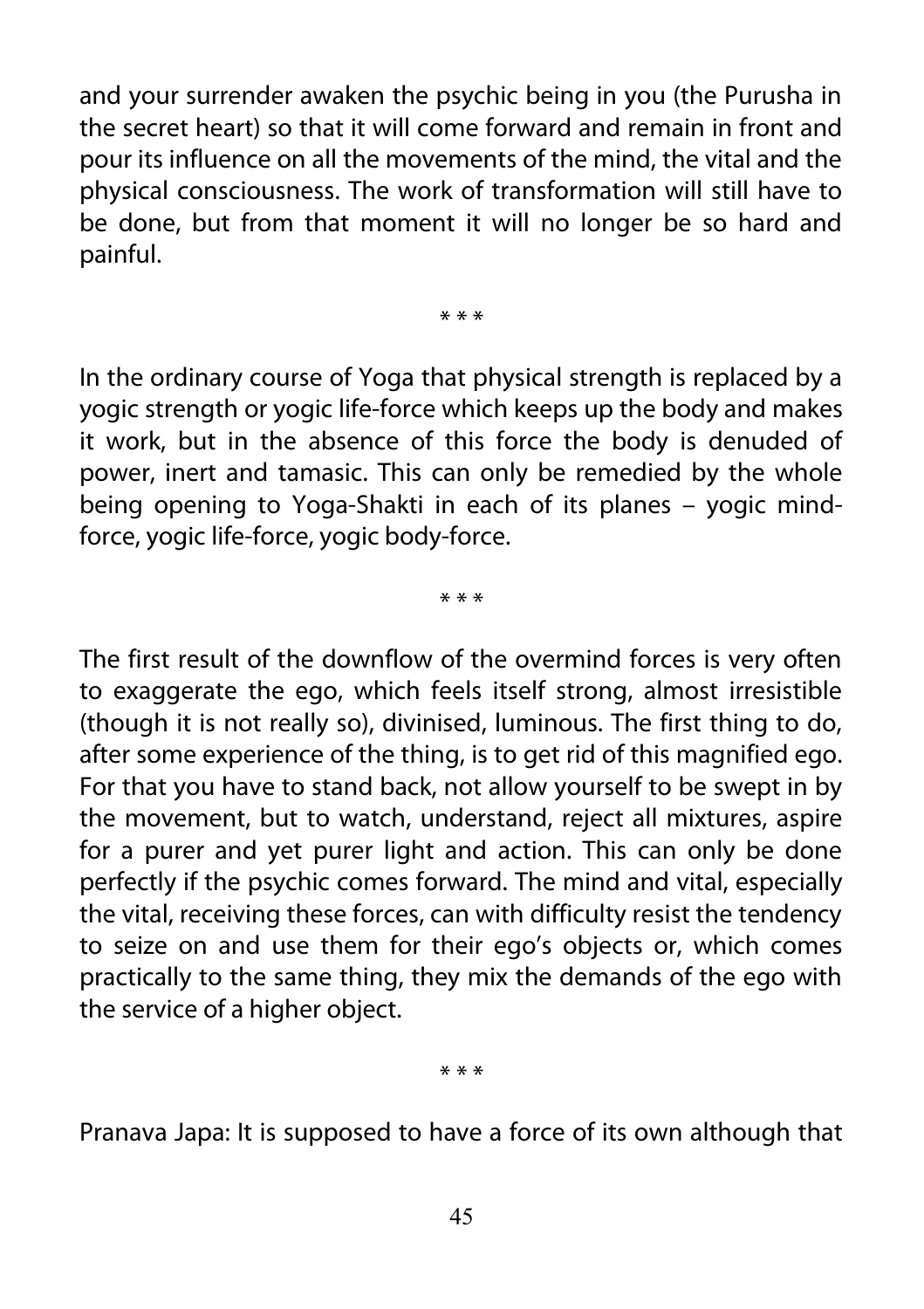force cannot fully work without the meditation on the meaning. But my experience is that in these things there is no invariable rule and that must depend on the consciousness or the power of response in the sadhak. With some it has no effect, with some it has a rapid and powerful effect even without meditation – for others the meditation is necessary for any effect to come.

\* \* \*

#### *How is anger completely got rid of?*

When it is the psychic that rules all the movements of the being, then it completely disappears and when the equanimity of the higher consciousness takes complete possession of the lower vital. Till then one can establish control, diminish and reduce it to a touch that has no outward effect or a wave that passes without life-expression.

\* \* \*

*Is the subconscient carried into the next life?*

No, the subconscient is the instrument for the physical life and disappears. It is too incoherent to be an organized enduring existence.

\* \* \*

There is in this condition more a sense of having power than real power. There are some mixed and quite relative powers – sometimes a little effective, sometimes ineffective – which could be developed into something real if put under the control of the Divine, surrendered. But the ego comes in, exaggerates these small things, and represents them as something huge and unique, and refuses to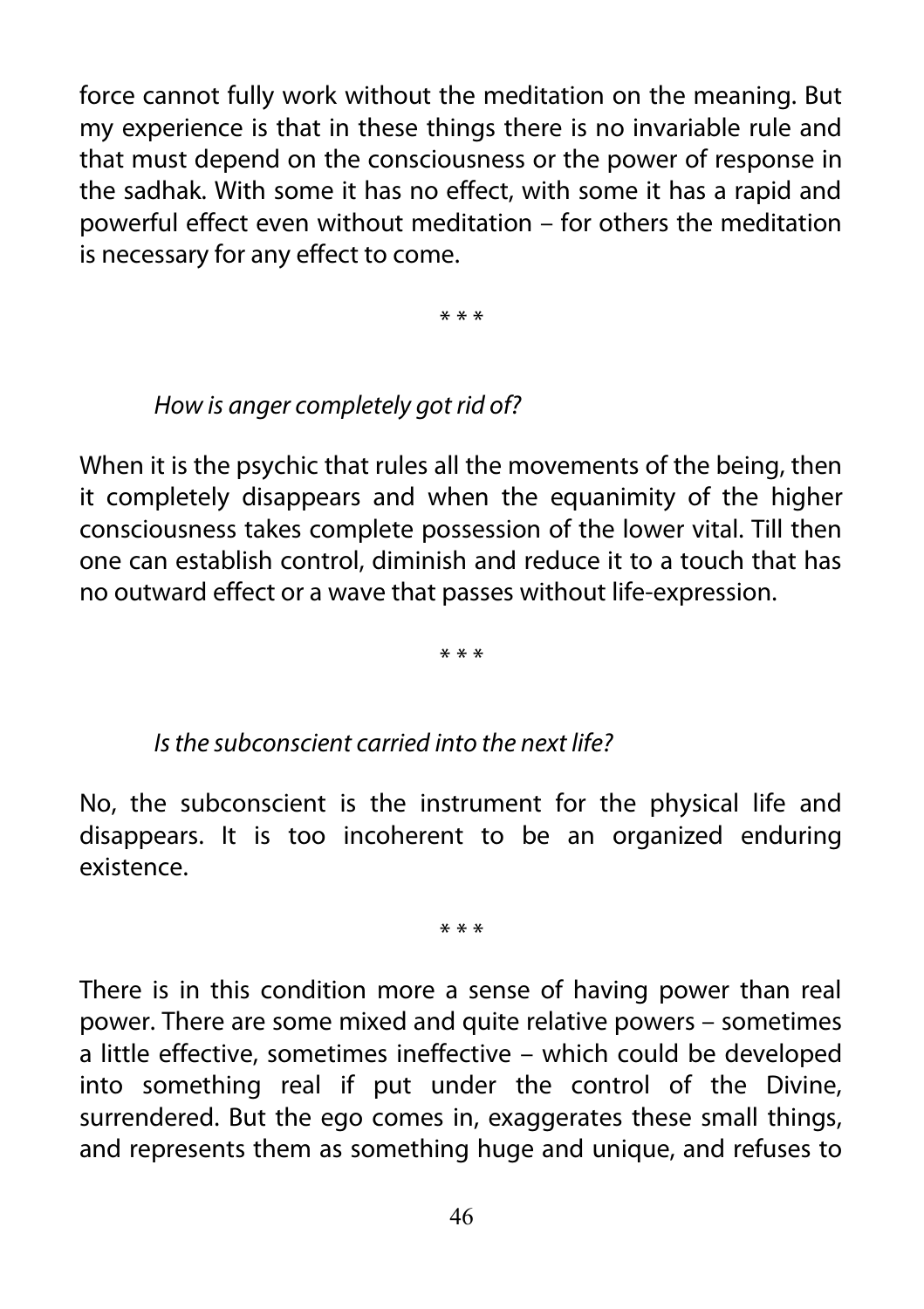surrender. Then the sadhak makes no progress – he wanders about in the jungle of his own imaginations without any discrimination or critical sense, or brings in a play of confused forces he is unable to understand or master.

\* \* \*

It is because the energy is put forward in the work. But as the peace and contact grow, a double consciousness can develop – one engaged in the work, another behind, silent and observing or turned towards the Divine – in this consciousness the aspiration can be maintained even while the external consciousness is turned towards the work.

*Is there "wideness" in the psychic?*

The wideness comes when one exceeds or begins to exceed the individual consciousness and spread out towards the universal. But the psychic can be active even in the individual consciousness.

\* \* \*

*How does "breaking of the Veil" occur?*

It comes of itself with the pressure of the sadhana. It can also be brought about by specific concentration and effort.

It is certainly better if the psychic is conscious and active before there is the removing of the veil or screen between the individual and the universal consciousness which comes when the inner being is brought forward in all its wideness. For then there is much less danger of the difficulties of what I have called the Intermediate Zone.

\* \* \*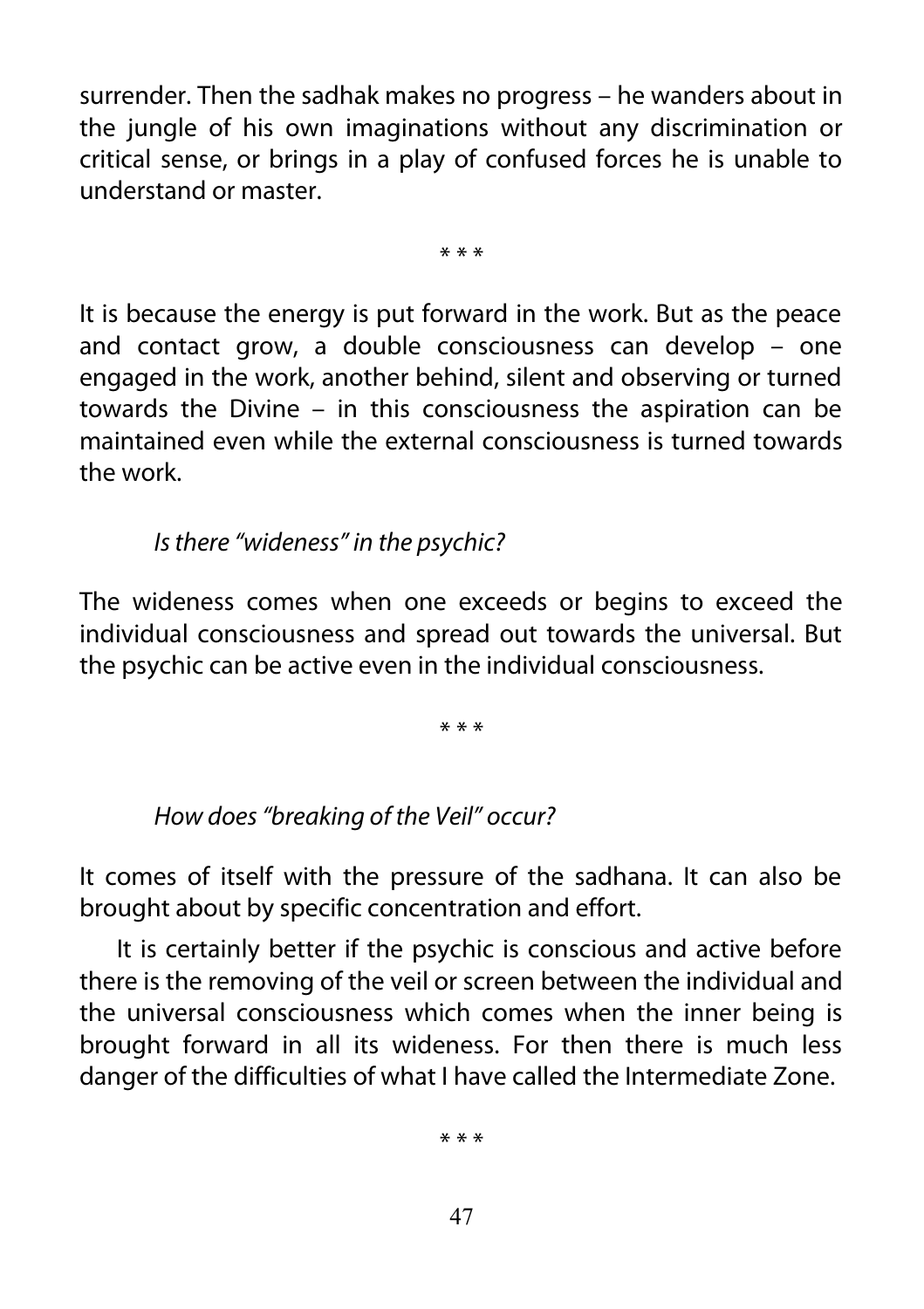Impersonality in itself is not the Divine. All these mistakes can be and are made by many who claim to be in an impersonalised consciousness. A force may be universal but may be also a wrong force: many think they are impersonal and free from ego because they are obeying a force or something bigger than their own personality – but that force or that something may be quite other than the Divine and it may hold them by something in their personality and ego.

There is only one Force or Energy here in reality; what is called the individual energy does not belong to the individual, but to the one universal Power.

In the one infinite Energy itself a distinction has to be made between the Divine Force that descends from above the mind and the inferior universal Energy with all its different forms, movements, waves and currents that come into you from outside. The inferior Energy proceeds from the Divine Shakti, but it has fallen from the truth of its source and has no longer its direct guidance.

When these universal energies come into touch with the Divine Force, rise to meet it and allow it to take hold of them and occupy and change them, then they are purified and uplifted and transformed and become a movement of the Divine Force.

When they are not in touch with the Divine Force, not obedient to it, but act for themselves, they are unenlightened, erring, impure, mixed and confused – powers of the Ignorance.

Always, therefore, keep in touch with the Divine Force. The best thing for you is to do that simply and allow it to do its own work; wherever necessary, it will take hold of the inferior energies and purify them; at other times it will empty you of them and fill you with itself. But if you let your mind take the lead and discuss and decide what is to be done, you will lose touch with the Divine Force and the lower energies will begin to act for themselves and all go into confusion and a wrong movement.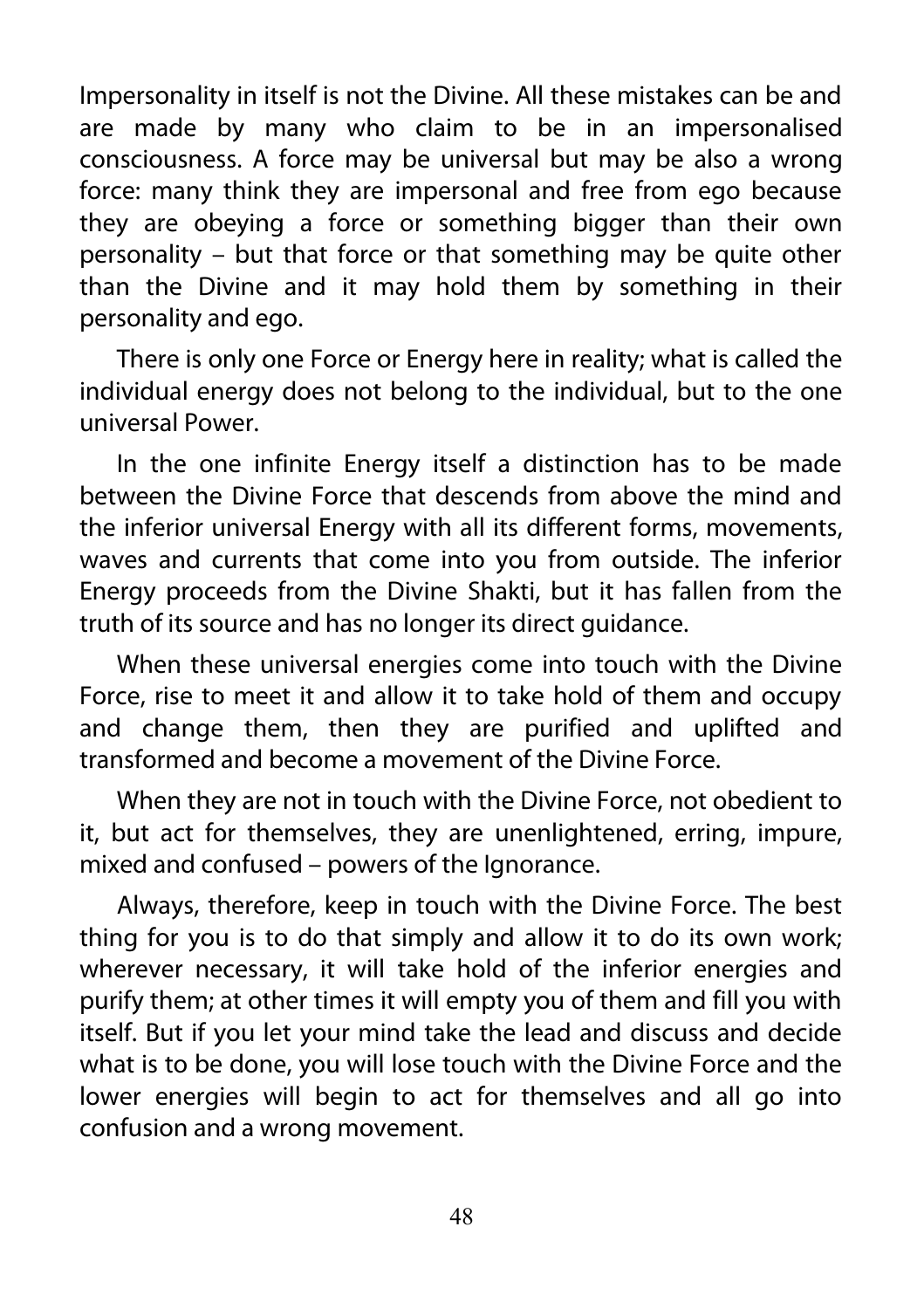It is still worse to try to draw these lower universal energies from those around you and keep up with them a vital interchange; what gain can there be in that? On the contrary, it will lead to greater confusion and even bring in all kinds of mischief and trouble.

Often the association of these universal energies with others is a mistake of your mind. Your mind is seeking always to fix them on to somebody, and often it fixes on one or another at random or else according to old experiences which are no longer valid. For instance, what you call X's force was not his, but a universal hostile force which used X at one time and, owing to a continued association in your mind, still presents itself to you as his, but may now no longer have anything to do with him. By keeping up the old association, you simply give greater opportunity for this undesirable energy to come upon you.

Follow always the one rule, to open yourself directly to the Divine Force and not to others; if you keep in touch with it, all else will progressively arrange itself.

\* \* \*

There can be no physical life without an order and rhythm. When this order is changed, it must be in obedience to an inner growth and not for the sake of external novelty. It is only a certain part of the surface lower vital nature which seeks always external change and novelty for its own sake.

It is by a constant inner growth that one can find a constant newness and unfailing interest in life. There is no other satisfying way.

\* \* \*

What you felt about replacement is quite true. The transformation proceeds to a large extent by a taking away or throwing out of the old superficial self and its movements and replacing them by a new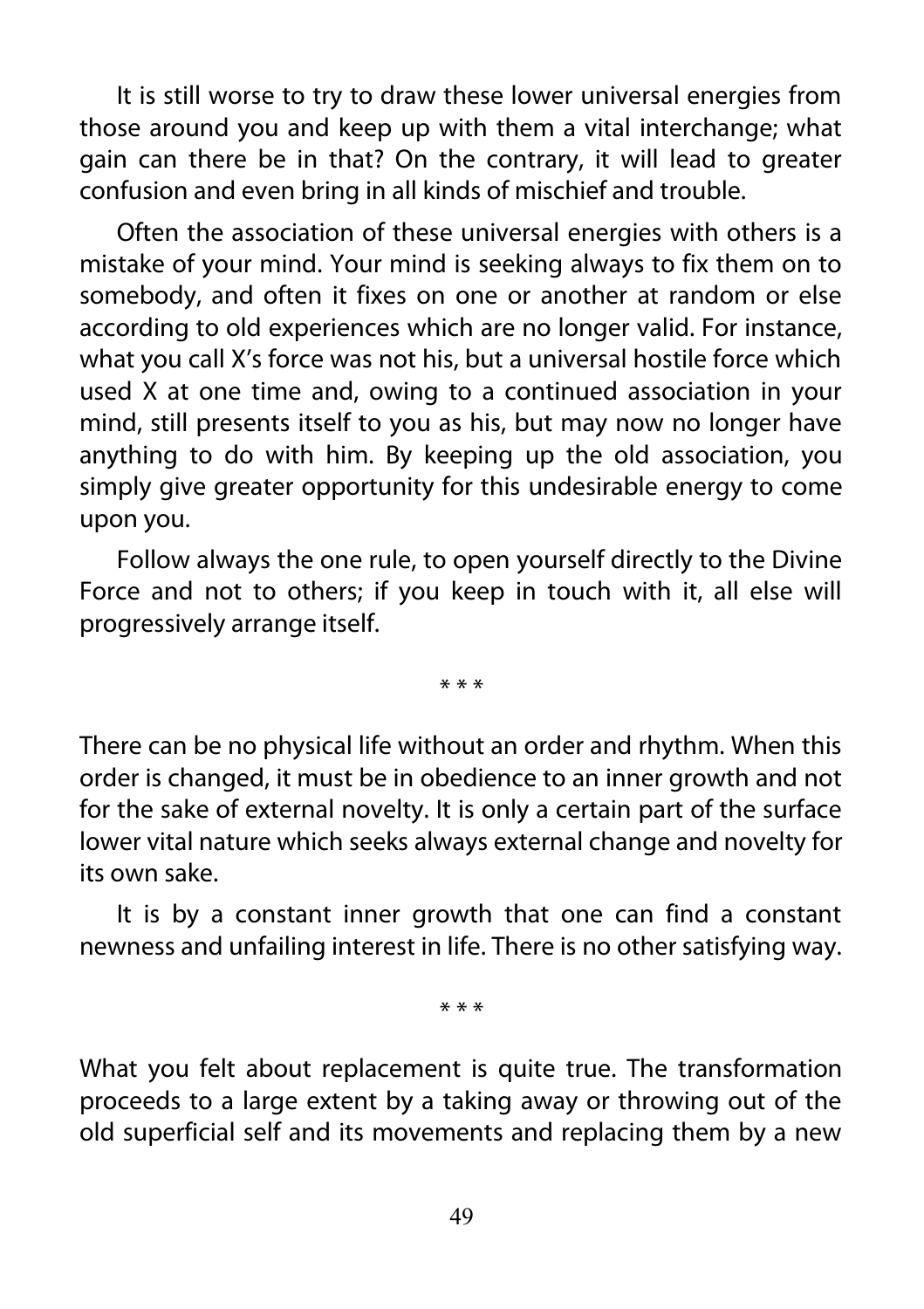deeper self and its true action.

It does not matter if the higher feelings, devotion etc. seem to you sometimes like an influence or colouring. It looks like that when you feel yourself in the external physical or outer vital or outer mind. These feelings really are those of your inmost self, your soul, the psychic in you and when you are in the psychic consciousness they become normal and natural. But when your consciousness shifts and becomes more external, then these workings of the soul or of the divine consciousness are felt as themselves external, as merely an influence. All the same, you have to open yourself to them constantly and they will then more and more either soak in steadily or come in successive waves or floods and go on till they have filled the mind, the vital, the body. You will then feel them always as not only normal but as part of your very self and the true substance of your nature.

\* \* \*

In the ordinary condition of the body if you oblige the body to do too much work, it can do with the support of vital force. But as soon as the work is done, the vital force withdraws and then the body feels fatigue. If this is done too much and for too long a time, there may be a breakdown of health and strength under the overstrain. Rest is then needed for recovery.

If however the mind and the vital get the habit of opening to the Mother's Force, they are then supported by the Force and may even be fully filled with it – the Force does the work and the body feels no strain or fatigue before or after. But even then, unless the body itself is open and can absorb and keep the Force, sufficient rest in between the work is absolutely necessary. Otherwise although the body may go on for a very long time, yet in the end there can be a danger of a collapse.

The body can be sustained for a long time when there is the full influence and there is a single-minded faith and call in the mind and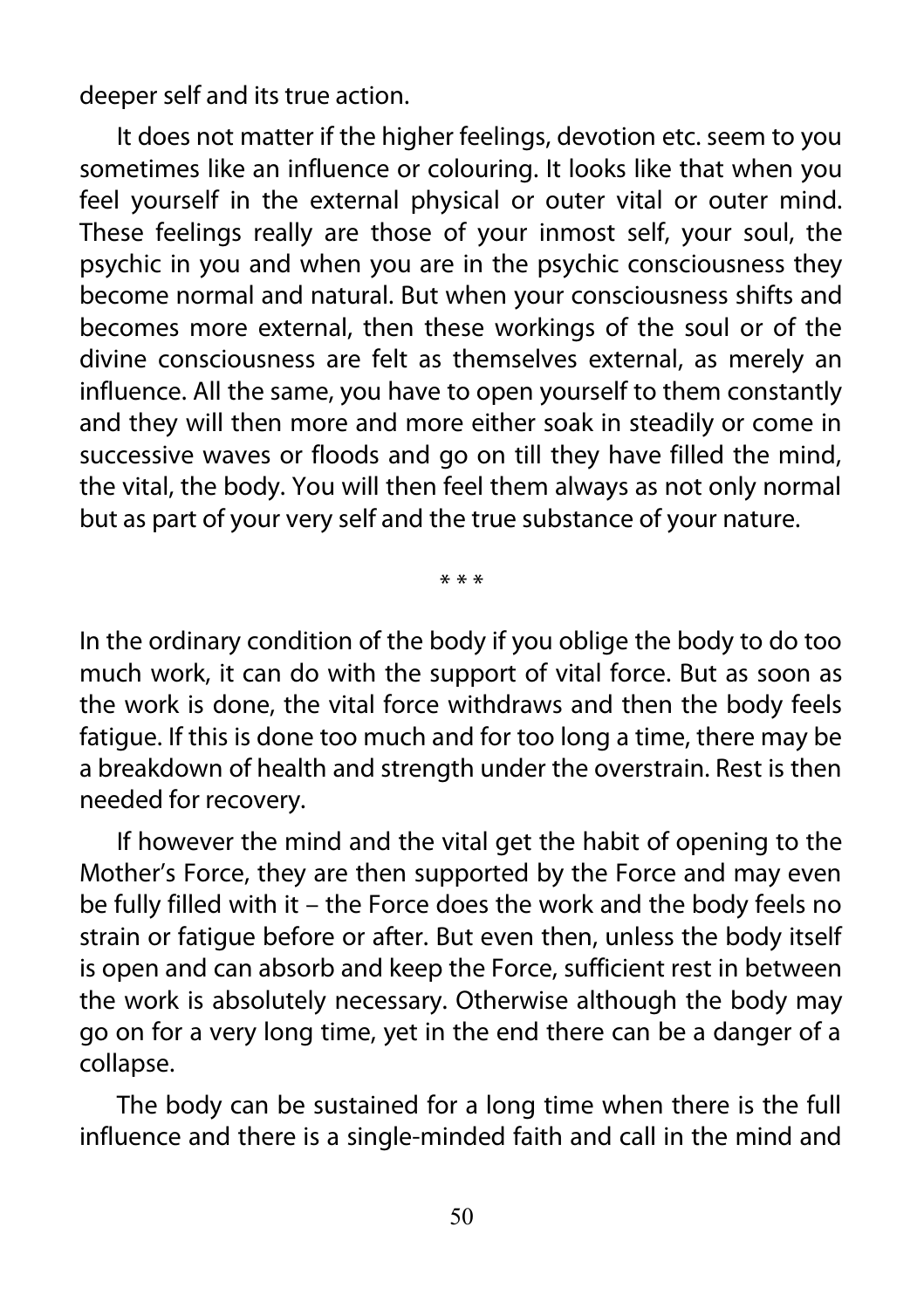the vital; but if the mind or the vital is disturbed by other influences or opens itself to forces which are not the Mother's, then there will be a mixed condition and there will be sometimes strength, sometimes fatigue, exhaustion or illness or a mixture of the two at the same time.

Finally, if not only the mind and the vital, but the body also is open and can absorb the Force, it can do extraordinary things in the way of work without breaking down. Still even then rest is necessary. That is why we insist on those who have the impulse of work keeping a proper balance between rest and labour.

A complete freedom from fatigue is possible, but that comes only when there is a complete transformation of the law of the body by the full descent of a supramental Force into the earth-nature.

\* \* \*

The consciousness of the mind, life, body in each person is ordinarily shut up in itself; it is narrow, not wide, sees itself as the centre of everything, judges all things according to its own impressions – it does not know anything as it really is. But when by Yoga one begins to open to the true consciousness, then this barrier begins to break down. One feels the mind grow wider, even in the end the physical consciousness grows wider and wider, until you feel all things in yourself, yourself one with all things. You then become one with the Mother's universal Consciousness.

That is why you feel the mind becoming wide. But also there is much above the human mind and it is this which you feel like a world above your head. All these are the ordinary experiences of our Yoga. It is only a beginning. But in order that it may go on developing, you must become more and more quiet, more and more able to hold whatever comes without getting too eager and excited. Peace and calmness are the first thing, and with it wideness – in the peace you can bear whatever love or Ananda comes, whatever strength comes or whatever knowledge.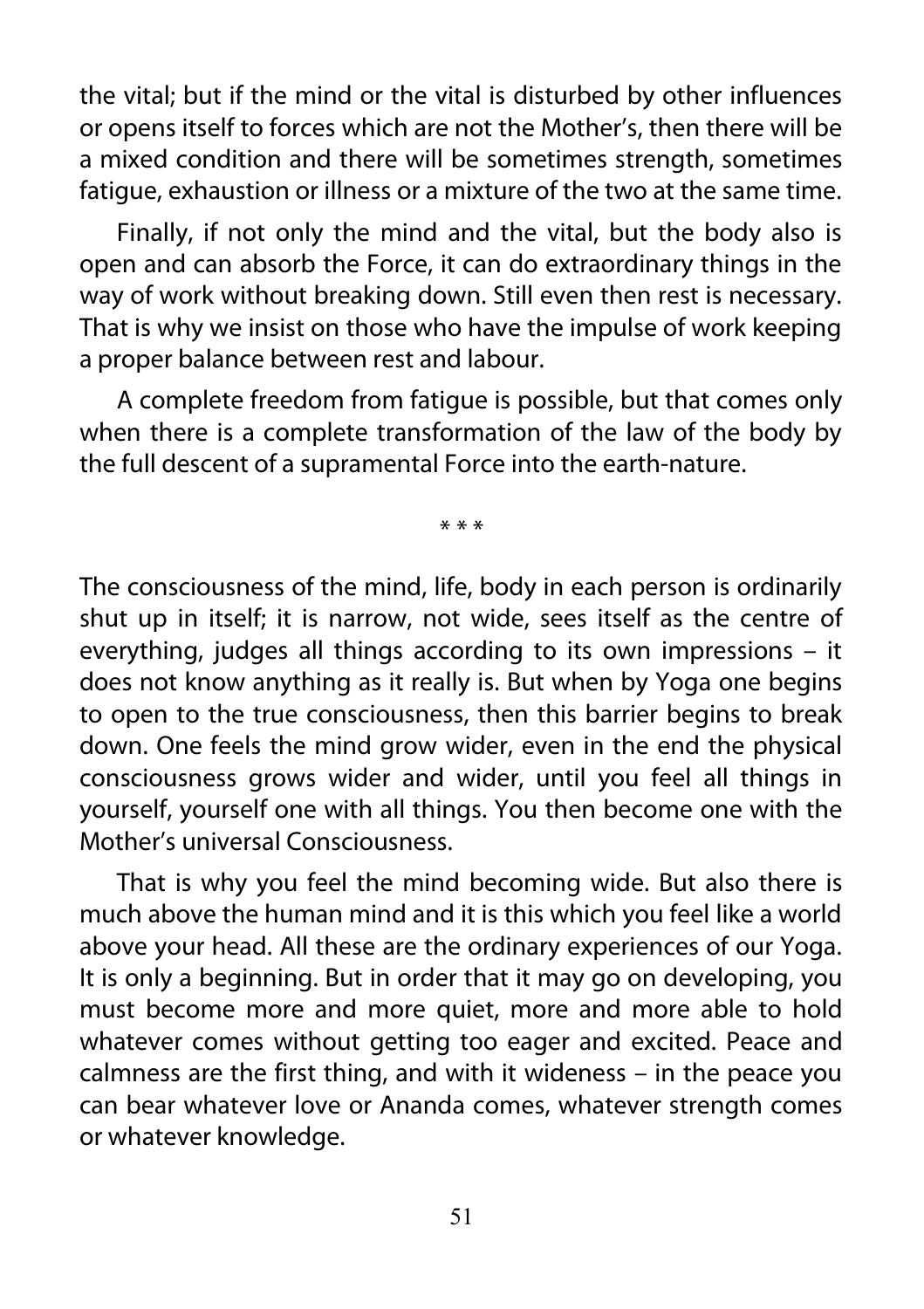\* \* \*

Chit is the pure consciousness, as in Sat-Chit-Ananda.

Chitta is the stuff of mixed mental-vital-physical consciousness out of which arise the movements of thoughts, emotion, sensation, impulse, etc. It is these that in the Patanjali system have to be stilled altogether so that the consciousness may be immobile and go into Samadhi.

Our Yoga has a different function. The movements of the ordinary consciousness have to be quieted and into the quietude there has to be brought down a higher consciousness and its powers which will transform the nature.

\* \* \*

If you suppress the Chittavrittis, you will have no movements of the Chitta at all; all will be immobile until you remove the suppression or will be so immobile that there cannot be anything else than immobility.

If you still them, the Chitta will be quiet, whatever movements there are will not disturb the quietude.

If you control or master, then the Chitta will be immobile when you want, active when you want, and its action will be such that what you wish to get rid of, will go, only what you accept as true and useful will come.

\* \* \*

The negative means are not evil; they are useful for their object which is to get away from life. But from the positive point of view, they are disadvantageous, because they get rid of the powers of the being instead of divinising them for the transformation of life.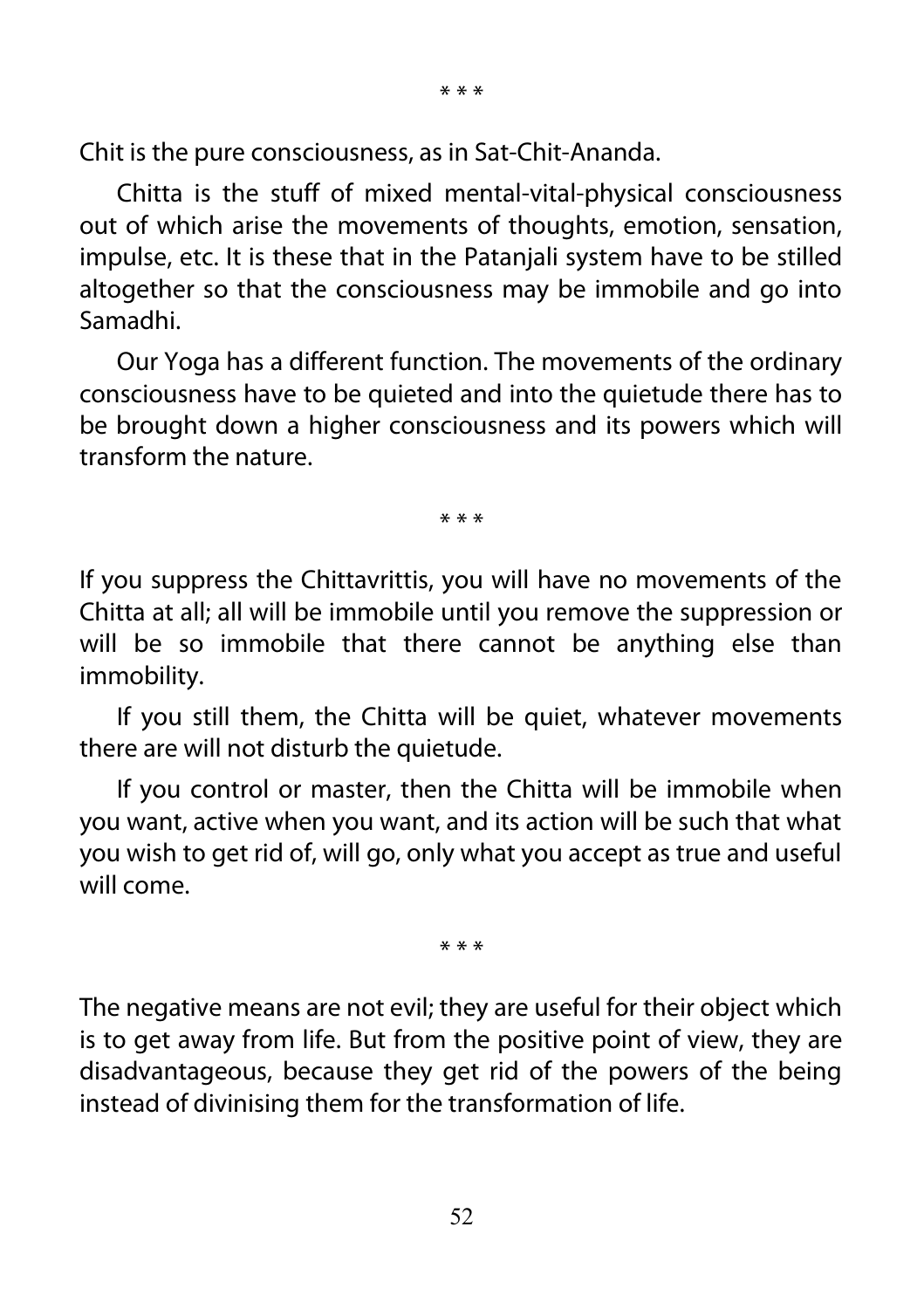What has been put into the vital receptacle by life can be got out by reversing it, turning it towards the Divine and not towards yourself. You will then find that the vital is as excellent an instrument as it is a bad master.

\* \* \*

There is no harm in concentrating sometimes in the heart and sometimes above the head. But concentration in either place does not mean keeping the attention fixed on a particular spot; you have to take your station of consciousness in either place and concentrate there not on the place, but on the Divine. This can be done with eyes shut or with eyes open, according as it best suits you.

You can concentrate on the sun, but to concentrate on the Divine is better than to concentrate on the sun.

The mere intensity of the force does not show that it is a bad power; the Divine Force often works with a great intensity. Everything depends on the nature of the force and its working: what does it do, what seems to be its purpose? If it works to purify or open the system, or brings with it light or peace, or prepares the change of the thought, ideas, feelings, character in the sense of a turning towards a higher consciousness, then it is the right force. If it is dark or obscure or perturbs the being with rajasic or egoistic suggestions or excites the lower nature, then it is an adverse force.

\* \* \*

Why should you think the Mother does not approve of expression, provided it is the right expression of the right thing, – or suppose that silence and true expression are contradictory? The truest expression comes out of an absolute inner silence. The spiritual silence is not a mere emptiness; nor is it indispensable to abstain from all activity in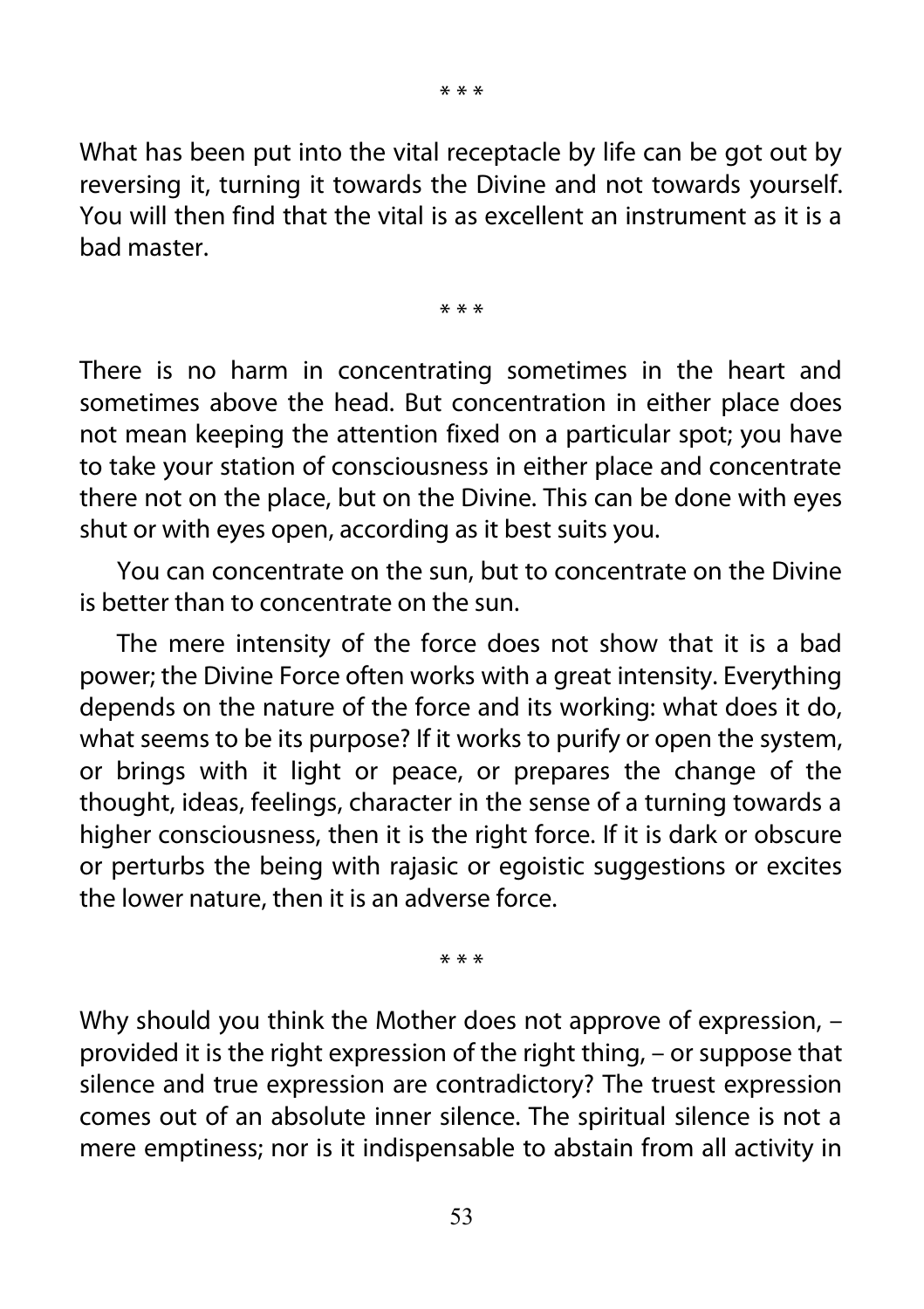order to find it.

\* \* \*

When a higher force comes down into a lower plane, it is diminished and modified by the inferior substance, lesser power and more mixed movements of that lower plane. Thus, if the Overmind Power works through the illumined mind, only part of its truth and freedom manifests and becomes effective – so much only as can get through this less receptive consciousness. And even what gets through is less true, mixed with other matter, less overmental, more easily modified into something that is part truth, part error. When this diminished indirect force descends further down into the mind and vital, it has still something of the creative Overmind Truth in it, but gets very badly mixed with mental and vital formations that disfigure it and make it half effective only, sometimes ineffective.

\* \* \*

It is (sometimes directly, sometimes indirectly) by the power of the Overmind releasing the mind from its close partitions that the cosmic consciousness opens in the seeker and he becomes aware of the cosmic spirit and the play of the cosmic forces.

It is from or at least through the Overmind plane that the original prearrangement of things in this world is effected; for from it the determining vibrations come. But there are corresponding movements on all the planes, the mind, the vital, the physical even, and it is possible in a very clear or illumined condition of the lower consciousness to become aware of these movements and understand the plan of things and be either a conscious instrument or even, to a limited extent a determinant Will or Force. But the stuff of the lower planes always mixes with the Overmind forces and diminishes or even falsifies and perverts their truth and power.

It is even possible for the Overmind to transmit to the lower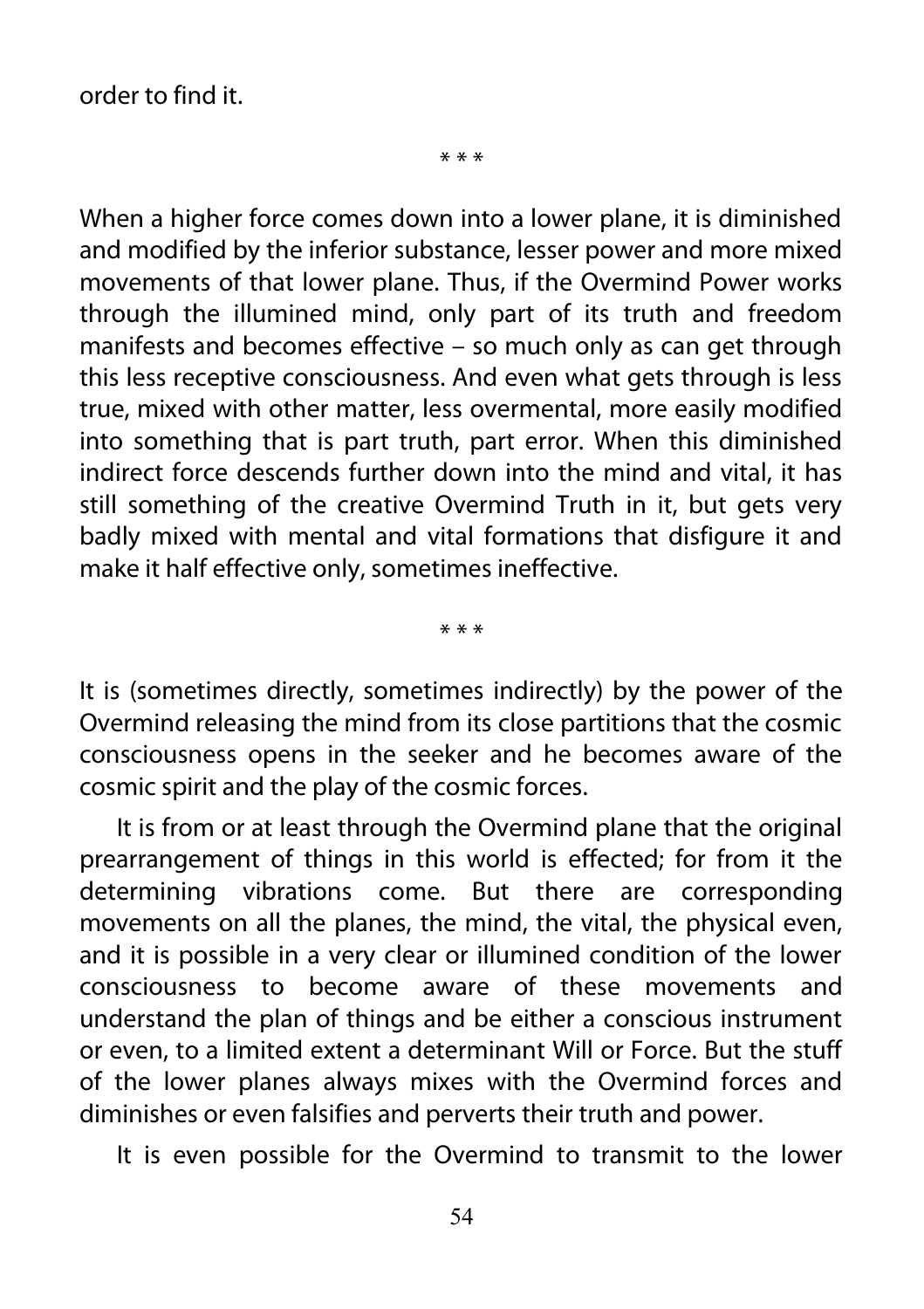planes of consciousness something of the supramental Light; but, so long as the Supermind does not directly manifest, its Light is modified in the Overmind itself and still further modified in the application by the needs, the demands, the circumscribing possibilities of the individual nature. The success of this diminished and modified Light, e.g., in purifying the physical, cannot be immediate and absolute as the full and direct supramental action would be; it is still relative, conditioned by the individual nature and the balance of the universal forces, resisted by adverse powers, baulked of its perfect result by the unwillingness of the lower workings to cease, limited either in its scope or in its efficacy by the want of a complete consent in the physical nature.

\* \* \*

The cosmic consciousness does not belong to Overmind in especial; it covers all the planes.

Man is shut up at present in his surface individual consciousness and knows the world (or rather the surface of it) only through his outward mind and senses and by interpreting their contacts with the world. By Yoga there can open in him a consciousness which becomes one with that of the world; he becomes directly aware of a universal Being, universal states, universal Force and Power, universal Mind, Life, Matter and lives in conscious relations with these things. He is then said to have cosmic consciousness.

\* \* \*

To fix a precise time is impossible except in the two regions of certitude – the pure material which is the field of mathematical certitudes and the Supramental which is the field of divine certitudes. In the planes in between where life has its word to say and things have to evolve under shock and stress, Time and Energy are too much in a flux and apt to kick against the rigour of a prefixed date or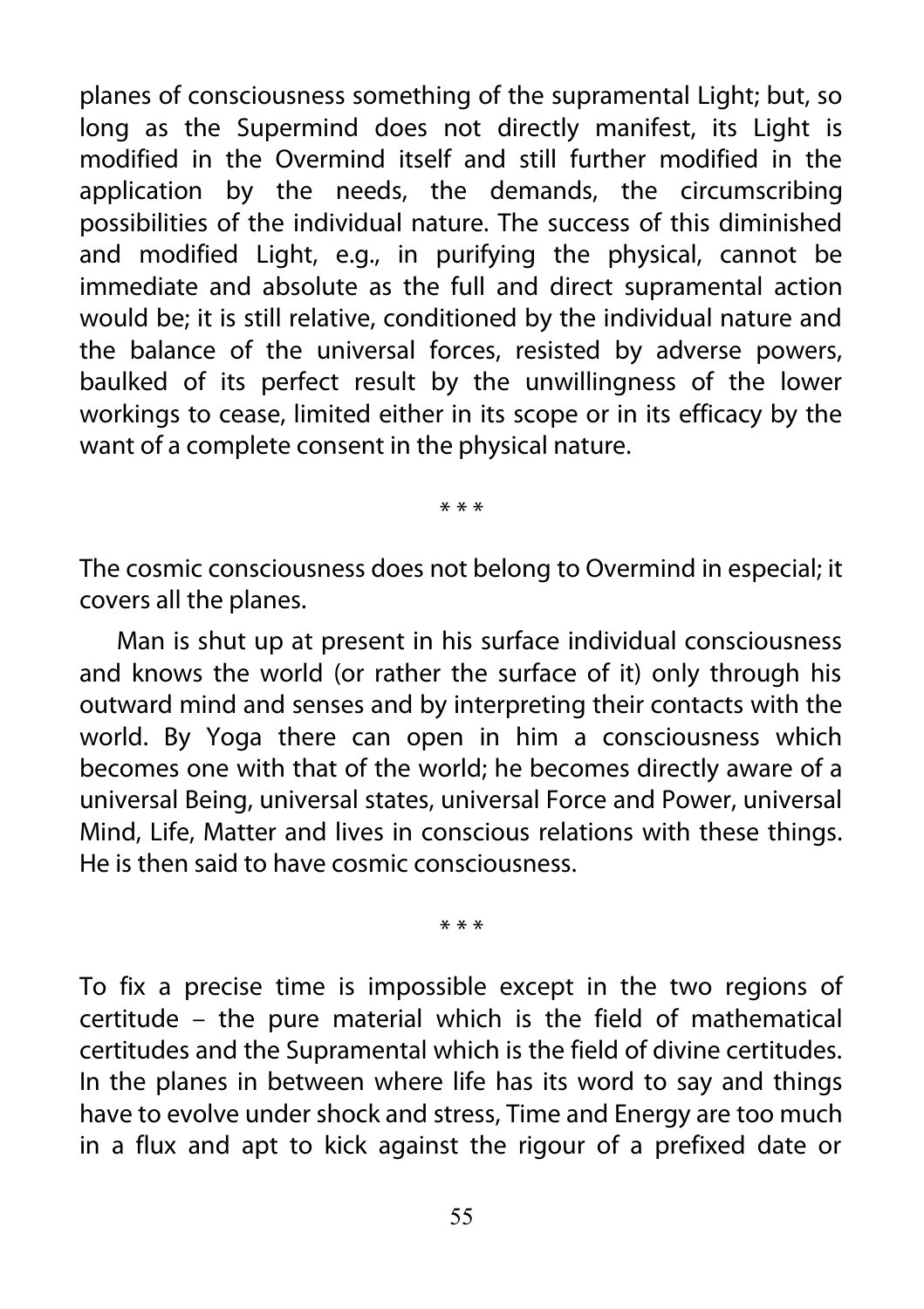programme.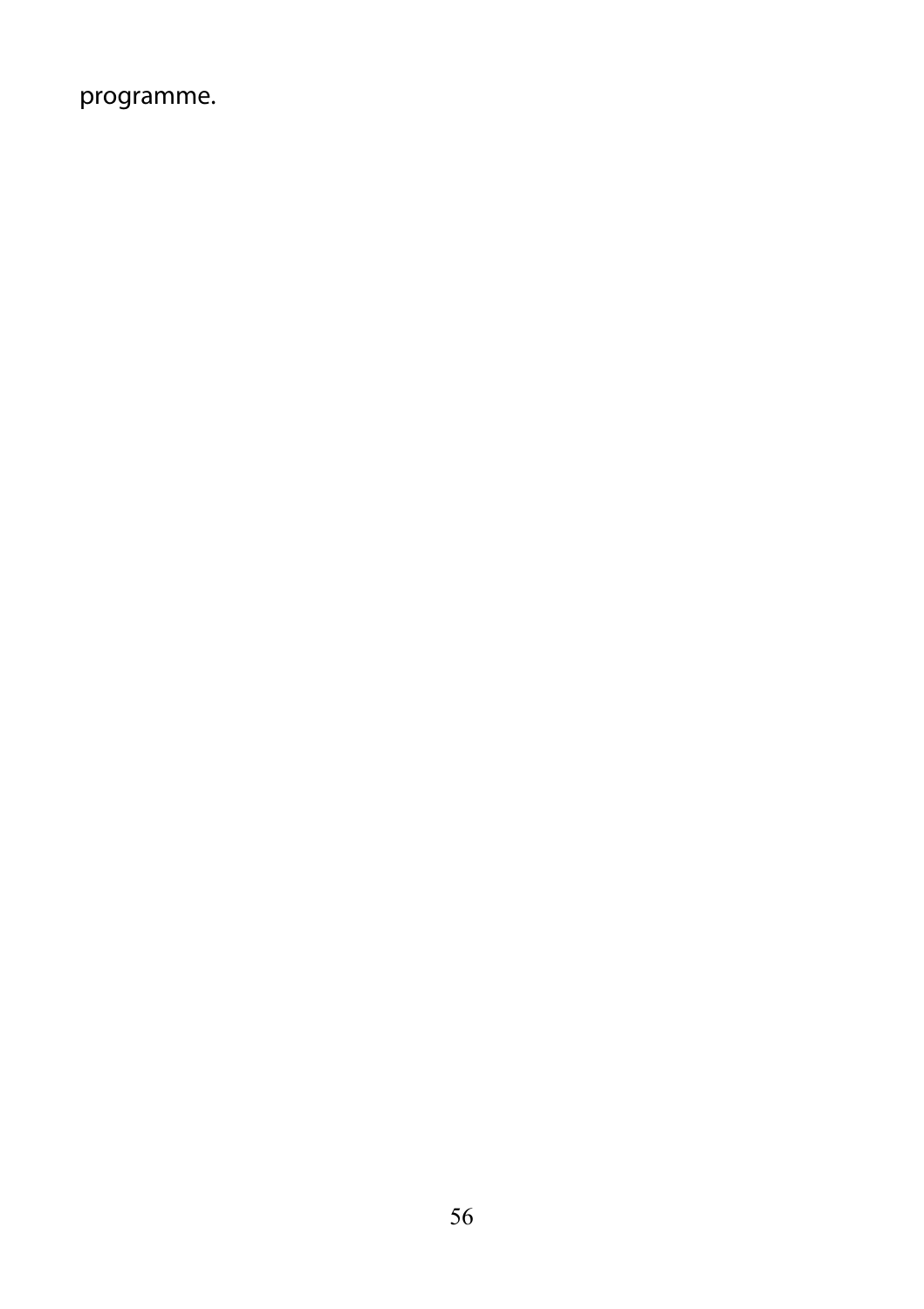# **Faith**

Have faith in the Divine, in the Divine Grace, in the truth of the sadhana, in the eventual triumph of the spirit over its mental and vital and physical difficulties, in the Path and the Guru, in the experience of things other than are written in the philosophy of Haeckel or Huxley or Bertrand Russell, because if these things are not true, there is no meaning in Yoga.

\* \* \*

The abnormal abounds in this physical world, the supernormal is there also. In these matters, apart from any question of faith, any truly rational man with a free mind (not tied up like the rationalists or socalled free-thinkers at every point with the triple cords of *a priori* irrational disbelief) must not cry out at once, "Humbug! Falsehood!" but suspend judgment until he has the necessary experience and knowledge. To deny in ignorance is no better than to affirm in ignorance.

\* \* \*

The faith in spiritual things that is asked of the sadhak is not an ignorant but a luminous faith, a faith in light and not in darkness. It is called blind by the sceptical intellect because it refuses to be guided by outer appearances or seeming facts, – for it looks for the truth behind, – and because it does not walk on the crutches of proof and evidence. It is an intuition, an intuition not only waiting for experience to justify it, but leading towards experience. If I believe in self-healing, I shall after a time find out the way to heal myself. If I have a faith in transformation, I can end by laying my hand on and unravelling the process of transformation. But if I begin with doubt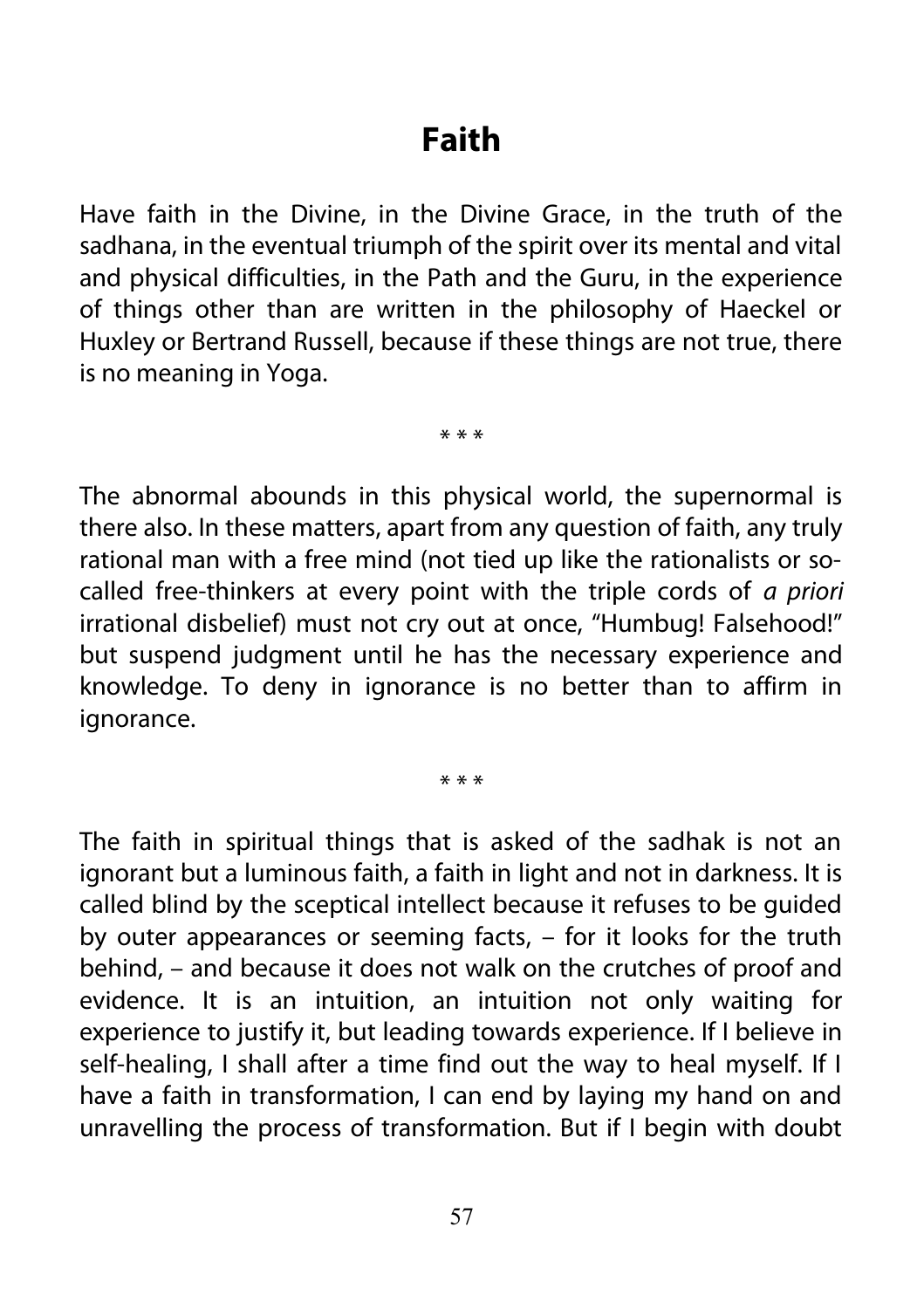and go on with more doubt, how far am I likely to go on the journey?

\* \* \*

Faith does not depend upon experience; it is something that is there before experience. When one starts the Yoga, it is not usually on the strength of experience, but on the strength of faith. It is so not only in Yoga and the spiritual life, but in ordinary life also. All men of action, discoverers, inventors, creators of knowledge proceed by faith and, until the proof is made or the thing done, they go on in spite of disappointment, failure, disproof, denial because of something in them that tells them that this is the truth, the thing that must be followed and done. Ramakrishna even went so far as to say, when asked whether blind faith was not wrong, that blind faith was the only kind to have, for faith is either blind or it is not faith but something else – reasoned inference, proved conviction or ascertained knowledge.

Faith is the soul's witness to something not yet manifested, achieved or realised, but which yet the Knower within us, even in the absence of all indications, feels to be true or supremely worth following or achieving. This thing within us can last even when there is no fixed belief in the mind, even when the vital struggles and revolts and refuses. Who is there that practises the Yoga and has not his periods, long periods of disappointment and failure and disbelief and darkness? But there is something that sustains him and even goes on in spite of himself, because it feels that what it followed after was yet true and it more than feels, it knows. The fundamental faith in Yoga is this, inherent in the soul, that the Divine exists and the Divine is the one thing to be followed after – nothing else in life is worth having in comparison with that. So long as a man has that faith, he is marked for the spiritual life and I will say that, even if his nature is full of obstacles and crammed with denials and difficulties, and even if he has many years of struggle, he is marked out for success in the spiritual life.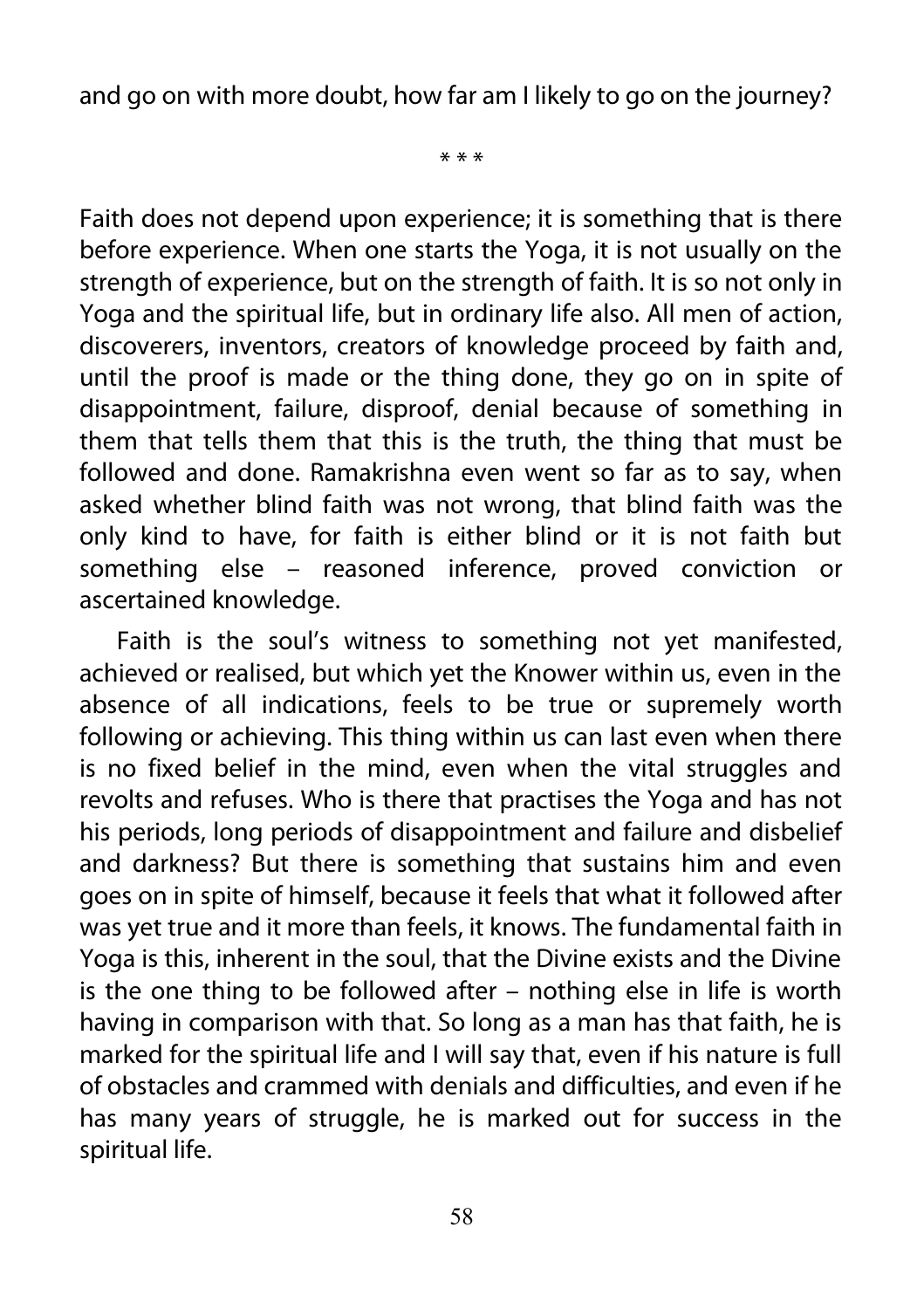It is this faith that you need to develop – a faith which is in accordance with reason and common sense – that if the Divine exists and has called you to the Path (as is evident), then there must be a Divine Guidance behind and through and in spite of all difficulties you will arrive. Not to listen to the hostile voices that suggest failure or to the voices of impatient, vital haste that echo them, not to believe that because great difficulties are there, there can be no success or that because the Divine has not yet shown himself he will never show himself, but to take the position that everyone takes when he fixes his mind on a great and difficult goal, "I will go on till I succeed – all difficulties notwithstanding." To which the believer in the Divine adds, "The Divine exists, my following after the Divine cannot fail. I will go on through everything till I find him."

I do not ask "undiscriminating faith" from anyone, all I ask is fundamental faith, safeguarded by a patient and quiet discrimination – because it is these that are proper to the consciousness of a spiritual seeker and it is these that I have myself used and found that they removed all necessity for the quite gratuitous dilemma of "either you must doubt everything supraphysical or be entirely credulous", which is the stock-in-trade of the materialist argument. Your doubt, I see, constantly returns to the charge with a repetition of this formula in spite of my denial – which supports my assertion that Doubt cannot be convinced, because by its very nature it does not want to be convinced; it keeps repeating the old ground always.

\* \* \*

\* \* \*

I do not see how the method of faith in the cells can be likened to eating a slice of the moon. Nobody ever got a slice of the moon, but the healing by faith in the cells is an actual fact and a law of Nature and has been demonstrated often enough even apart from Yoga. The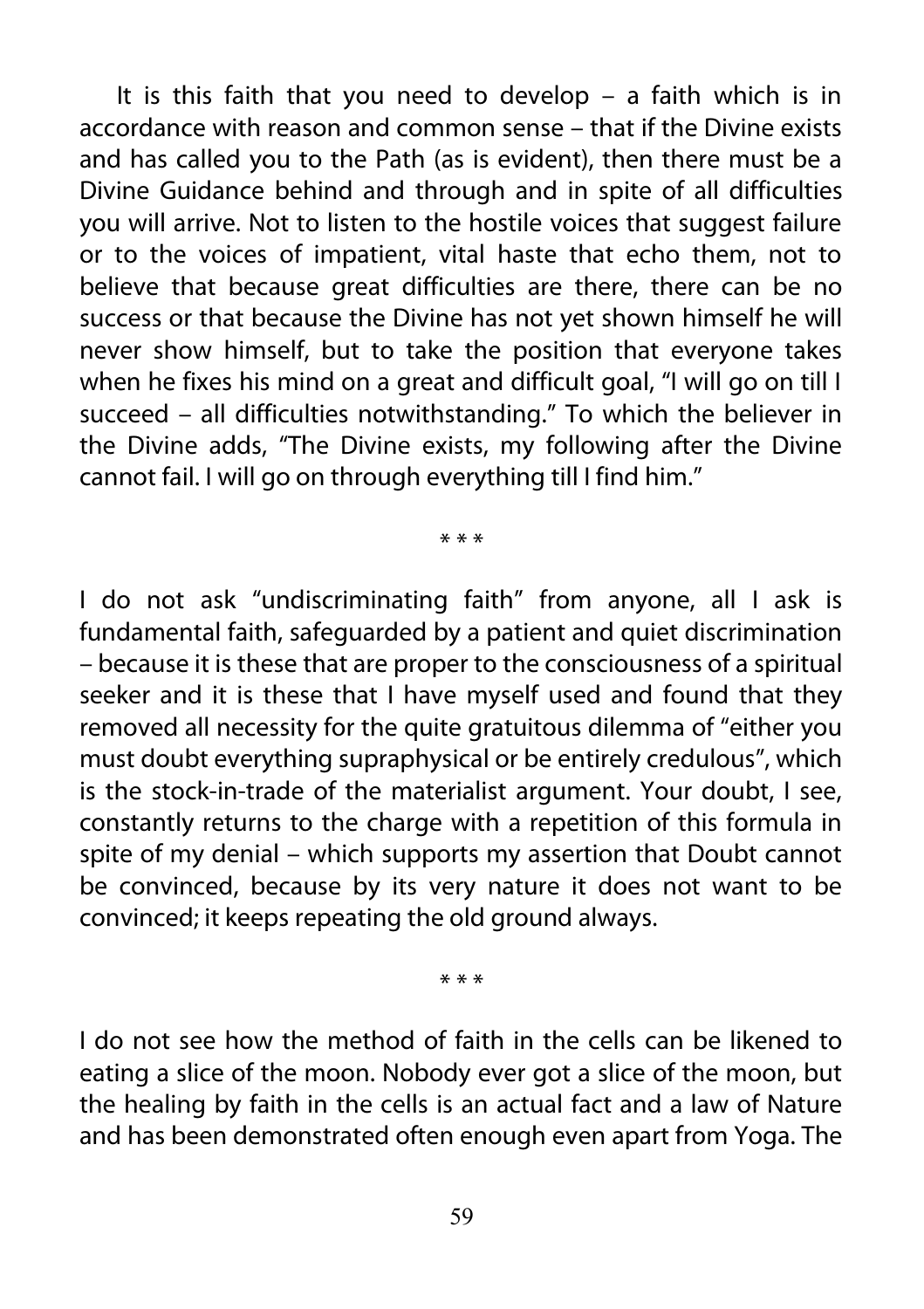way to get faith and all things else is to insist on having them and refuse to flag or despair or give up until one has them – it is the way by which everything has been got since this difficult earth began to have thinking and aspiring creatures upon it. It is to open always, always to the Light and turn one's back on the darkness. It is to refuse the voices that say persistently, "You cannot, you shall not, you are incapable, you are the puppet of a dream," – for these are the enemy voices, they cut one off from the result that was coming, by their strident clamour and then triumphantly point to the barrenness of the result as a proof of their thesis. The difficulty of the endeavour is a known thing, but the difficult is not the impossible – it is the difficult that has always been accomplished and the conquest of difficulties makes up all that is valuable in the earth's history. In the spiritual endeavour also it shall be so.

You have only to set about resolutely slaying the Rakshasa and the doors will open to you as they have done to many others who were held up by their own mind or vital nature.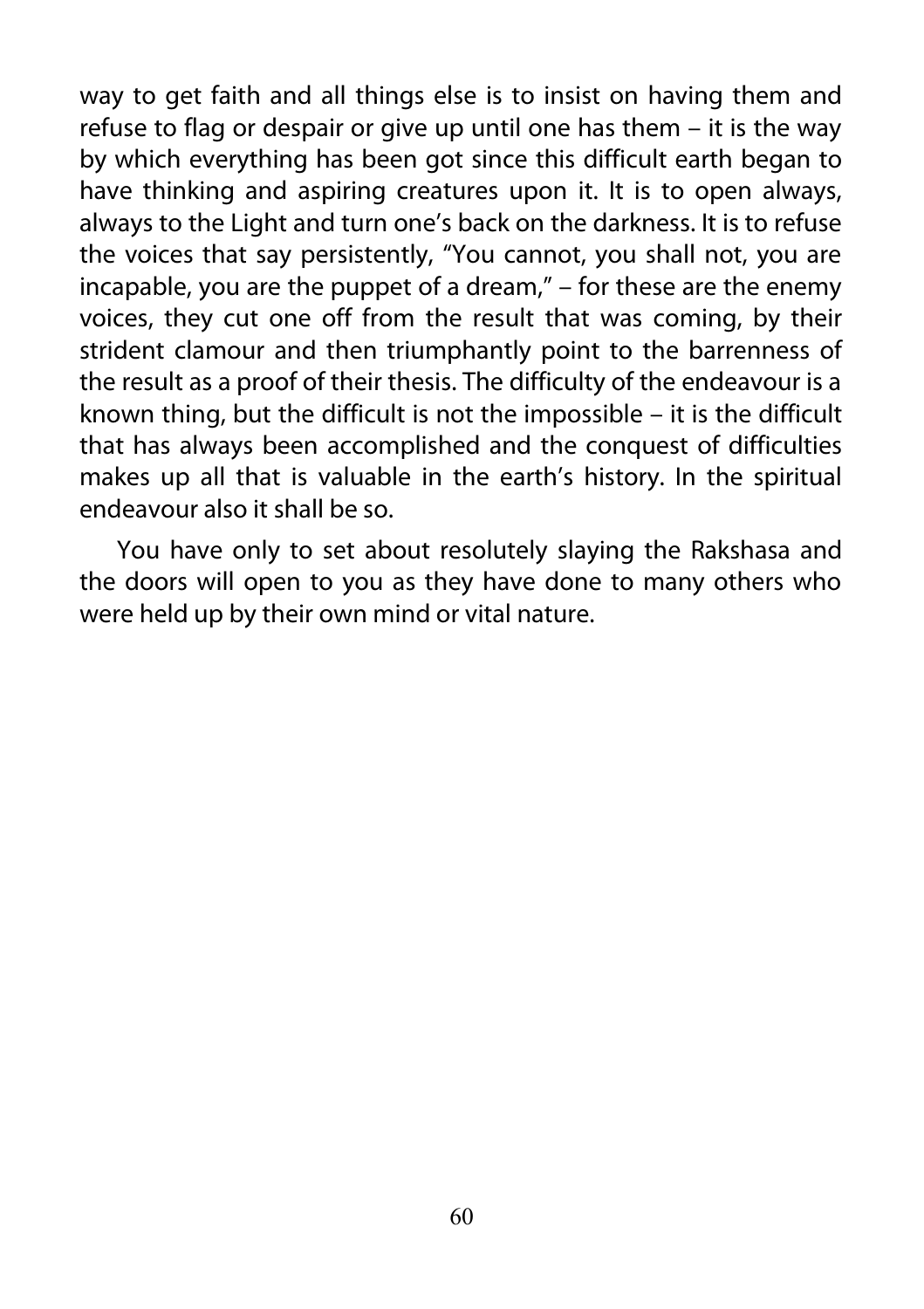## **Love – Bhakti – Emotion**

In the way of *ahaitukl bhakti,* everything can be made a means – poetry and music, for instance, become not merely poetry and music and not merely even an expression of Bhakti, but themselves a means of bringing the experience of love and Bhakti. Meditation itself becomes not an effort of mental concentration, but a flow of love and adoration and worship.

\* \* \*

The very object of Yoga is a change of consciousness – it is by getting a new consciousness or by unveiling the hidden consciousness of the true being within and progressively manifesting and perfecting it that one gets first the contact and then the union with the Divine. Ananda and Bhakti are part of that deeper consciousness and it is only when one lives in it and grows in it that Ananda and Bhakti can be permanent. Till then, one can only get experiences of Ananda and Bhakti, but not the constant and permanent state. But the state of Bhakti and constantly growing surrender does not come to all at an early stage of the sadhana; many, most indeed, have a long journey of purification and Tapasya to go through before it opens, and experiences of this kind, at first rare and interspersed, afterwards frequent, are the landmarks of their progress. It depends on certain conditions, which have nothing to do with superior or inferior Yogacapacity, but rather with a predisposition in the heart to open, as you say, to the Sun of the Divine Influence.

Absence of love and fellow-feeling is not necessary for nearness to the Divine; on the contrary, a sense of closeness and oneness with others is a part of the divine consciousness into which the sadhak enters by nearness to the Divine and the feeling of oneness with the Divine. An entire rejection of all relations is indeed the final aim of the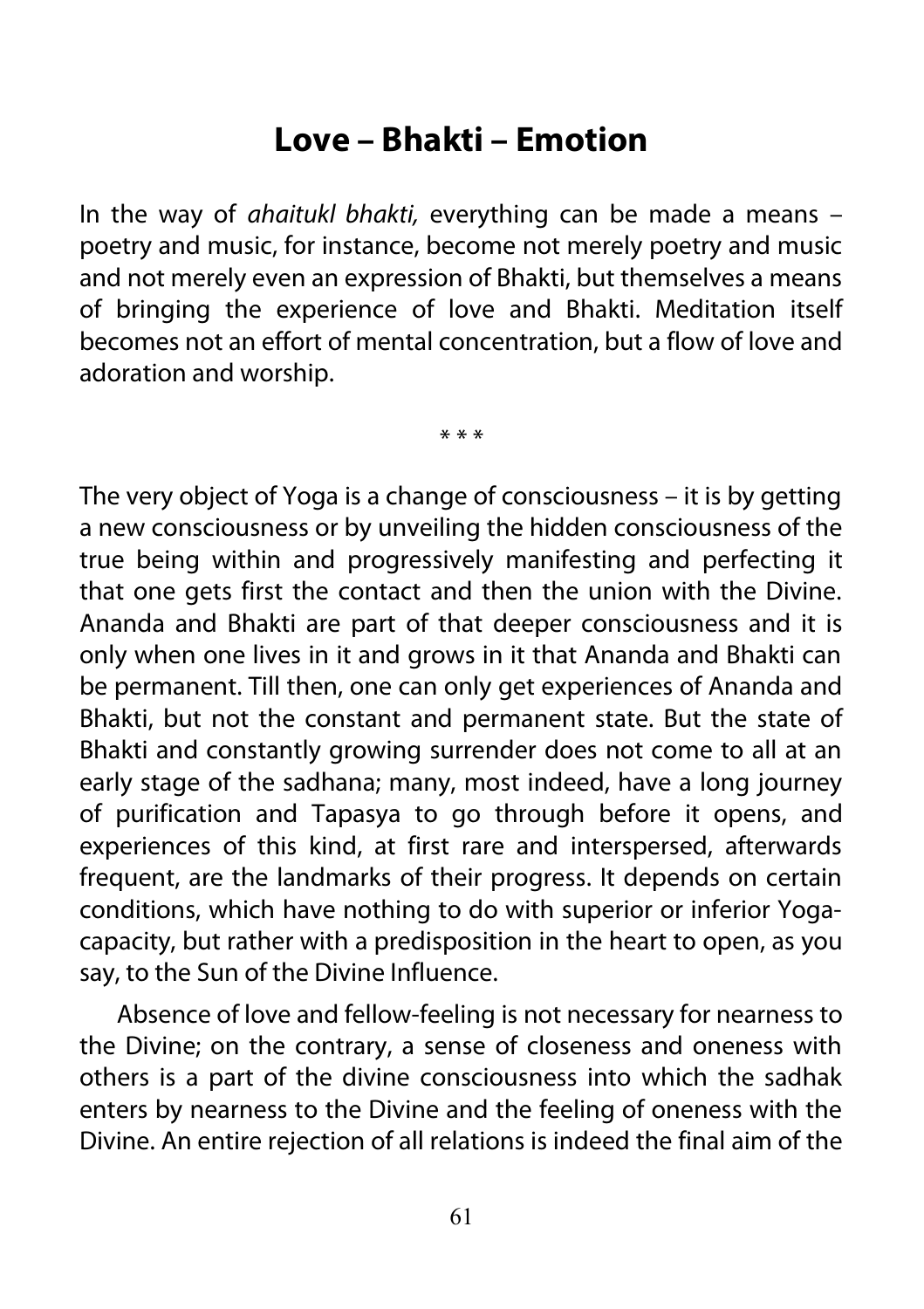Mayavadin, and in the ascetic Yoga an entire loss of all relations of friendship and affection and attachment to the world and its living beings would be regarded as a promising sign of advance towards liberation, *moksa* but even there, I think, a feeling of oneness and unattached spiritual sympathy for all is at least a penultimate stage, like the compassion of the Buddhist, before the turning to Moksha or Nirvana. In this Yoga the feeling of unity with others, love, universal joy and Ananda are an essential part of the liberation and perfection which are the aim of the sadhana.

On the other hand, human society, human friendship, love, affection, fellow-feeling are mostly and usually – not entirely or in all cases – founded on a vital basis and are ego-held at their centre. It is because of the pleasure of being loved, the pleasure of enlarging the ego by contact, mutual penetration of spirit with another, the exhilaration of the vital interchange which feeds their personality that men usually love – and there are also other and still more selfish motives that mix with this essential movement. There are of course higher spiritual, psychic, mental, vital elements that come in or can come in; but the whole thing is very mixed, even at its best. This is the reason why at a certain stage with or without apparent reason the world and life and human society and relations and philanthropy (which is as ego-ridden as the rest) begin to pall. There is sometimes an ostensible reason – a disappointment of the surface vital, the withdrawal of affection by others, the perception that those loved or men generally are not what one thought them to be and a host of other causes; but often the cause is a secret disappointment of some part of the inner being, not translated or not well translated into the mind because it expected from these things something which they cannot give. It is the case with many who turn or are pushed to the spiritual life. For some it takes the form of a *vairagya* which drives them towards ascetic indifference and gives the urge towards Moksha. For us, what we hold to be necessary is that the mixture should disappear and that the consciousness should be established on a purer level (not only spiritual and psychic but a purer and higher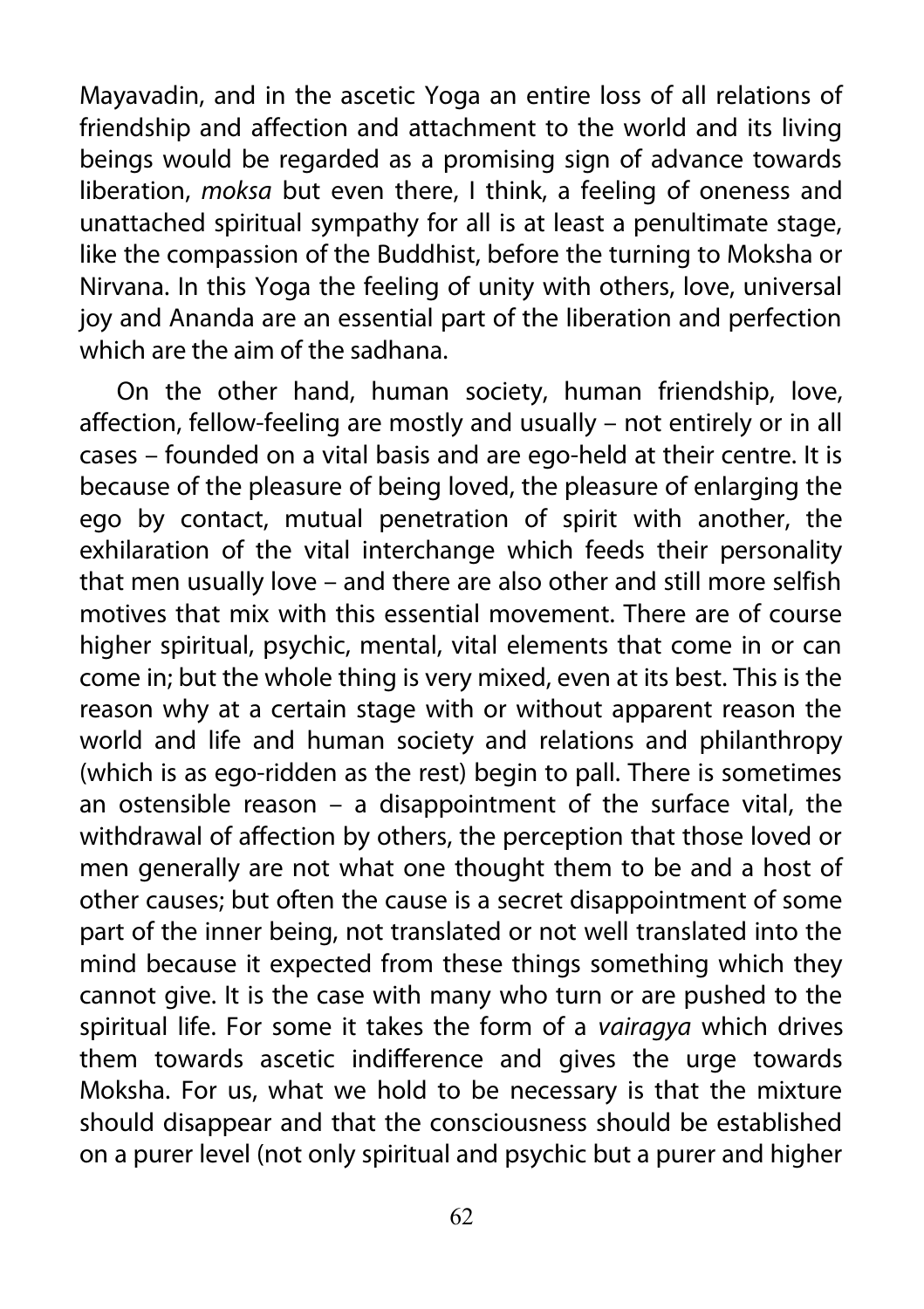mental, vital, physical consciousness) in which there is not this mixture. There one would feel the true Ananda of oneness and love and sympathy and fellowship, spiritual and self-existent in its basis but expressing itself through the other parts of the nature. If that is to happen, there must obviously be a change; the old form of these movements must drop off and leave room for a new and higher self to disclose its own way of expression and realisation of itself and of the Divine through these things – that is the inner truth of the matter.

I take it therefore that the condition you describe is a period of transition and change, negative in its beginning, as these movements often are at first, so as to create a vacant space for the new positive to appear and live in it and fill it. But the vital, not having a long continued or at all sufficient or complete experience of what is to fill the vacancy, feels only the loss and regrets it even while another part of the being, another part even of the vital, is ready to let go what is disappearing and does not yearn to keep it. If it were not for this movement of the vital, (which in your case has been very strong and large and avid of life), the disappearance of these things would, at least after the first sense of void, bring only a feeling of peace, relief and a still expectation of greater things. What is intended in the first place to fill the void was indicated in the peace and joy which came to you as the touch of Shiva – naturally, this would not be all but a beginning, a basis for a new self, a new consciousness, an activity of a greater nature; as I told you, it is a deep spiritual calm and peace that is the only stable foundation for a lasting Bhakti and Ananda. In that new consciousness there would be a new basis for relations with others; for an ascetic dryness or isolated loneliness cannot be your spiritual destiny since it is not consonant with your Swabhava which is made for joy, largeness, expansion, a comprehensive movement of the life-force. Therefore do not be discouraged; wait upon the purifying movement of Shiva.

\* \* \*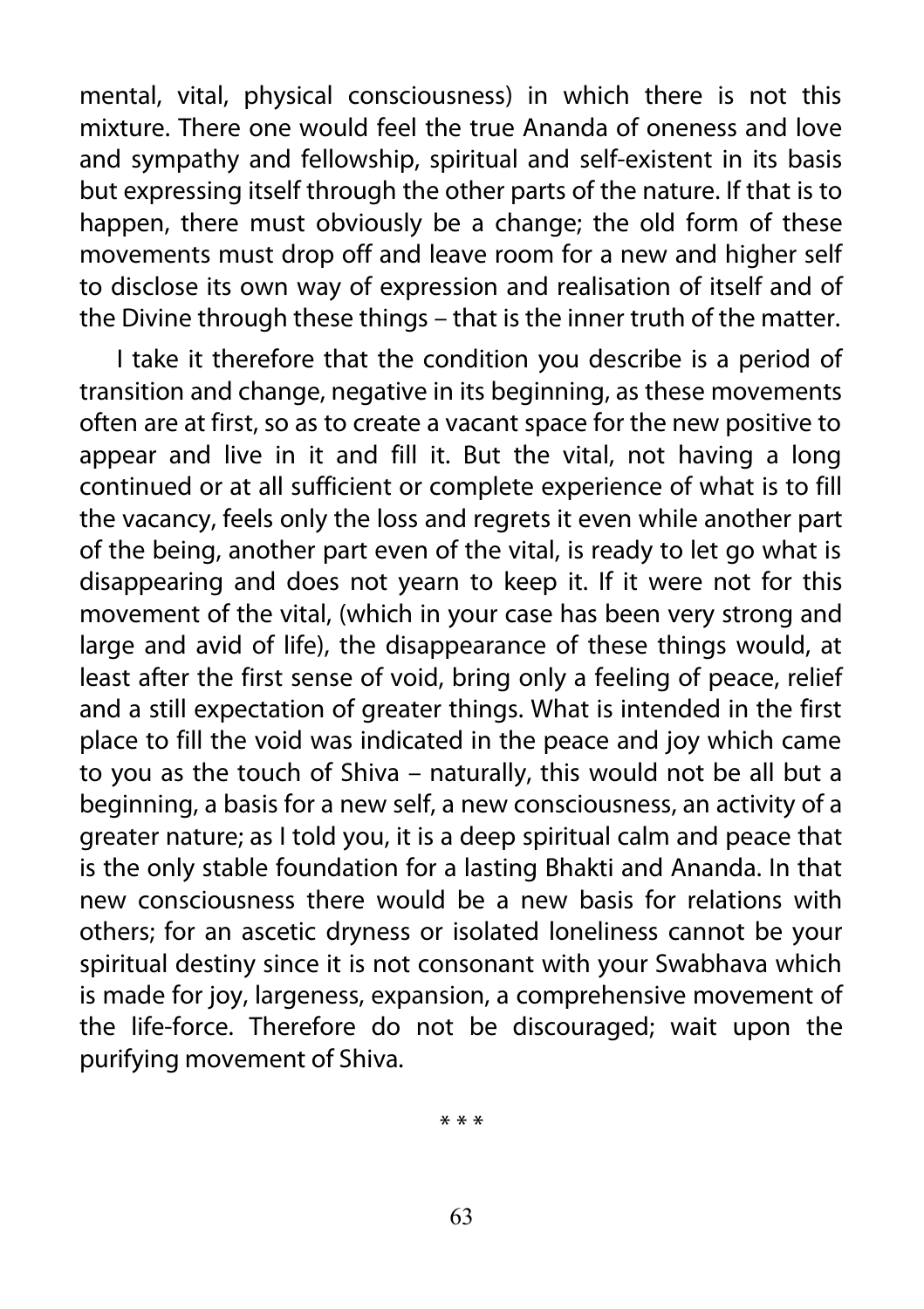Emotion is a good element in Yoga; but the emotional desire becomes easily a cause of perturbation and an obstacle.

Turn your emotions towards the Divine, aspire for their purification; they will then become a help on the way and no longer a cause of suffering.

Not to kill emotion, but to turn it towards the Divine is the right way of the Yoga.

But it must become pure, founded upon spiritual peace and joy, capable of being transmuted into Ananda. Equality and calm in the mind and vital parts, an intense psychic emotion in the heart can perfectly go together.

Awake by your aspiration the psychic fire in the heart that burns steadily towards the Divine – that is the one way to liberate and fulfil the emotional nature.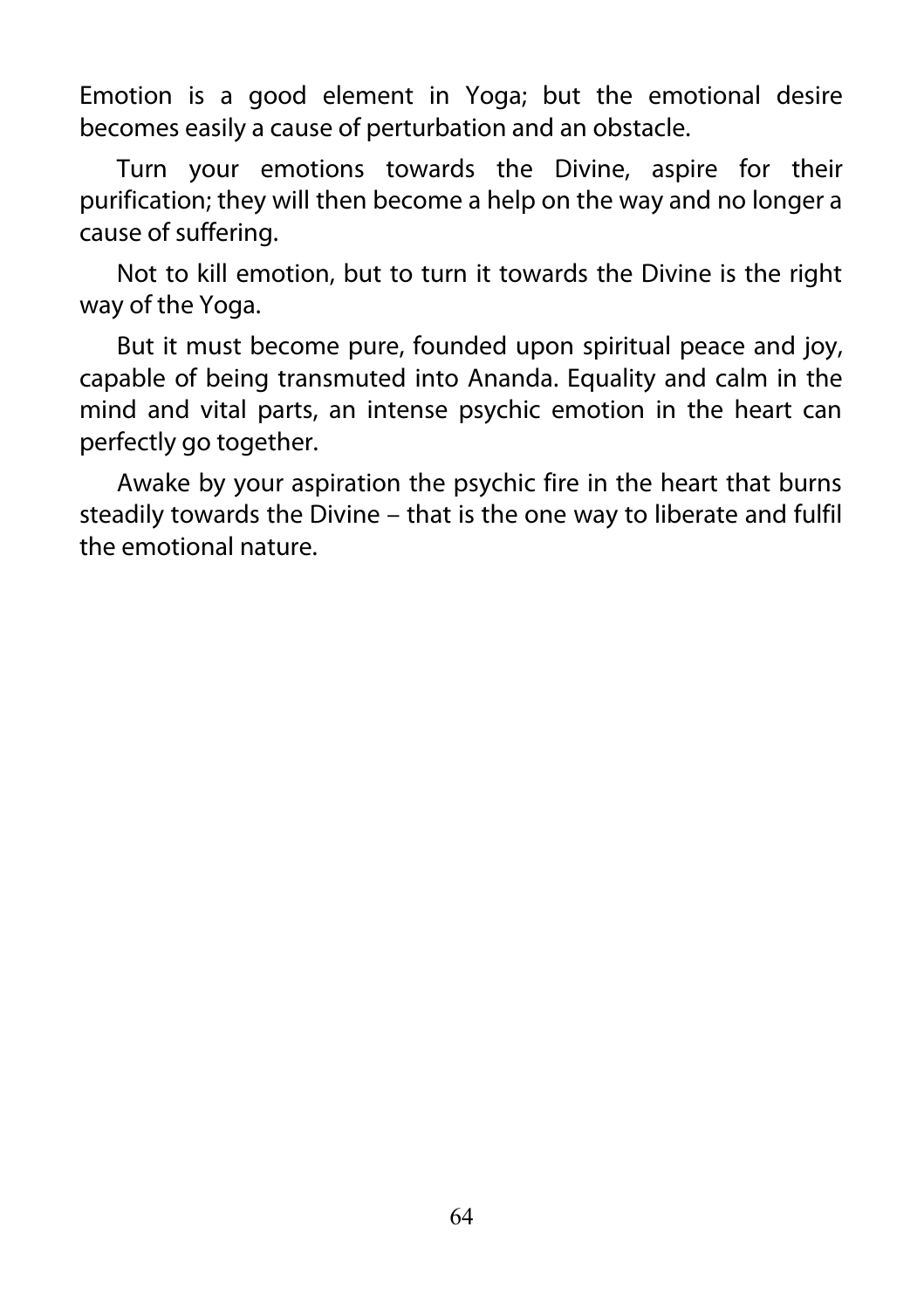## **Colours – Symbols – Visions**

The frequent seeing of lights such as those he writes of in his letter is usually a sign that the seer is not limited by his outward surface or waking consciousness but has a latent capacity (which can be perfected by training and practice) for entering into the experiences of the inner consciousness of which most people are unaware but which open by the practice of Yoga. By this opening one becomes aware of subtle planes of experience and worlds of existence other than the material. For the spiritual life a still further opening is required into an inmost consciousness by which one becomes aware of the Self and Spirit, the Eternal and the Divine.

\* \* \*

The power of occult seeing is there in every one, mostly latent, often near the surface, sometimes but much more rarely already on the surface. If one practises *tratak*, it is pretty certain to come out sooner or later, – though some have a difficulty and with them it takes time; those in whom it comes out at once have had all the time this power of occult vision near the surface and it emerges at the first direct pressure.

The rays which you saw the trees giving out are there always, only they are veiled to the ordinary material vision. I said the blue and gold together indicated the combined presence of Krishna and Durga-Mahakali; but gold and yellow have different significances. Yellow in the indication of forces signifies the thinking mind, *buddhi* and the pink (modified here into a light vermilion) is a psychic colour; the combination probably meant the psychic in the mental.

In interpreting these phenomena you must remember that all depends on the order of things which the colours indicate in any particular case. There is an order of significances in which they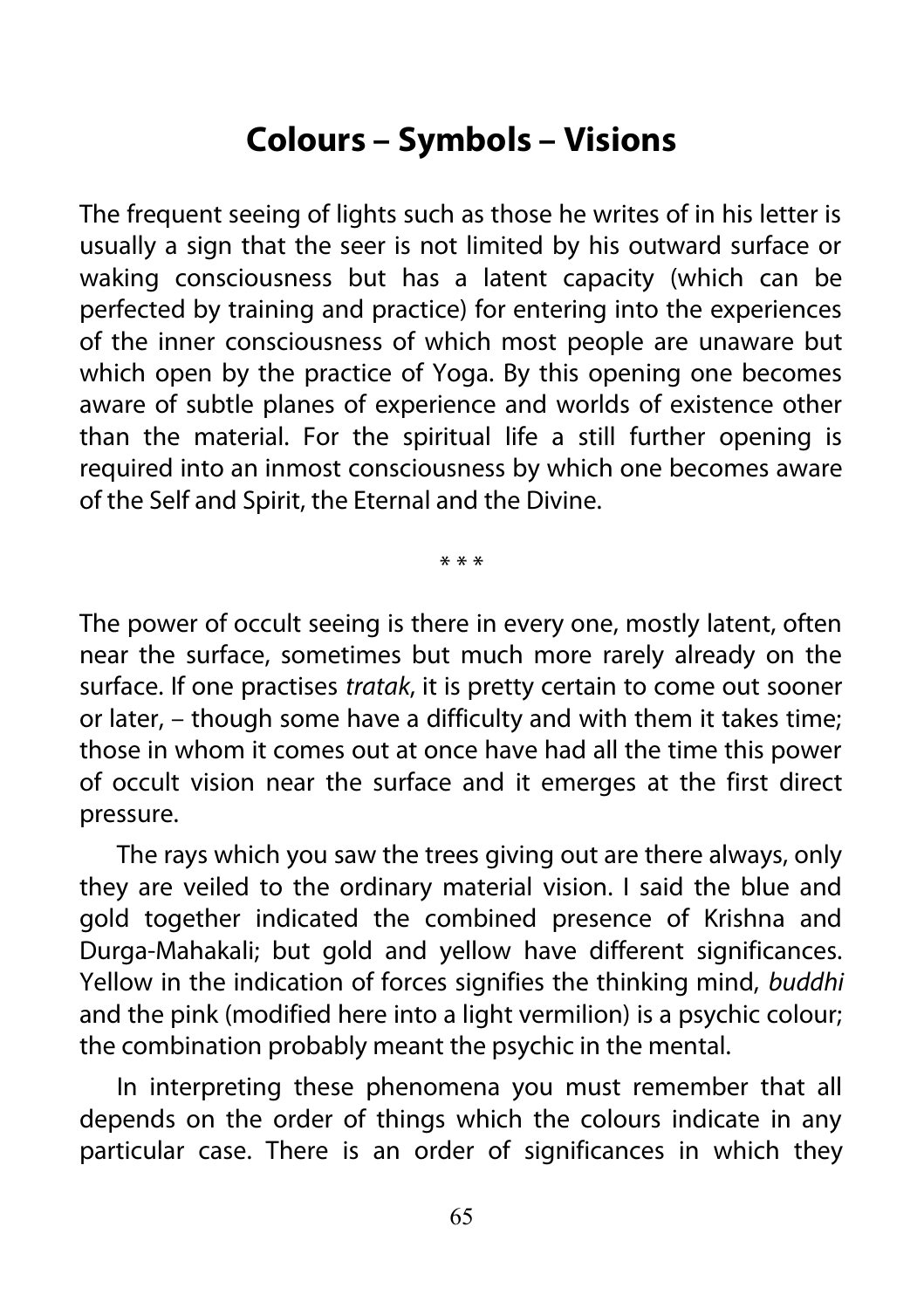indicate various psychological dynamisms, e.g., faith, love, protection, etc.; there is another order of significances in which they indicate the aura or the activity of divine beings, Krishna, Mahakali, Radha or else of other superhuman beings; there is another in which they indicate the aura around objects or living persons – and that does not exhaust the list of possibilities. A certain knowledge, experiences, growing intuition are necessary to perceive in each case the true significance. Observation and exact description are also very necessary; for sometimes people say, for instance, yellow when they mean gold or vice versa; there are besides different possible meanings for different shades of the same colour. Again, if you see colour near or round a person or by looking at him or her, it does not necessarily indicate that person's aura; it may be something else near him or around him. In some cases it may have nothing to do with the person or object you look at, which may serve merely the purpose of a background or a point of concentration – as when you see colours on a wall or by looking at a bright object.

\* \* \*

As for the exact symbolism of colours, it is not always easy to define exactly, because it is not rigid and precise, but complex, the meaning varying with the field, the combinations, the character and shades of the colour, the play of forces. A certain kind of yellow, for instance, is supposed by many occultists to indicate the *buddhi,* the intellect, and it often has that sense, but occurring among a play of vital forces it could not always be so interpreted – that would be too rigid. Here all one can say is that the blue (the particular blue seen, not every blue) indicated the response to the Truth; the green – or *this* green – is very usually associated with Life and a generous emanation or action of forces – often of emotional life-force, and it is probably this that it would indicate here.

\* \* \*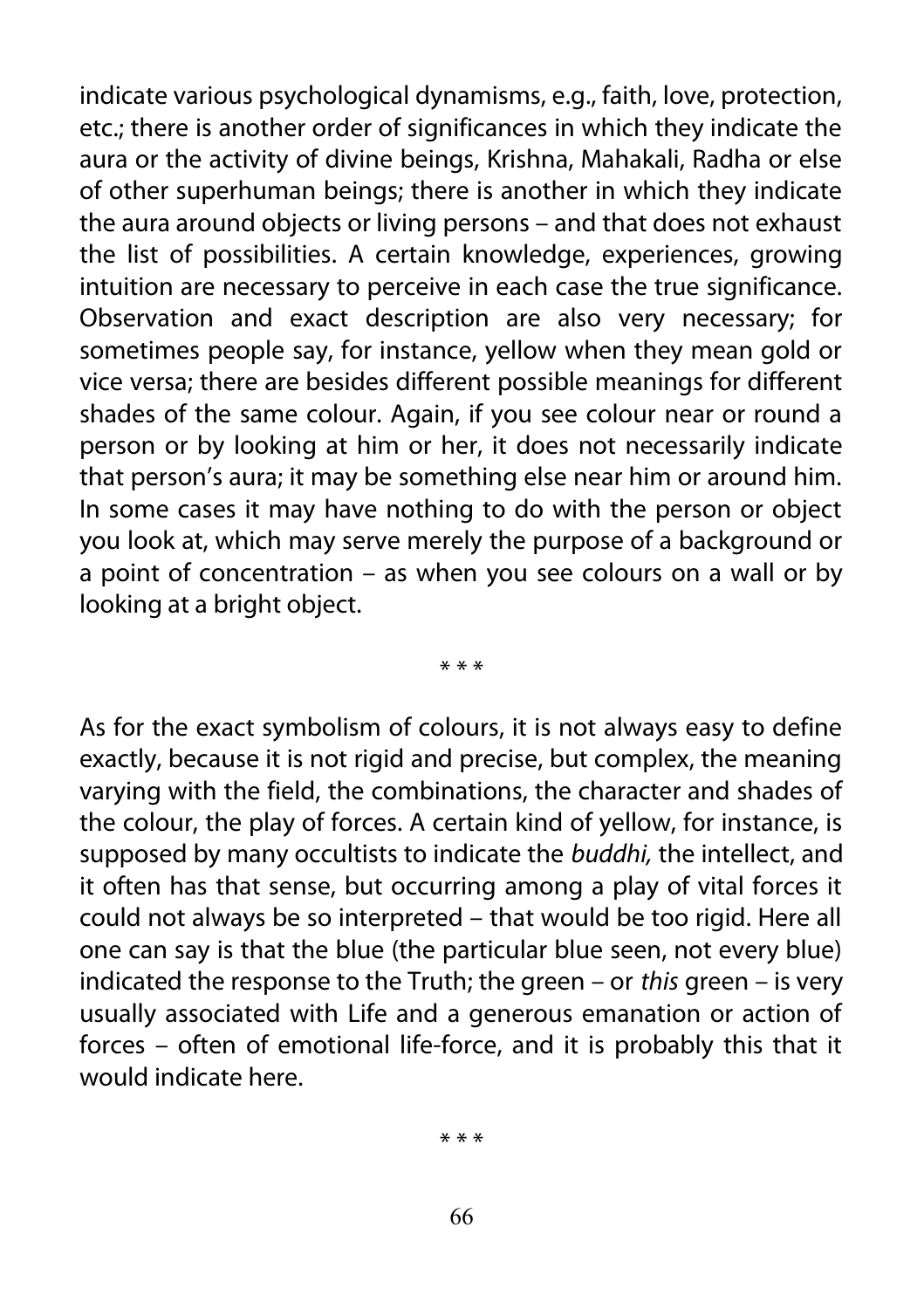Colour and light are always close to each other – colour being more indicative, light more dynamic. Colour incandescent becomes light.

Gold indicates at its most intense something from the Supramental, otherwise Overmind truth or intuitive truth deriving ultimately from the Supramental Truth Consciousness.

\* \* \*

The golden light is usually a light from the Supermind – a light of Truth-Knowledge (it may sometimes be the supramental Truth-Knowledge turned into overmind or intuitive truth). Orange often Indicates occult power. You have a strong power of (subjective) creative formation, mostly, I think, in the mental but partly too on the vital plane. This kind of formative faculty can be used for objective results if accompanied by a sound knowledge of the occult forces and their workings; but by itself it results more often in one's building up an inner world of one's own in which you can live very well satisfied, as long as you live in yourself,apart from any close contact with external physical life; but it does not stand the test of objective experience.

\* \* \*

That means the light of the divine consciousness (the Mother's Consciousness, white light) in the vital. Blue is the higher mind, gold the divine Truth. So it is the vital with the light of the higher mind and the divine Truth in it emanating the Mother's light.

\* \* \*

That is some obstacle in the mind breaking under the pressure of Force, and each time there is a flash and a movement of the Force.

\* \* \*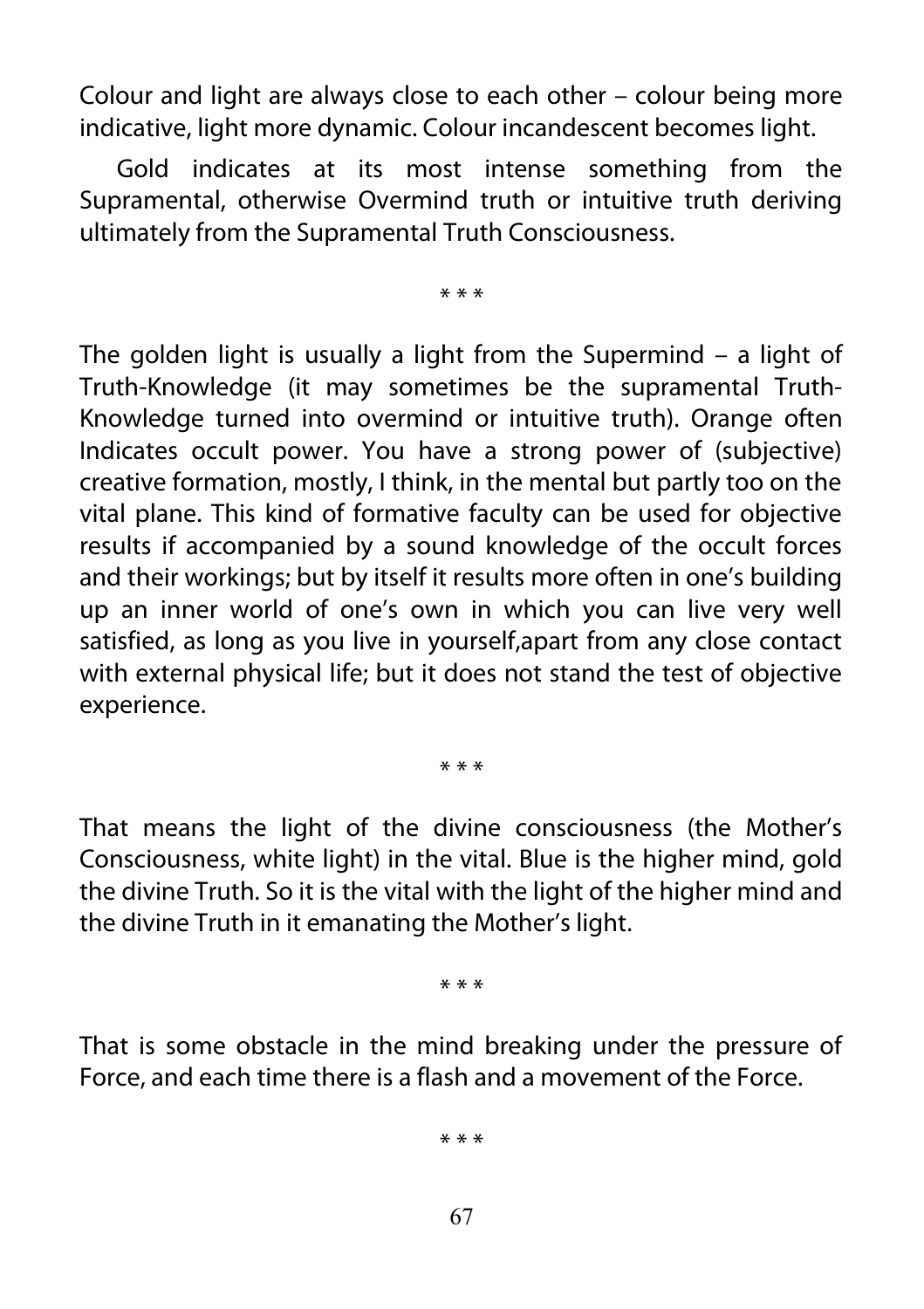The star is always a promise of the Light to come; the star changes into a sun when there is the descent of the Light.

\* \* \*

The Lights one sees in concentration are the lights of various powers or forces and often lights that come down from the higher consciousness.

The violet light is that of the Divine Compassion *(karuna* – Grace) – the white light is the light of the Mother (the Divine Consciousness) in which all others are contained and from which they can be manifested.

Purple is the colour of vital power. "Red" depends on the character of the colour, for there are many reds – this may be the colour of the physical consciousness.

\* \* \*

The vision of the Light and the vision of the Lord in the form of Jagannath are both of them indications that he has the capacity for Yoga and that there is a call of the Divine on his inner being. But capacity is not enough; there must be also the will to seek after the Divine and courage and persistence in following the path. Fear is the first thing that must be thrown away and, secondly, the inertia of the outer being which has prevented him from responding to the call.

The Light is the light of the Divine Consciousness. The aim of this Yoga is first to come into contact with this consciousness and then to live in its light and allow the light to transform the whole nature, so that the being may live in union with the Divine and the nature become a field for the action of the divine Knowledge, the divine Power and the divine Ananda.

He can succeed in this only if he makes it the supreme object of his life and is prepared to subordinate everything else to this one aim.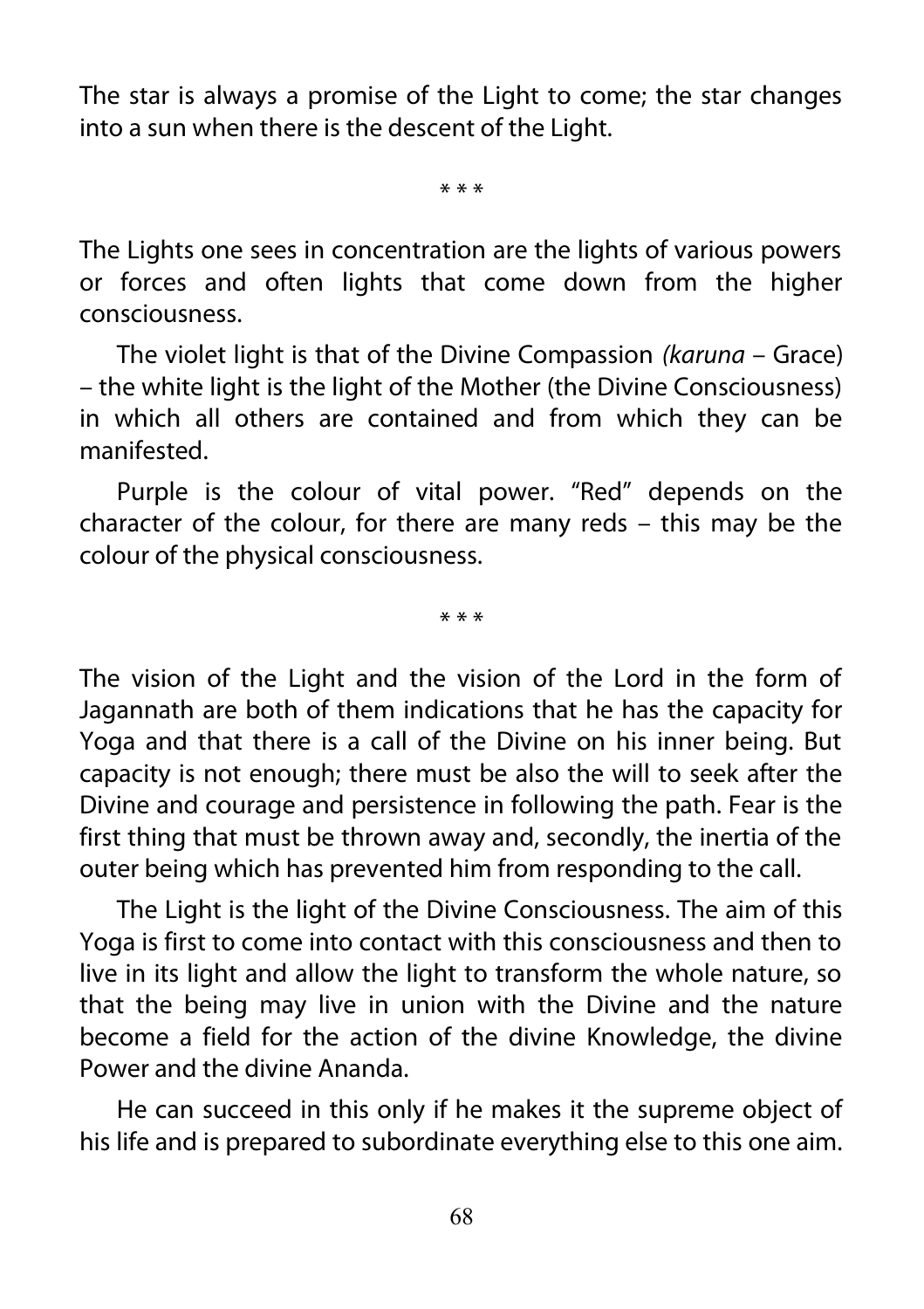Otherwise all that can be done is only to make some preparation in this life – a first contact and some preliminary spiritual change in part of the nature.

\* \* \*

- 1. It means the essential Force of the Mother (diamond light).
- 2. The diamond light proceeds from the heart of the Divine Consciousness and it brings the opening of the Divine Consciousness wherever it goes.
- 3. The Mother's descent with the diamond light is the sanction of the Supreme Power to the movement in you.
- 4. The Mother's diamond light is a light of absolute purity and power.
- 5. The diamond light is the central consciousness and force of the Divine.

\* \* \*

In each plane there is an objective as well as a subjective side. It is not the physical plane and life alone that are objective.

When you have the power of formation of which I spoke, whatever is suggested to the mind, the mind constructs and establishes a form of it in itself. But this power can cut two ways; it may tempt the mind to construct mere images of the reality and mistake them for the reality itself. It is one of the many dangers of a too active mind.

You make a formation in your mind or on the vital plane in yourself – it is a kind of creation, but subjective only; it affects only your own mental or vital being. You can create by ideas, thoughtforms, images, a whole world in yourself or for yourself; but it stops there.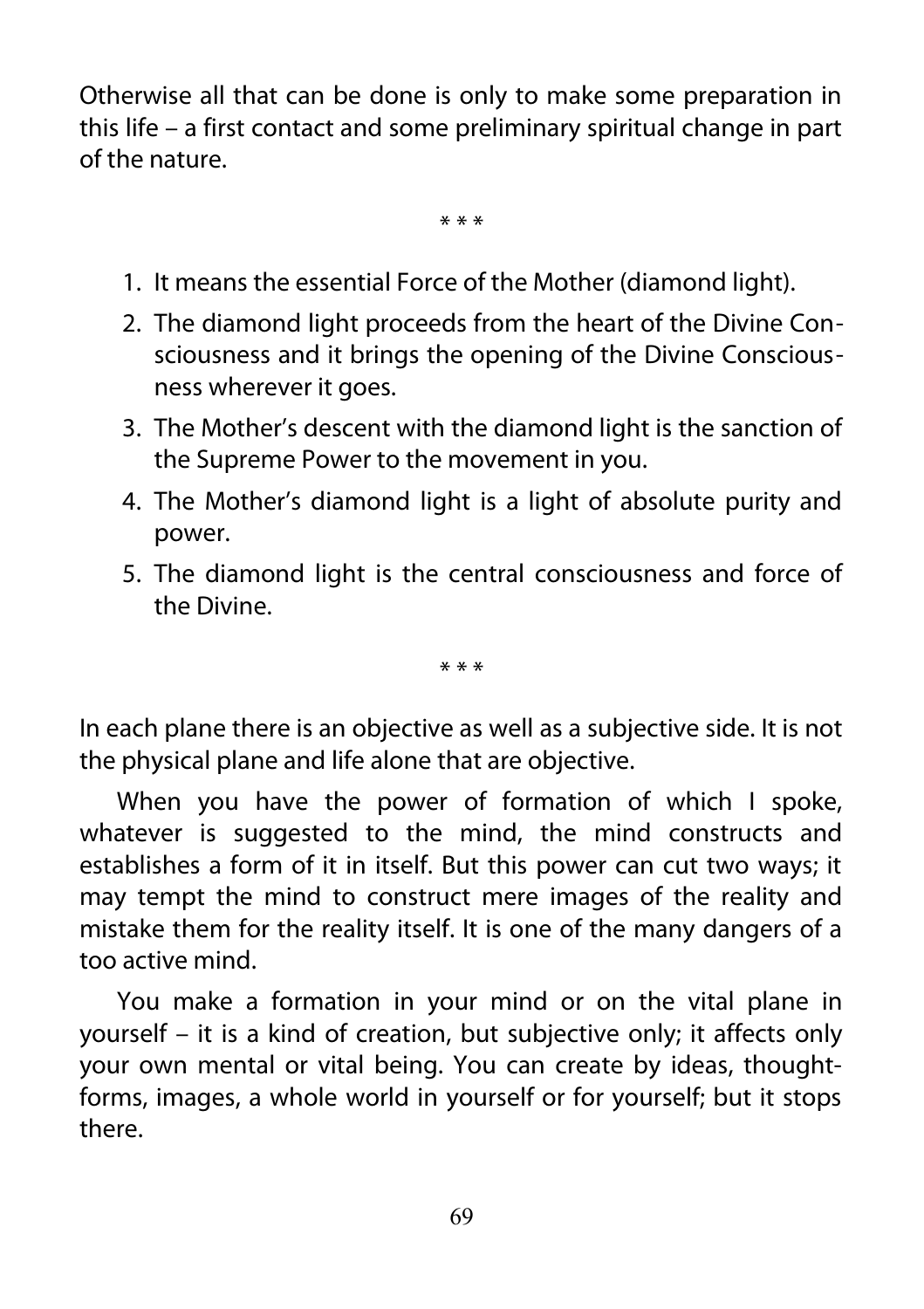Some have the power of making consciously formations that go out and affect the mind, actions, vital movements, external lives of others. These formations may be destructive as well as creative.

Finally, there is the power to make formations that become effective realities in the earth-consciousness here, in its mind, life, physical existence. That is what we usually mean by creation.

A sensation of coolness indicates usually some touch or descent of peace. It is felt as very cold by the human vital because the latter is always in a fever of restlessness.

\* \* \*

The serpent is a symbol of force, very often a hostile or evil force of the vital plane.

The sea is a symbol of a plane of consciousness.

The white light is a manifestation of pure divine force descending from one of the truth-planes leading to the supramental.

\* \* \*

When you see a square, that is a symbol of complete creation; when you see a buffalo rushing upon you and missing and feel you have escaped a great danger, that is a transcription. Something actually happened of which the buffalo's ineffectual rush was your mind's transcription – the rush of some hostile force represented by the buffalo.

\* \* \*

The arrow is the symbol of the Force which goes to its aim. Gold=the Truth, Yellow=the mind, Green=the vital energy. The arrow of the spiritual Truth using the mind and the vital energy.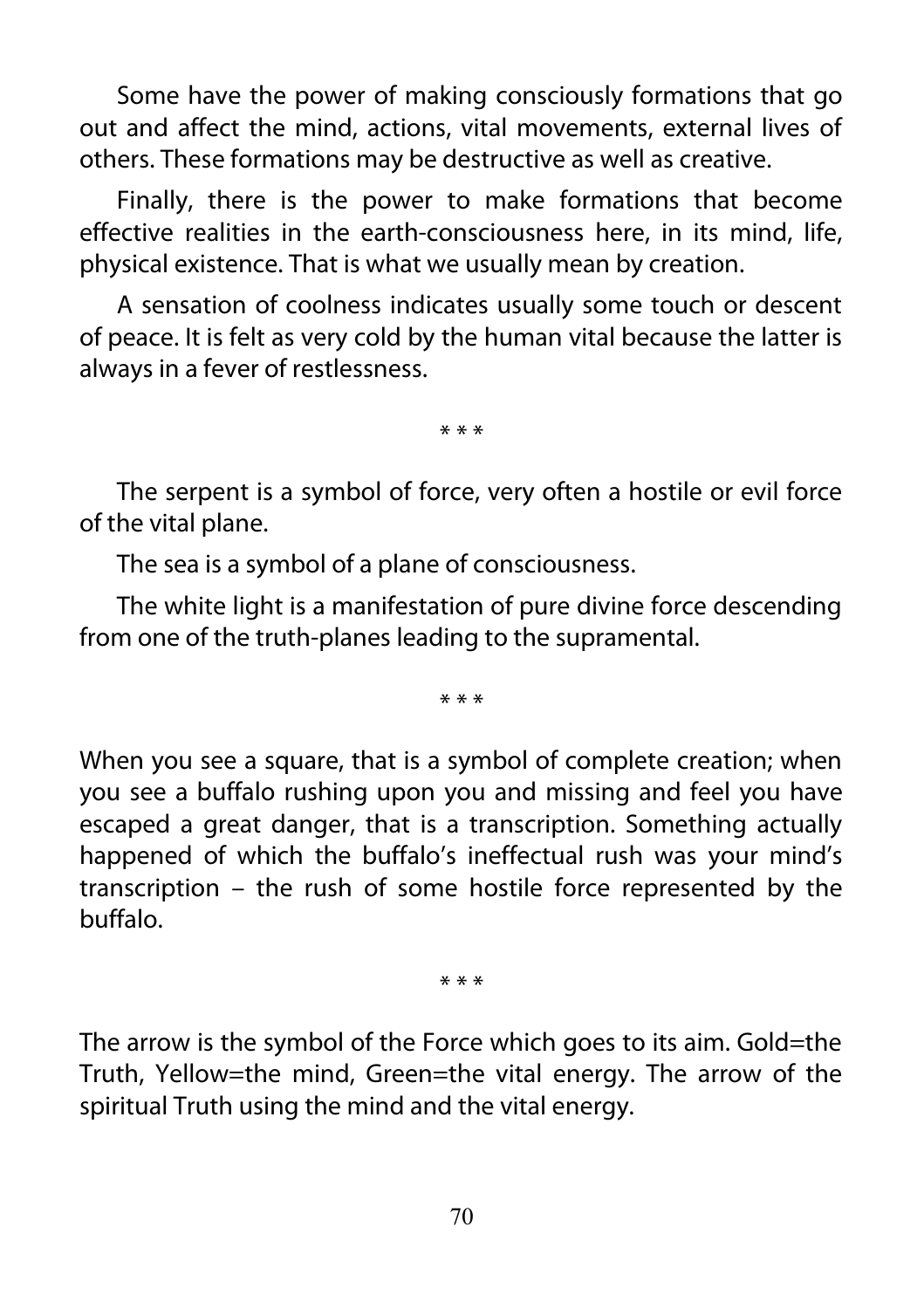All visions have a significance of one kind or another. This power of vision is very important for the Yoga and should not be rejected although it is not the most important thing – for the most important thing is the change of the consciousness. All other powers like this of vision should be developed without attachment as parts and aids of the Yoga.

\* \* \*

Gods. These are Powers that stand above the world and transmit the divine workings.

Brahma is the Power of the Divine that stands behind formation and creation.

Ganesh is the Power that removes obstacles by the force of Knowledge.

Kartikeya represents victory over the hostile powers.

\* \* \*

Those who were with Krishna were in all appearance men like other men. They spoke and acted with each other as men with men and were not thought of by those around them as gods. Krishna himself was known by most as a man – only a few worshipped him as the Divine.

\* \* \*

The boy with the flute is Sri Krishna, the Lord descended into the world-play from the divine Ananda; his flute is the music of the call which seeks to transform the lower ignorant play of mortal life and bring into it and establish in its place the Lila of his divine Ananda. It was the psychic being in you that heard the call and followed after it.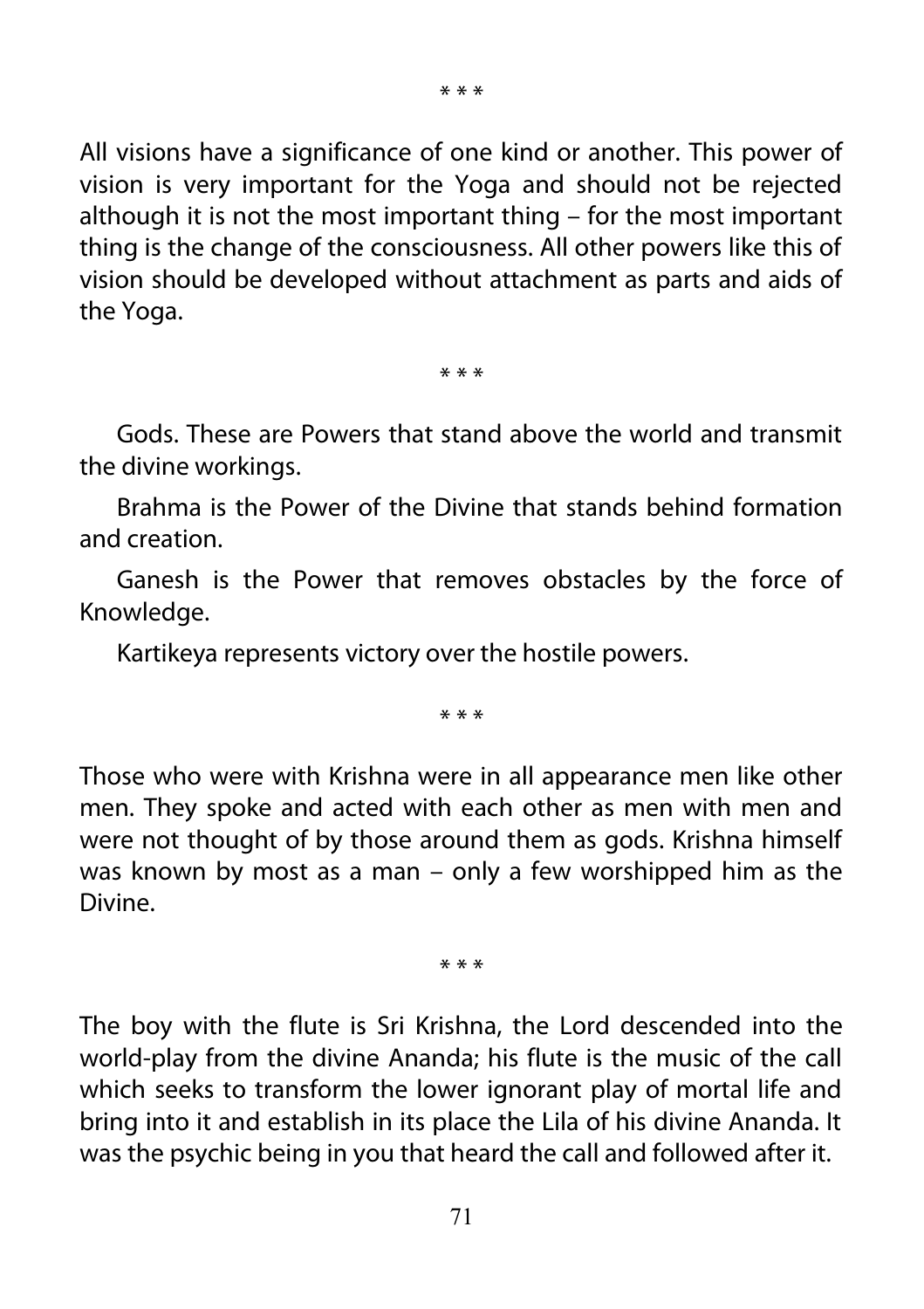The vision simply means that when you clutch at anything and try to make it your own with an egoistic sense of possession, then however beautiful and wonderful it may be, it loses its value and becomes ordinary.

\* \* \*

The visions you describe are those which come in the earliest stages of sadhana. At this stage most of the things seen are formations of the mental plane and it is not always possible to put on them a precise significance; for, they depend on the individual mind of the Sadhak. At a later stage the power of vision becomes important for the sadhana, but at first one has to go on without attaching excessive importance to the details – until the consciousness develops more. The opening of the consciousness to the Divine Light and Truth and Presence is always the one important thing in the Yoga.

\* \* \*

Dreams or visions on the vital plane are usually either

- 1. Symbolic vital visions
- 2. Actual occurrences on the vital plane
- 3. Formations of the vital mind, either of the dreamer or of some one else with whom he contacts in sleep or of powers or beings of that plane.

No great reliance can be put on this kind of experience, even the first having only a relative or suggestive value, while the second and third are often quite misleading.

 1. The lid of the skull opening means that the mental being has opened to the Divine Light, and the flames indicate aspirations filled with the Light arising to join the mental part to what is above Mind.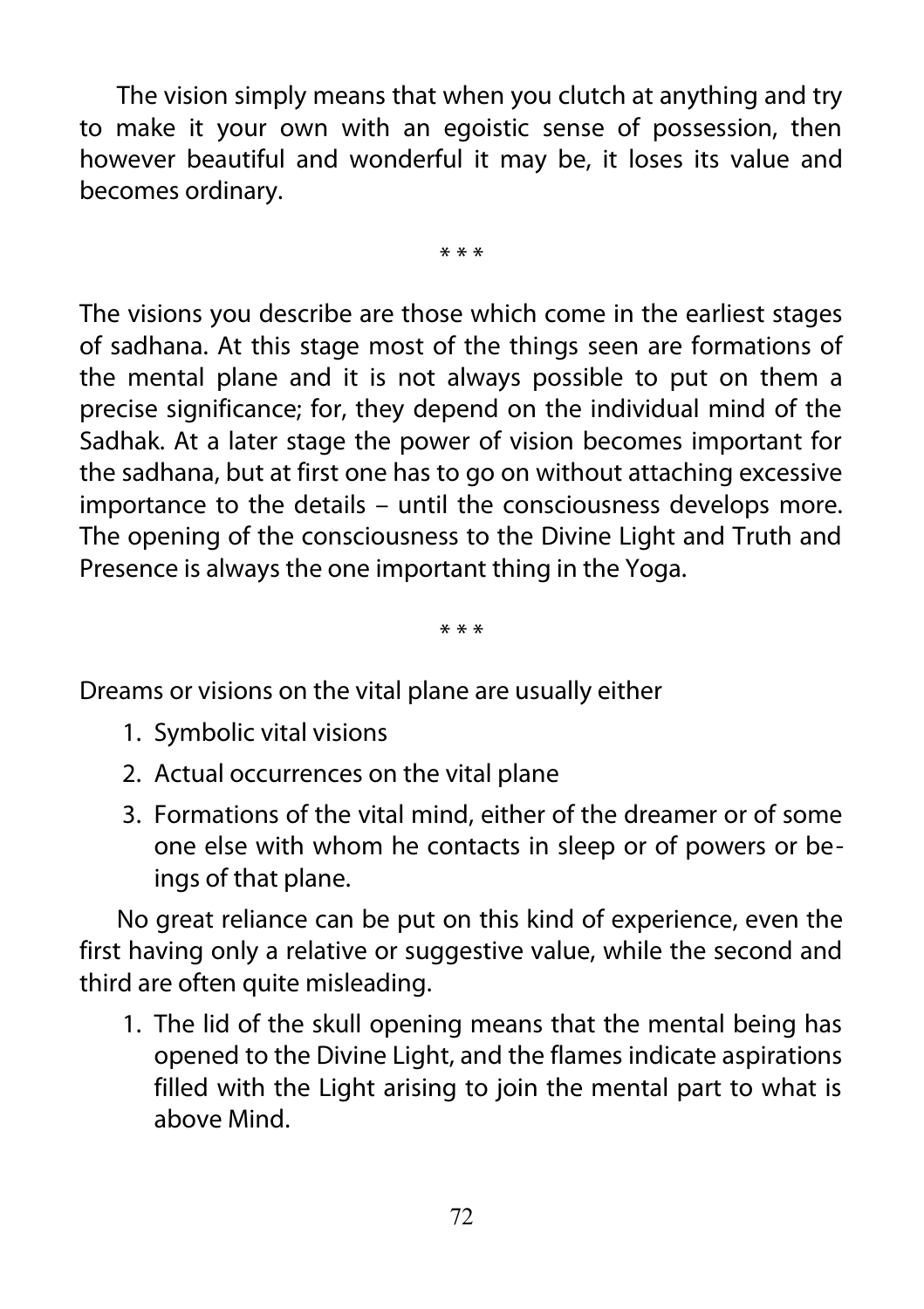- 2. The Divine Light from above is of various colours. White is the divine Power of purity, blue the light of the spiritual consciousness, gold the hue of the supramental knowledge or of knowledge from the intermediateplanes.
- 3. OM (golden) rising to the sky means the cosmic consciousness supramentalised and rising towards the transcendent Consciousness.

(1) and (2) indicate either something that is happening at present or a potentiality that is trying to materialise. (3) symbolises process of the Yoga which will be followed if this potentiality is realised and pursued to its natural goal.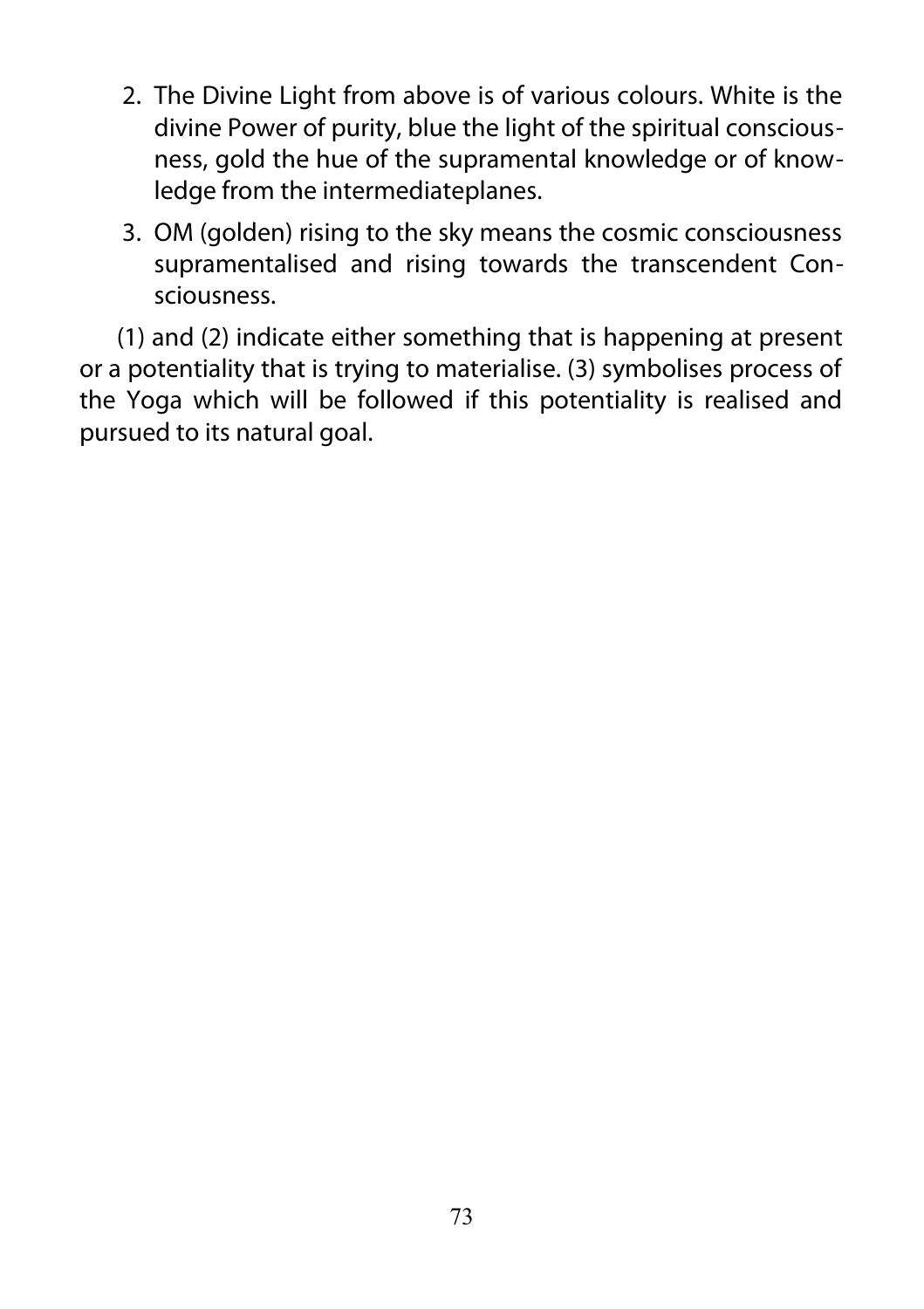## **Glossary**

*Proper names have been omitted from the glossary. All words are listed here in their strict transliterated form; Sri Aurobindo's spelling is indicated where it differs significantly from this transliteration. Definitions are given in Sri Aurobindo's own words as far as possible*

*abhyasa* – steady practice.

*adhar(a)* – vessel, receptacle; the system of mind, life and body considered as a receptacle of the spiritual consciousness and force.

*ahaitukl* – motiveless, spontaneous.

*ajnacakra* (Ajna Chakra) – the centre between the eye-brows which governs the dynamic mind, will, vision, mental formation.

*ananda* – bliss, delight; the divine or spiritual bliss.

*anandamaya* – blissful.

*anityam asukham* – transient and unhappy.

*anumantd* – giver of the sanction.

*aradhana* – worship of the Divine.

*atman* – true self.

*bhakta* – devotee.

*bhakti* – devotion.

*brahman* – Spirit.

*buddheh paratah* – above the thinking mind. *buddhi* – thinking mind.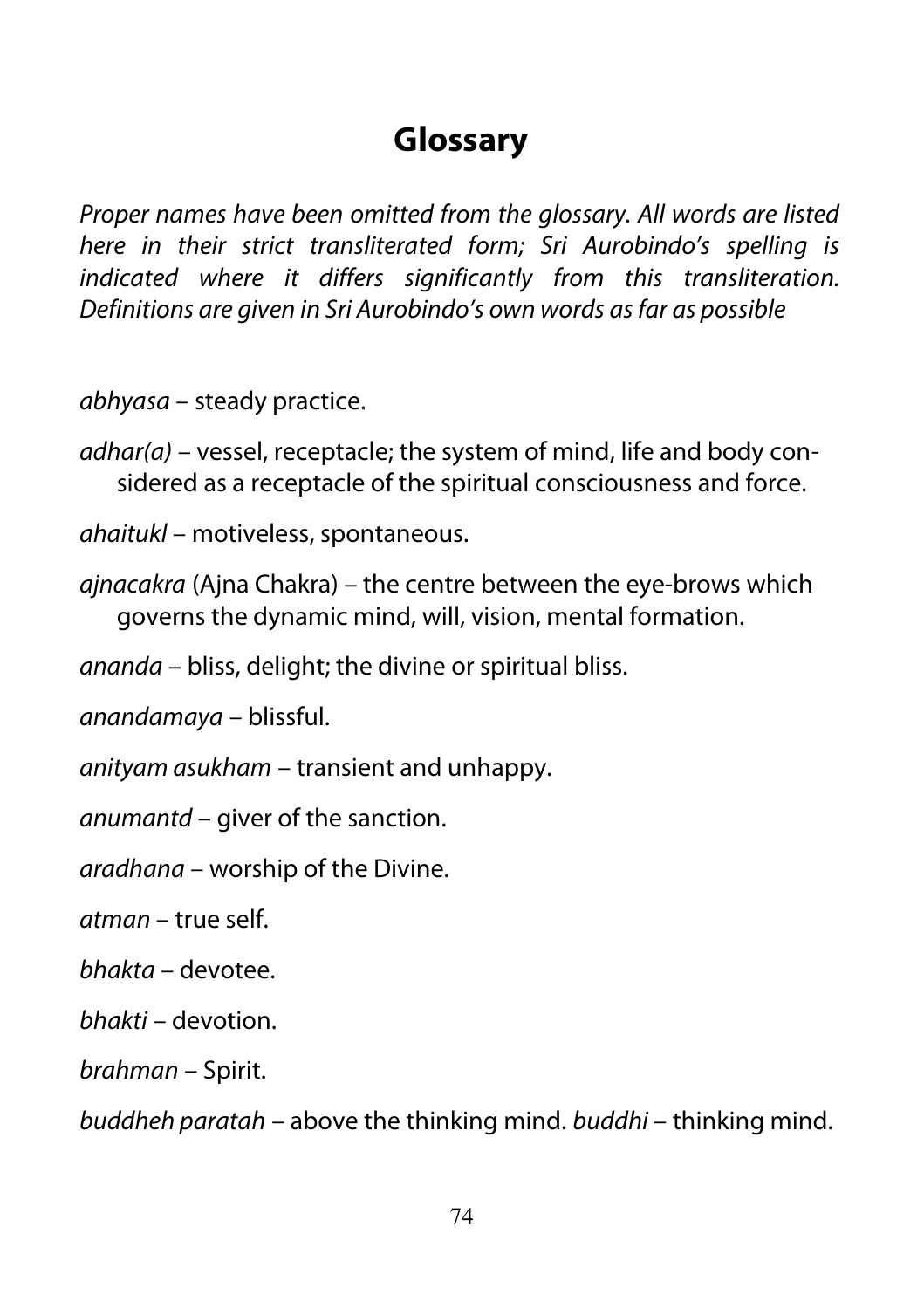- *cakra* (Chakra) any one of the seven psychological centres in the subtle body.
- *cit* (Chit) pure consciousness; the universal conscious-stuff of existence.
- *citta* (Chitta) mind-stuff.
- *cittavrtti* (Chittavritti) movement of the mind. *damana* suppression.
- *devi* Goddess.
- *dharma* law of action. *dhyana* meditation. *guru* spiritual teacher.
- *guruvada* the doctrine that stresses the indispensability of the *guru* to the spiritual seeker.
- *isvarakoti* (Ishwarakoti) those who get to the integral Reality and can therefore combine the Ascent with the Descent.
- *jada* inert, mechanical, inconscient.
- *jiva* living creature; individual spirit, soul in Nature.
- *jivakoti* those who describe only the curve from Matter through Mind into the silent *brahman*
- *jivanmukta* living liberated man.
- *jivatma* the individual self; the *atman,* spirit or eternal self of the living being.
- *jhana* wisdom; self-knowledge.
- *karmayoga* the system of spiritual discipline which takes work (dedicated to the Divine) as its basis.
- *karuna* compassion; Grace.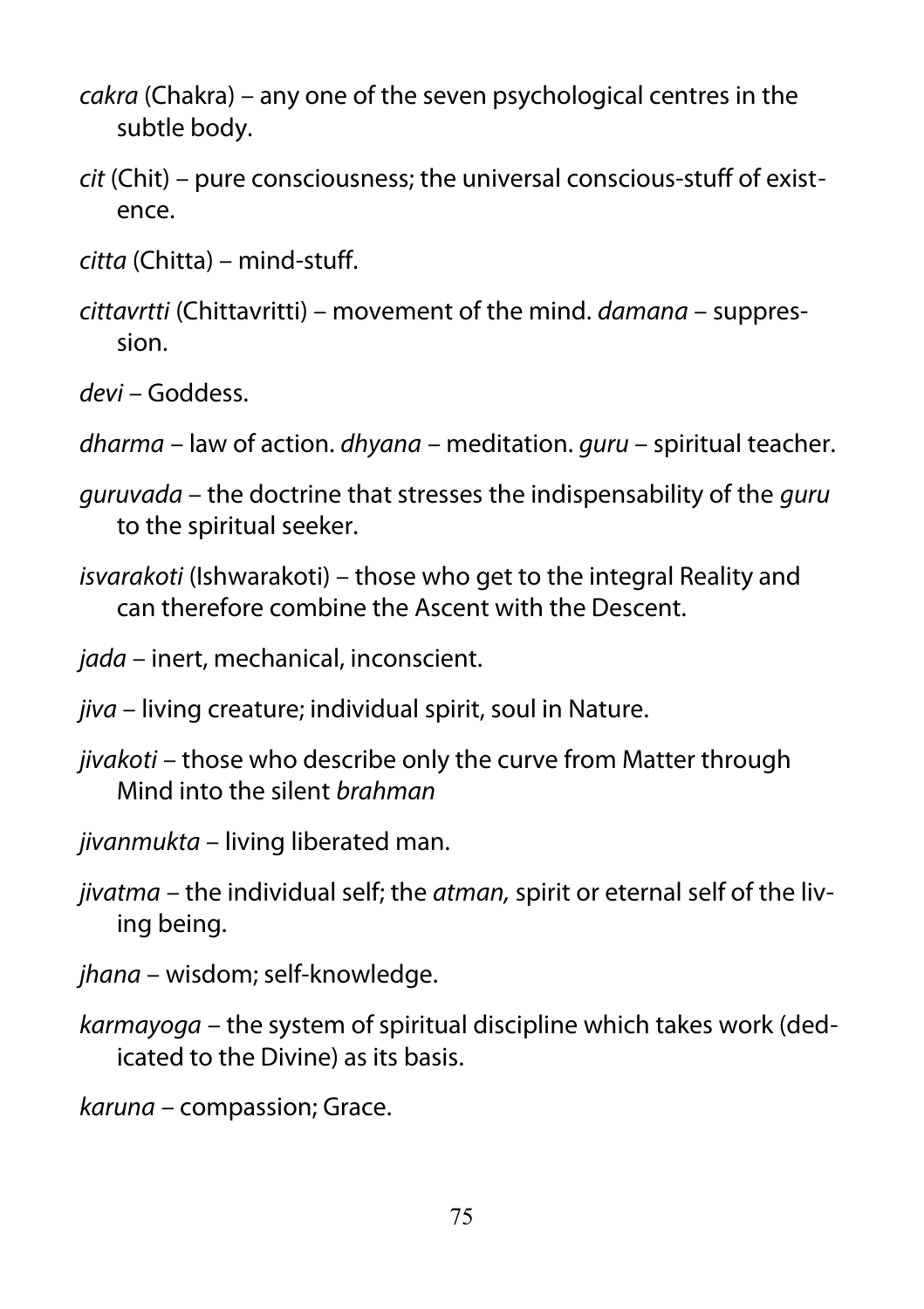- *laya* dissolution of the individual being; merging in the one Self-Existence.
- *lila* cosmic Play.
- *mayavadin* one who holds the doctrine that the world is an illusion
- (*maya*); Illusionist.
- *moksa* (Moksha) spiritual liberation from the sense of personal being; release from cosmic existence.
- *muladhar(a)* the centre at the base of the spine which governs the physical down to the subconscient.
- *nirvana* spiritual extinction of the separate individual self.
- *om* the sound-symbol of the *brahman.*
- *pandit(a)* scholar, learned man.
- *patala* the nether world.
- *prakrti* (Prakriti) Nature, the active and executive Energy, as distinguished from the witnessing and sustaining soul or conscious being.
- *prana* life-force; the nervous energy, the vital breath, the half mental, half-material dynamism which links mind and matter.
- *pranava japa* repetition of *om.*
- *prarabdha karma* the chain of action and result already set in motion; the unfulfilled effects of past lives.
- *purusa* (Purusha) the soul or conscious being supporting the action of Nature.
- *purusottama* (Purushottama) the Supreme Being.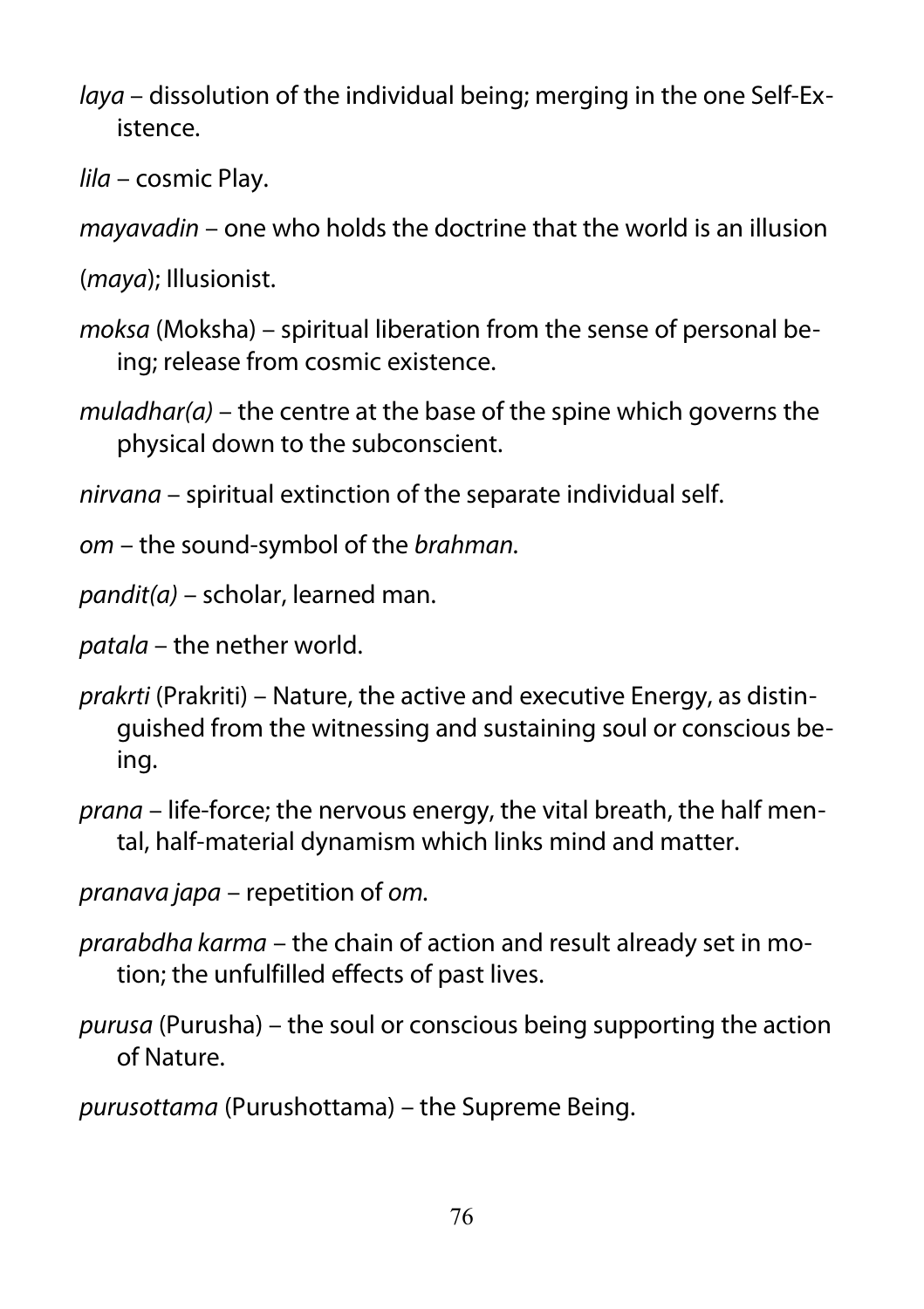- *rajas* one of the three gunas, fundamental qualities or modes of Nature; the kinetic principle in Nature characterised by desire, action and passion.
- *raksasa* giant power of darkness; being of the middle vital plane in opposition to the Gods.
- *ripu* (inner) enemy.
- *saccidananda* (Sachchidananda, Sat-Chit-Ananda) the Supreme Reality as self-existent Being, Consciousness and Bliss.
- *sadhak(a)* one who practises the discipline of *yoga,*
- *sadhana* the discipline of yoga as a means of realisation;practice of the *yoga.*
- *sahasradal(a)* the thousand-petalled lotus above the head, the higher consciousness centre.
- *sakti* (Shakti) Force; the Divine Power, the Conscious Force of the Divine.
- *samadhi* Yogic trance.
- *samata* equality of soul, equanimity founded on the sense of the one Self, the one Divine everywhere.
- *sathsdra* rebirth in the unstable life of the universe.
- *samskara* impression, association, fixed notion, habitual reaction formed by one's past.
- *sannyasi* ascetic.
- *sastra* (Shastra) the moral and social code.
- Sat-Chit-Ananda see *saccidananda.*
- *sattva* (sattwa) one of the three gunas, fundamental qualities or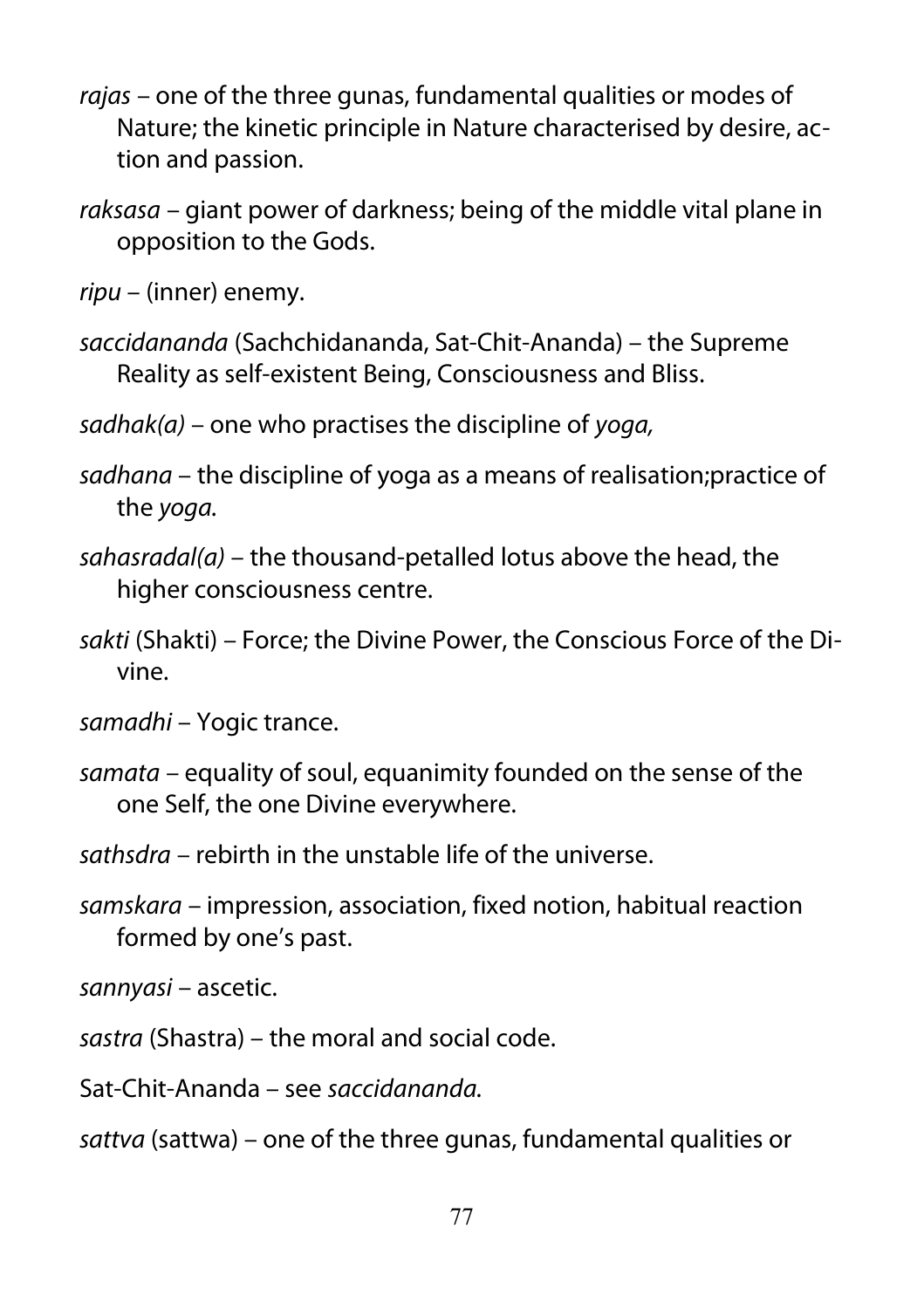modes of Nature; the principle of light and harmony in Nature.

Shakti – see *sakti.*

Shastra – see *sastra.*

*siddhi* – perfection; the accomplishment of the aims of yoga.

*suksma deha* – the subtle body. sunya – void.

*svabhdva* (Swabhava) – inner nature, spiritual temperament, essential character.

*svarupa* – self-form; the eternal form of the Divinity.

Swabhava – see *svabhdva.*

- *tamas* one of the three gunas, fundamental qualities or modes of Nature; the principle of obscurity and inertia in Nature.
- *tapas* concentration of power of consciousness; the principle of spiritual power and force in the higher or divine Nature.
- *tapasya* spiritual effort by concentration of the energies in a spiritual discipline or process.
- *tratak(a)* concentrating the vision on a single point or object, preferably a luminous object.
- *vairagya* disgust with the world.
- *vijhana* comprehensive consciousness; ideal mind or supermind. *vrtti* (vritti) – functioning.
- *yoga* union with the Divine; the discipline by which one enters through an awakening into an inner and higher consciousness into that union.
- *yoga-sakti* (Yoga-Shakti) the Power that comes with the awakening of the inner and higher consciousness.